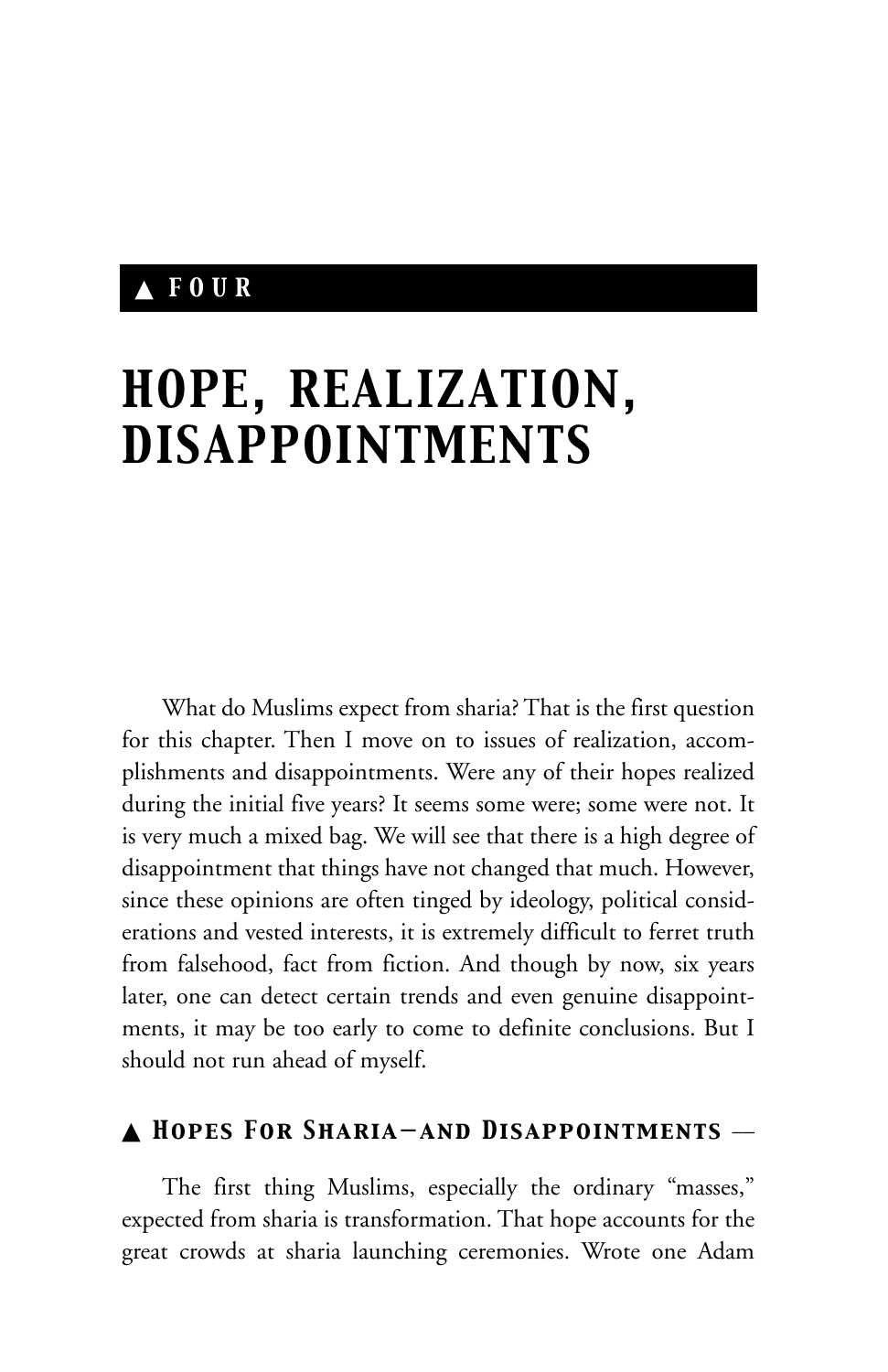Ahmad, "Islam alone can confront the negative trend of things. Islam produces men by transforming them from clay-mud wretchedness and stagnation to the position of splendour, felicity and tranquility."1

The "splendour, felicity and tranquility" natural to an Islamic society was, unfortunately, an expectation not yet met. The reality on the ground from which the people hoped to be delivered was marked by oppression and corruption.

The *Companion* CD contains a folder under the title <Corruption>, where you will find a wealth of materials on the subject that will show you in no uncertain terms the depth of the problem—and of the sharia hopes of the people. I will give you one tiny morsel here of a story that is an example of what, according to Nigerians, is happening every day in every Nigerian government at every level. The story is one from Bauchi State, but could have been taken from any state. *Hotline*, a Muslim magazine, interviewed Musa Shekarau, the representative of Lere Constituency in the State House of Assembly. He was also the Chairman of the State's House Committee on the Judiciary. I begin in the middle of the interview.

*Shekarau: We discovered that great corruption took place. We requested that the Ministry for Local Government (LG) send us a progress report of how the chairmen were performing, but it refused to do that. We then forged ahead to come out with ad hoc committees, which investigated the matter and found some of them abnormal.*

*Hotline: What made them abnormal?*

*Shekarau: First of all, the Ministry for LG got a contract, in which each of the twenty-three LGs gave them N2.5 million for the purchase of two computer sets. The market price is between N1.2 to N1.5 million. We also discovered that each LG was giving a bribe of N410,000 to the*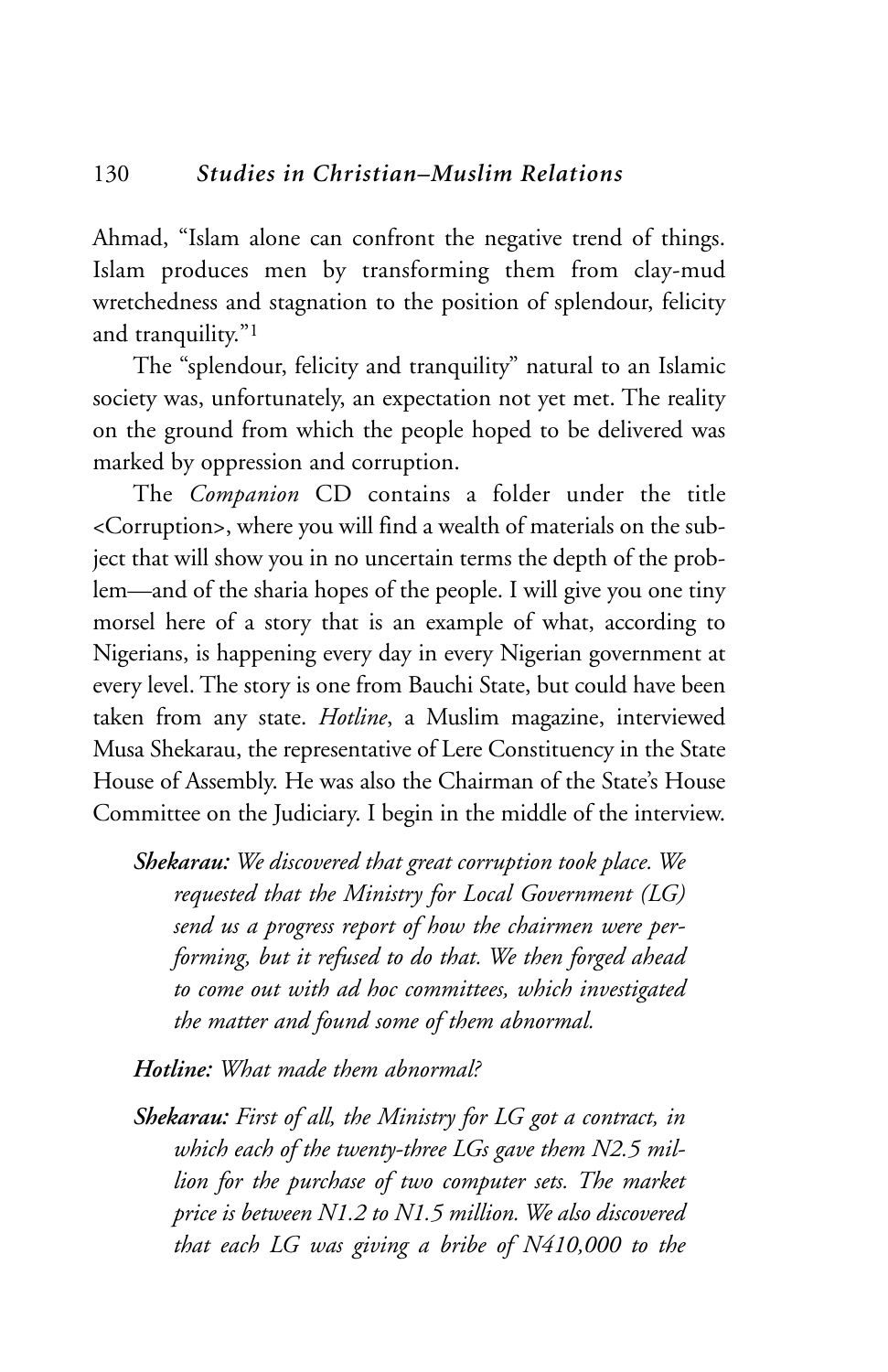*Ministry. This is something abnormal. Another issue is communication gadgets to chairmen's cars, where the Ministry directed the LGs to give them N1.5 million each, while the market price is N300,000. The corruption level is too high. Take for instance Makarfi LG, where it said it constructed a stadium at the cost of N70 million, but you will not see any building. At Sabon Gari the chairman alleged to have constructed roads, but nothing is there. In Chikun LG the construction of Ruruku, Nasarawa and Juju were awarded and paid with large sums of money, but nothing is there. At Chikun also a toilet was constructed at the cost of N1.5 million. At Birnin Gwarai, roads were said to be constructed, the money was paid, but they are still as they were before. So, this is the purpose behind our decision to suspend the chairmen so as to have a proper way to investigate the whole matter.*<sup>2</sup>

This scene is not exceptional or rare. It serves as a normal example, year in year out, throughout the country. That accounts for much of the tiredness of the people—and for renewed hope in sharia.

Shortly after the CA of 1989, one Yunusa Mai Lemu from Katsina wrote a letter to the editor of *Alkalami* under the title "Sharia: The Solution to Dissension." The title is an indication of the hope Mai Lemu invested in sharia. He gives us an impressive list of all the evils that would disappear from society once sharia is implemented. In addition to the usual ones of adultery, gambling, bribery and oppression, he included dissension among Muslims, high cost of food and cars, armed robbery, failure to pay the *zakka* and outlawing public preaching. Most of these are the same hopes for which the people trooped to Gusau to celebrate Sani's sharia declaration a decade later. Mai Lemu continued, "There is nothing so urgent as for Muslims to arise and see to the establishment of sharia. But if we just sit and sleep we will go to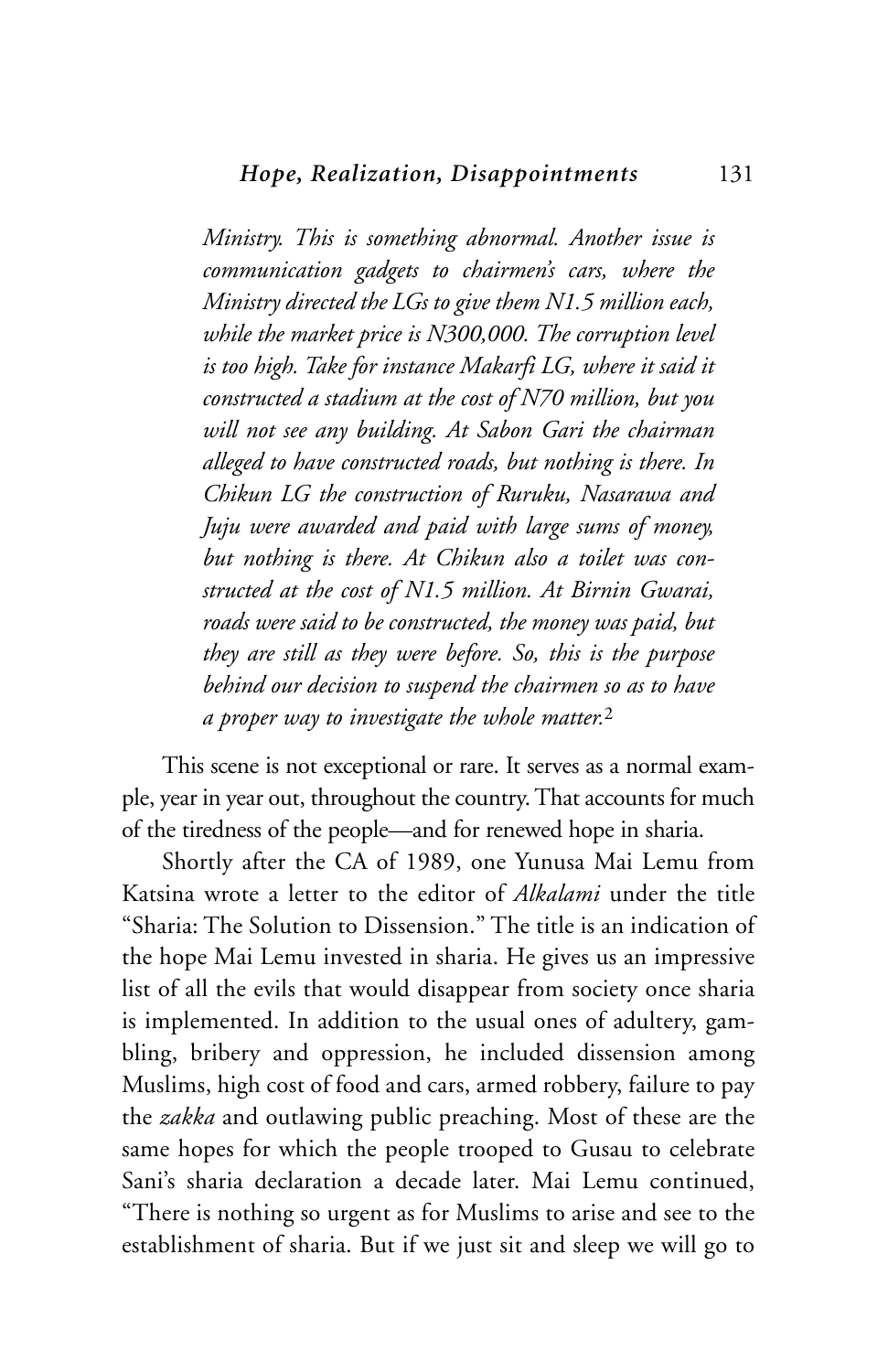hell without faith." He encouraged Muslims to rise up also against all "oppressors, the enemies of God, the hypocrites."3

## 1. ZAMFARA GOVERNOR AND GOVERNMENT

Governor Sani of Zamfara being the pioneer of the new dispensation, it will be good to check out his hopes for the future. He put it thus: "The crux of the matter is we are determined to rid our society of the degeneration and ineptitude that is prevalent, such as gambling, prostitution, armed robbery and corruption, drug abuse, lies and deceit. Sharia is aimed at eliminating all these vices and putting the fear of Allah in our minds as well as conducting our affairs based on trust, honesty, justice and fairness to all."4

In the interview with AM mentioned in several chapters, the Governor expressed himself very optimistically about the effects of sharia on taxpayers. Here's the relevant part of the interview:

- *AM: You talked about the board to collect Zakat. How will this board operate? Are you going to take a census of the rich in Zamfara and how do you assess their income to determine the required Zakat?*
- *Gov. Sani: I shall enjoin that crime is prevented. If you say you are a Muslim, you know that God is watching you. As much as possible, a Muslim doesn't hide any information because he is taking himself out of Islam without saying so. Like paying tax, the revenue board will go and assess all the known businesses you have and the income you have and then impose tax on you. We expect our Muslim brothers in Zamfara State to openly declare their assets to the board directly.*

*Here in Kaduna, for example, Ahmed Aruwa and Chanchangi always declare their zakat yearly. It can be done in two ways; one, we have been to look at the Sudanese penal code and the Saudi Arabian laws. In a*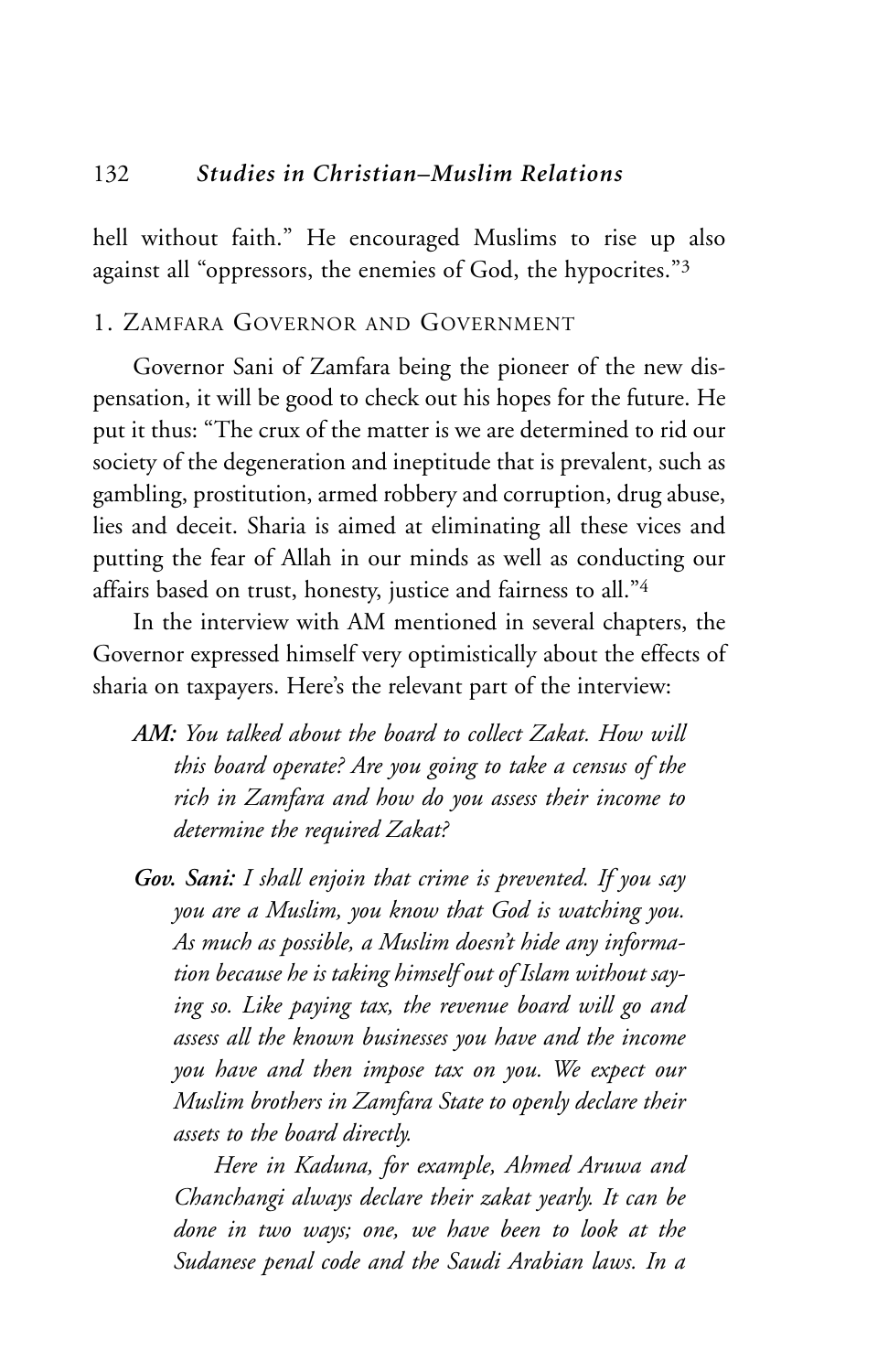*situation where we expect somebody to have money and he doesn't pay, we will use the revenue board estimates to determine his worth. By that assessment, we will approach him and if he refuses to pay, he is out of Islam. So, nobody will openly refuse to pay Zakat because the society will take their decision.*<sup>5</sup>

"Out of Islam?" "Society will take their decision"—and treat him like an apostate? Excommunicate? Kill privately with the government pretending it does not notice as Sani suggested in an earlier context? Your Excellency, am I hearing you correctly? Have you thought this through?

#### 2. OTHER MUSLIMS

Saleh Maina had high hopes for the new direction. "The events in Zamfara are fundamental in that they may have set into motion a process likely to result in the emancipation of the Nigerian people, Muslims and non-Muslims, from the tyranny of neo-colonialism and their enslavement to the exploitative and oppressive conditions imposed on them under the prevailing social order."6

Abdul-Rahman Hassan-Tom explained the reason for the huge throngs that attended the sharia launching in Zamfara. It was, he affirmed,

*a support based on and driven by hope—the poor hoped that their economic emancipation would be given priority attention as enshrined in the sharia. The deprived, neglected and rejected ones among us thought that their cases would be revisited as desired under the sharia. Most of us thought that with the advent of sharia, governance would have a relative semblance to what was obtainable under true and sincere sharia regimes, such as that of Khalifa Omar, who was reported to be going round the town every night to help the sick and the needy.*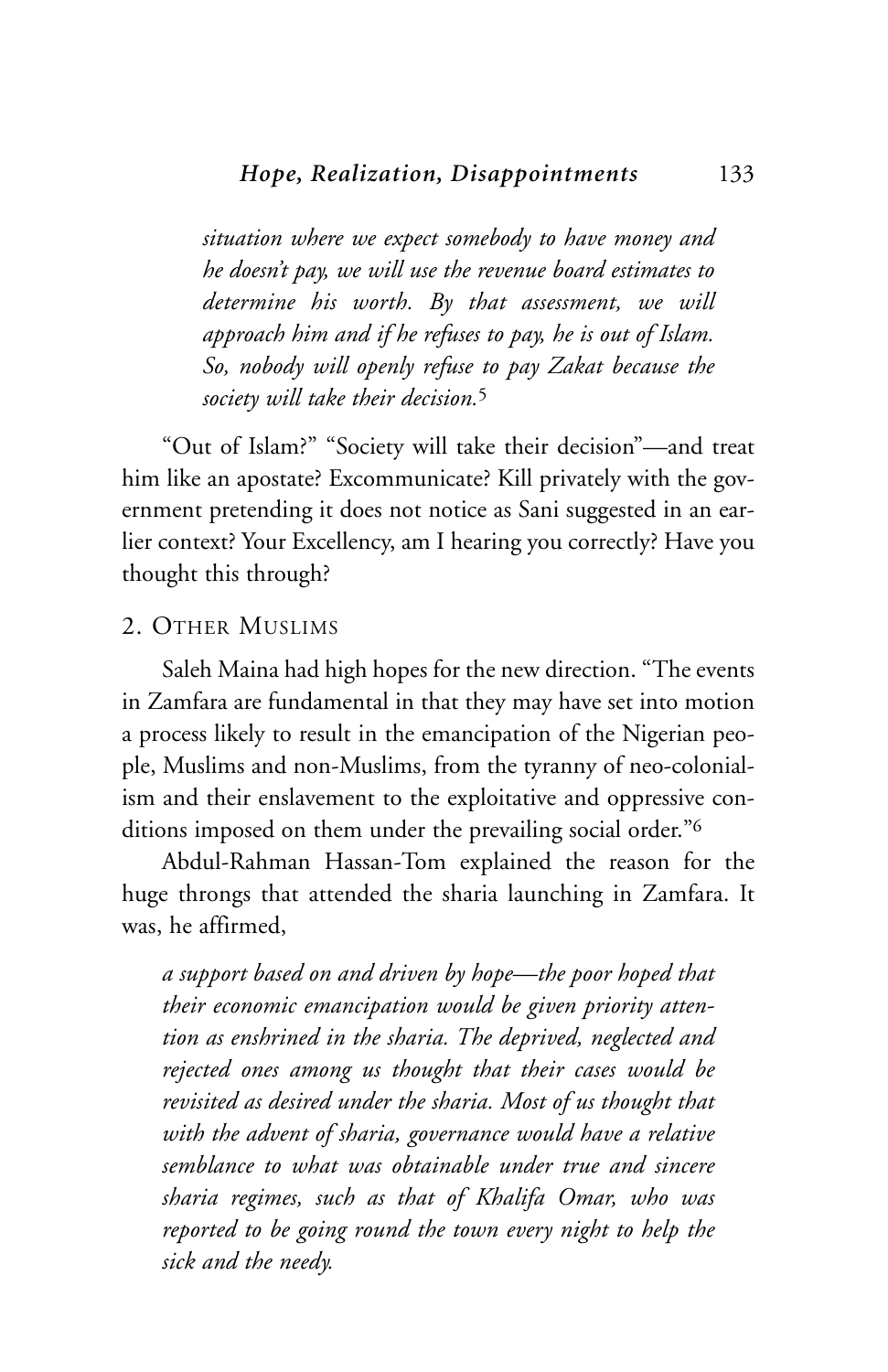#### 134 *Studies in Christian–Muslim Relations*

Again, Hassan-Tom remembered, "We jubilated when we heard the drums of sharia in Zamfara, hoping and praying that the introducers will try to emulate the good leadership style of Islam characterized by social justice, economic emancipation and high sense of responsibility." Because the expectations were so high, when opponents and critics arose, "some intellectuals among us took up their pens to defend our religion that was baselessly attacked." "We expected to see sharia radiating on people's faces, we expected it to show in the conduct of both the rulers and the ruled; we expected it to become an object of envy to its enemies but, [if I am allowed a little foreshadowing—Boer] alas, our sharia governors decided to blow up all our lofty dreams about sharia, despite all the support and encouragement we gave them."7

Ibrahim Sulaiman was very optimistic about the effects sharia was to have. "The sharia will be the only timely intervention to check the sordid atmosphere that portrays the country as going to the dogs," he asserted.8 He pointed to the orderly pre-colonial sharia society in Nigeria with some nostalgia. "All areas which enjoyed the rule of Islam had a well-organised economic system. For instance, Sokoto Caliphate was an economically independent nation and selfsufficient in food resources. There was a clear guidance as to how to achieve comprehensive justice for all, and a social security scheme based on the philosophy of *Zakat* was in operation." He expected a restored sharia to revert to such a restored society.9

Mu'az Dadi had similar expectations. The sharia "is the only future path of Nigeria" that will solve all its social ills. We have been "provided with [a] solution by the One who knows the present, past and future—Allah. Under the provisions of sharia, therefore, a better Nigeria of today and tomorrow. Let us accept this call of sharia and be free from these problems." Mu'az Dadi's article contains a host of suggestions about the steps to be taken to achieve its potential. Sharia equals a just social order.10 Khalid Abubakar asserted that, according to the Quran, sharia is the *sina qua non* of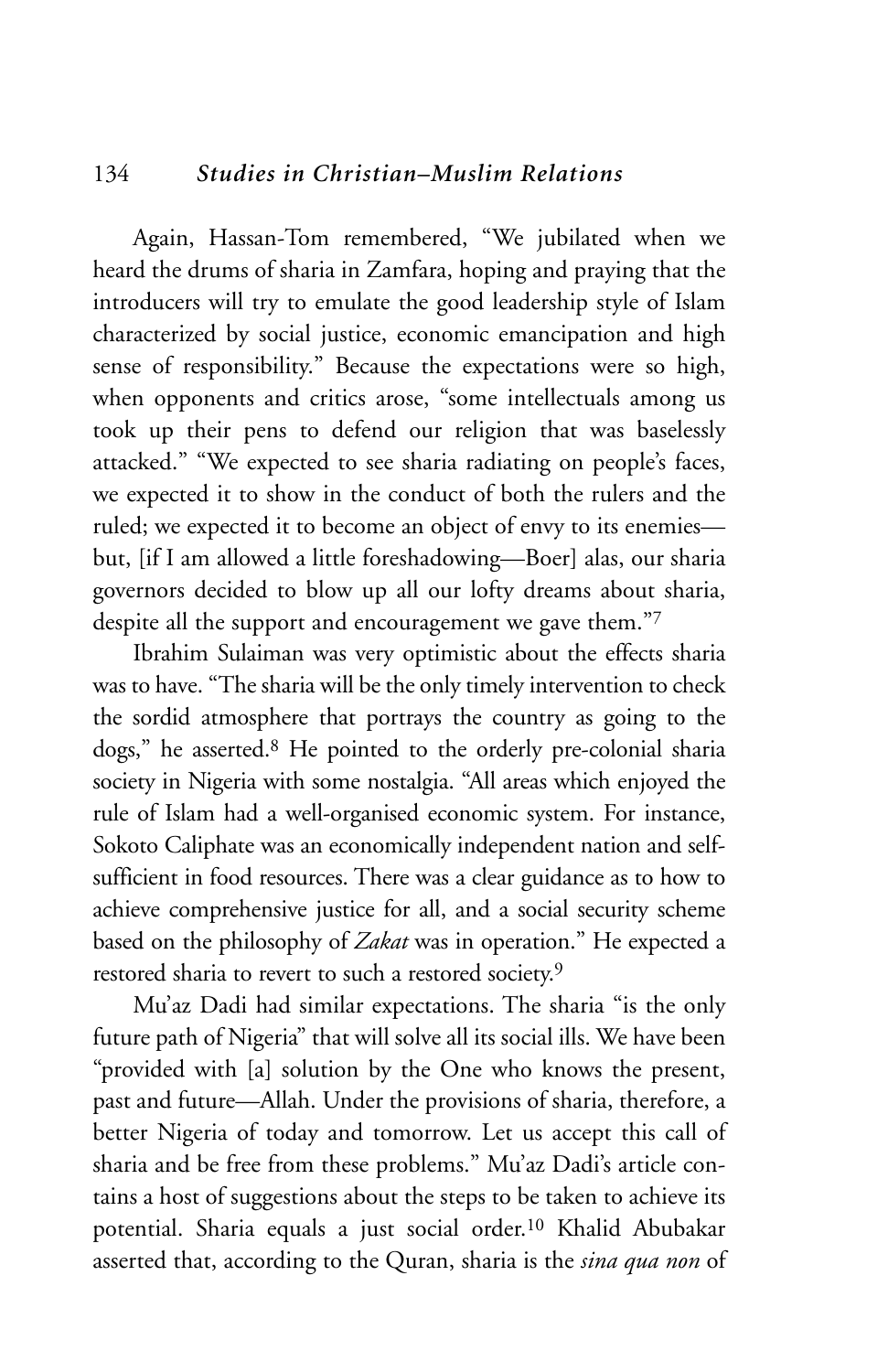peace. "Peace is achievable only through the divine natural laws of Allah, which establish the impeccable code of conduct of the affairs of man on earth, and not through following whims and caprices or other parochial interests."11

Ibrahim Tahir, holder of the prestigious title *Talban Bauchi,* identified the collapse of the sharia after Usman Danfodio's regime as "the starting point for the backwardness of Muslims." This collapse led to the destruction of "traditional institutions" throughout Hausa land. What he called "the systematic destruction of sharia" by colonialists "brought disunity, disloyalty and lack of respect among Muslims and between traditional rulers and their followers." The more recent reinstatement of sharia in northern states "is a blessing not only to the northern Muslims but [to] all Muslims in the country." "To declare sharia as your way of life and to operate it in your society as enshrined by the constitution is progress to the Muslims." He encouraged Muslims to "uphold the ethics of sharia and to strive hard to implement it for themselves, their families and [throughout] the entire society." The "revival of sharia is an opportunity for Muslims to regain their lost glory in the eyes of the world and to [live] closer to their Creator."12

Muslims in general share high hopes that sharia will clean up the corruption that is awash in the country. Abdullahi Jalo, a lawyer in Gombe State, called on Governor Habu Hashidu "to introduce sharia legal system in the state immediately to curb the increasing social vices such as armed robbery, prostitution and alcoholism." According to him, "sharia was the only solution to the current situation in Gombe State, where crimes have reached the highest level." If only sharia were "followed to the letter," Jalo stated, "it would ensure sanity in the society where illegal theatre houses, gambling, lottery, prostitution, beer parlours and robbery were visible."13

In the same issue of the *NN*, one Ibrahim Adamu Shanono affirmed that the sharia is the only recourse left to "eradicate all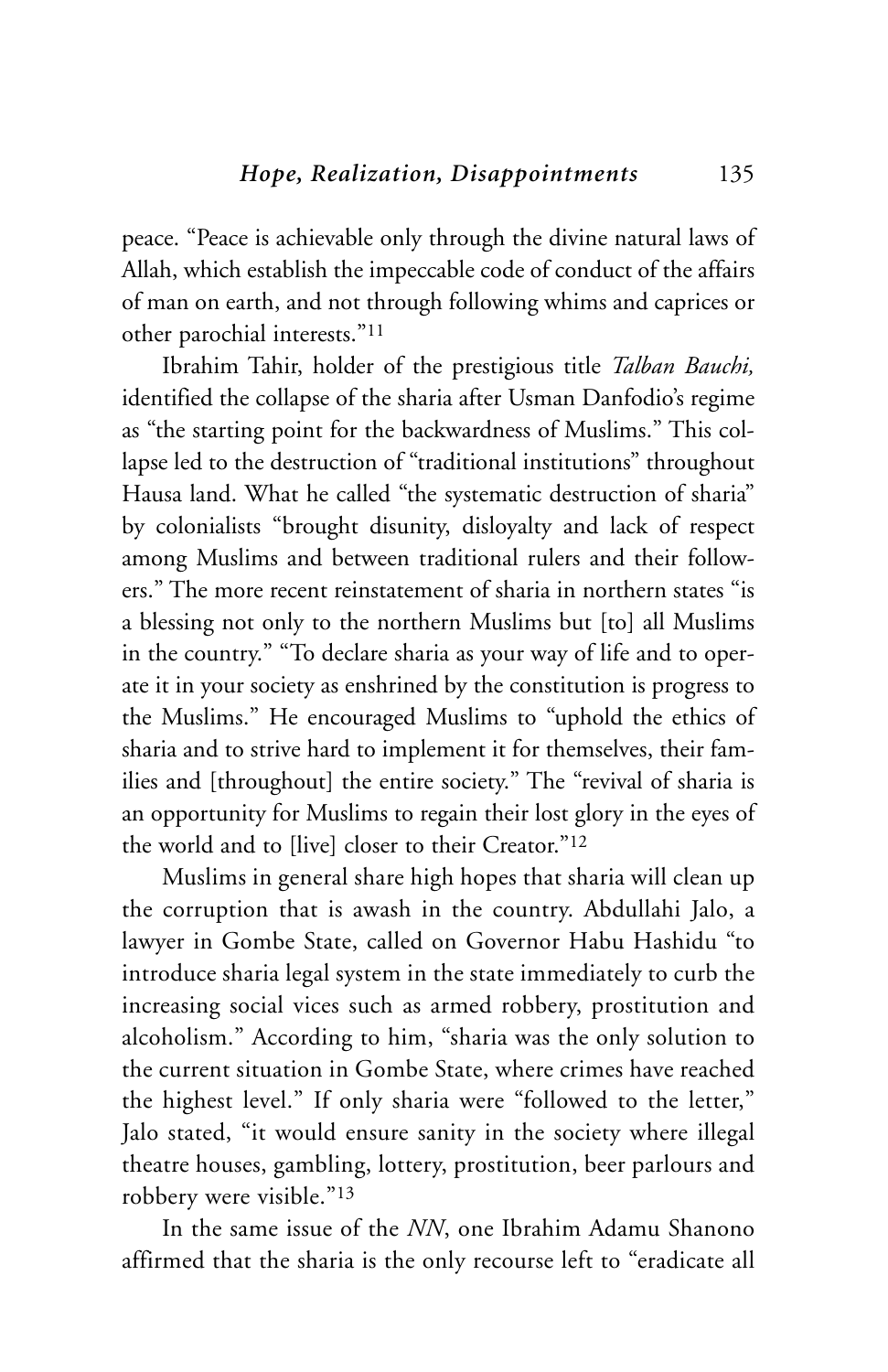immoralities in the society that have defied solutions." He further stated that the

*reintroduction of sharia was the only option now left for the Muslims, an opportunity for them to practice their religion as enshrined in the Holy Quran. He explained that the high rate of armed robbery was due to the absence of sharia, adding that vices like prostitution, armed robbery, drug trafficking, adultery and other social problems were the manifestations of our ineffective legal system.*<sup>14</sup>

Bello Alkali similarly held high expectations from sharia. Once it is firmly in place, social and economic reforms "are expected to set in," he affirmed. The nation's vices "are certain to be stamped out." Though many opponents have complained about barbaric punishments like amputation of the hand, Alkali suggested this punishment has at least two advantages: (a) "The criminal will be too crippled to steal again, since one of his weapons of operation is now amputated"; (b) The criminal is now permanently marked. "These two issues will serve to discourage the criminal" from continuing in crime. "This will undoubtedly serve better than sending him to the prison, where he sometimes gets more hardened."<sup>15</sup>

Baba Ejiga challenged us to imagine a world in which people obey perfectly! Imagine for yourself

*a world where people would not walk haughtily and boastfully. Consider a world where people will not covet their neighbour's property or kill other people. Consider a world where people learn to know each other and appreciate each other. Consider a world where people know and obey the will of God, where people exhibit honesty and goodness at all times and on all issues. Surely, everybody will like to live and enjoy their lives there.*

Baba Ejiga was only too aware that, unfortunately, the oppo-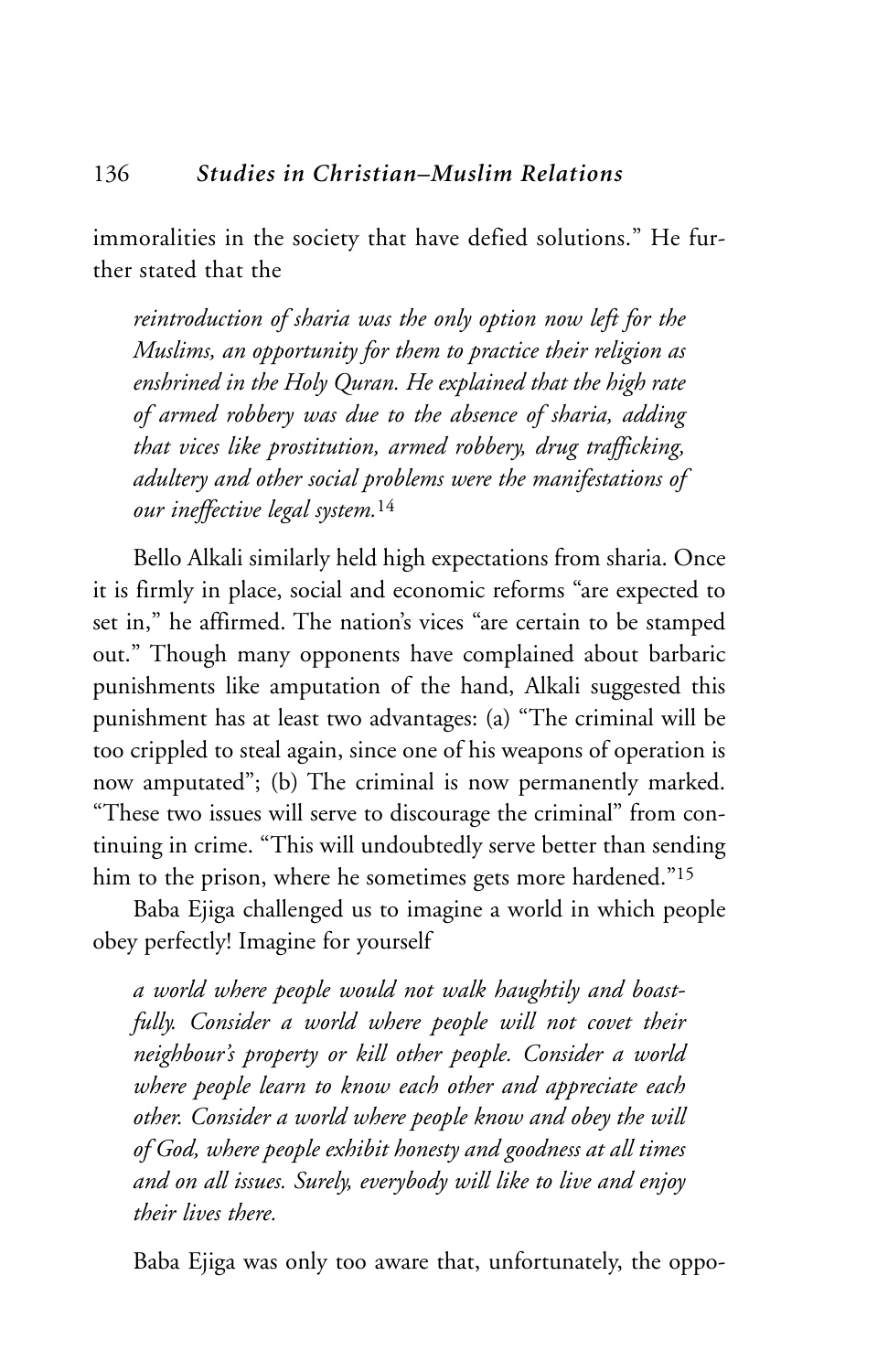site obtains. Nevertheless, "we should not sit here to condemn sharia. We should applaud sharia and whoever encourages it." "Such a person who has submitted to the will of God in full measure is bound to reap the abundant measure here on earth and in the hereafter." Ejiga realized that such a paradise will not come automatically with the enthronement of sharia.

*The adoption of sharia will not solve the problems of oppression and cheating in Zamfara by [its] mere adoption. There were Muslims before, when all sorts of uncharitable things took place. Where was God's sharia? Were they not aware of sharia? As a Muslim, sharia is you and you are sharia. Therefore, for sharia to succeed and come to stay, the people and its elected leaders must change their old ways. The governor must behave like the prophet of God and his worthy companions,*

like the caliphs succeeding the Prophet.16

Danlami Takko had very high hopes for sharia. As he put it:

*We believe that with sharia all good things will come. You need the sharia to effectively cleanse the civil service of its corrupt nature. Sharia will definitely deal with takers and givers of bribes in such a way that nobody will like to be caught. Even the hospitals will receive less attention, because few people will be admitted. Since most accidents are man-made, sharia will effectively check such through the withdrawal of alcoholic drinks from the market, which cause injuries and deaths on the roads, man-made illnesses such as gonorrhea, syphilis and even AIDS will disappear as sharia will make sure that prostitutes (both men and women) do not exist.*

The good things that various governments have promised ever since independence have not materialized. "The sharia as a natural check against the excesses of the legislature, the executive and the judiciary and even against man himself, can effectively provide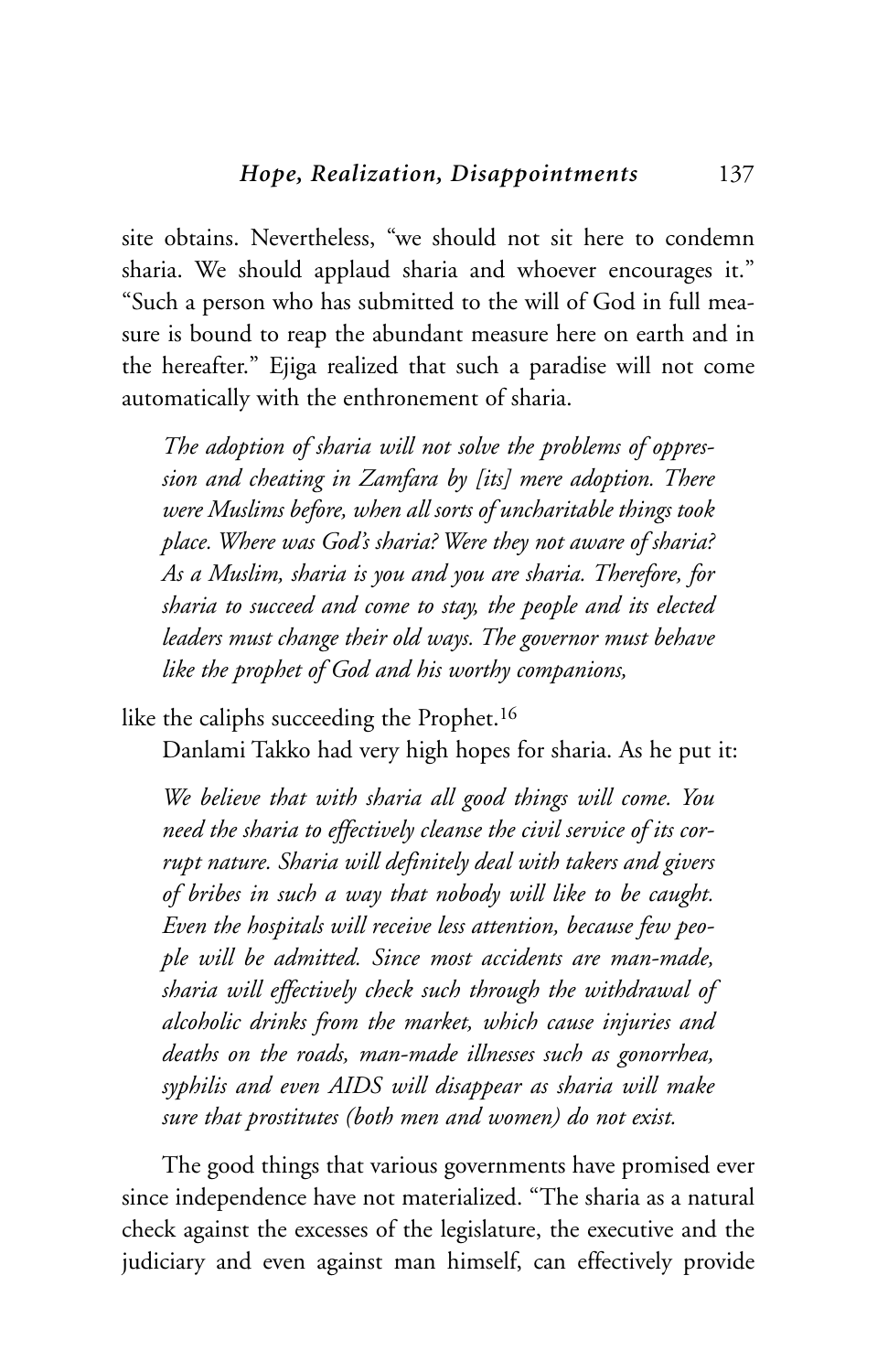these things in less than five years." Takko promised that "our dream will not stop until we see a Bauchi State flowing with milk and honey, courtesy of sharia."17 Takko, how is your dream coming along? I am asking you this question in 2006—six years later…

Southern Muslims entertained great hopes as well. Mohammed Williams, a Muslim scholar of royal stock in Lagos, was of the opinion that sharia should be applied throughout the country. In contrast to what obtains now, sharia will bring "justice, transparency in both private and public life, probity, fair play and accountability." "We are tired," he asserted, "of those who rule us and who say they are Muslims, but who do not do things as prescribed in the Qur'an. How can a person call himself a Muslim and steal life out of his country, steal so much that millions of his people now wallow in abject poverty?"18

Even the doyen of Yoruba Muslim apologists, lawyer Lateef Adegbite, had similar expectations. He alleged that critics of sharia "have not been honest enough to address the mischief which sharia seeks to redress, pointing out that the critics ignored the perilous state of the nation's morality, the grand failure of the Western European system to deal effectively with the social ills of our time." He predicted that, if implemented properly, Zamfara will "become a haven of moral decency, fairness and justice."19 At the NCSCP conference introduced in Chapter 2, Adegbite assured the nation that sharia "would not turn Zamfara into a conservative and reactionary society that would return the people to dark ages." Instead, it will become "progressive, science and technology oriented in the age of computers and globalization, bearing in mind the contributions of Islam to civilisation, when much of Western Europe was yet to be exposed to modern science and medicine."20

All of these hopes have a sound basis in history, according to Safianu Rabiu, at both international and local level. He reminded his readers of the primitive state of medieval Great Britain. The people of the country that until recently "governed and controlled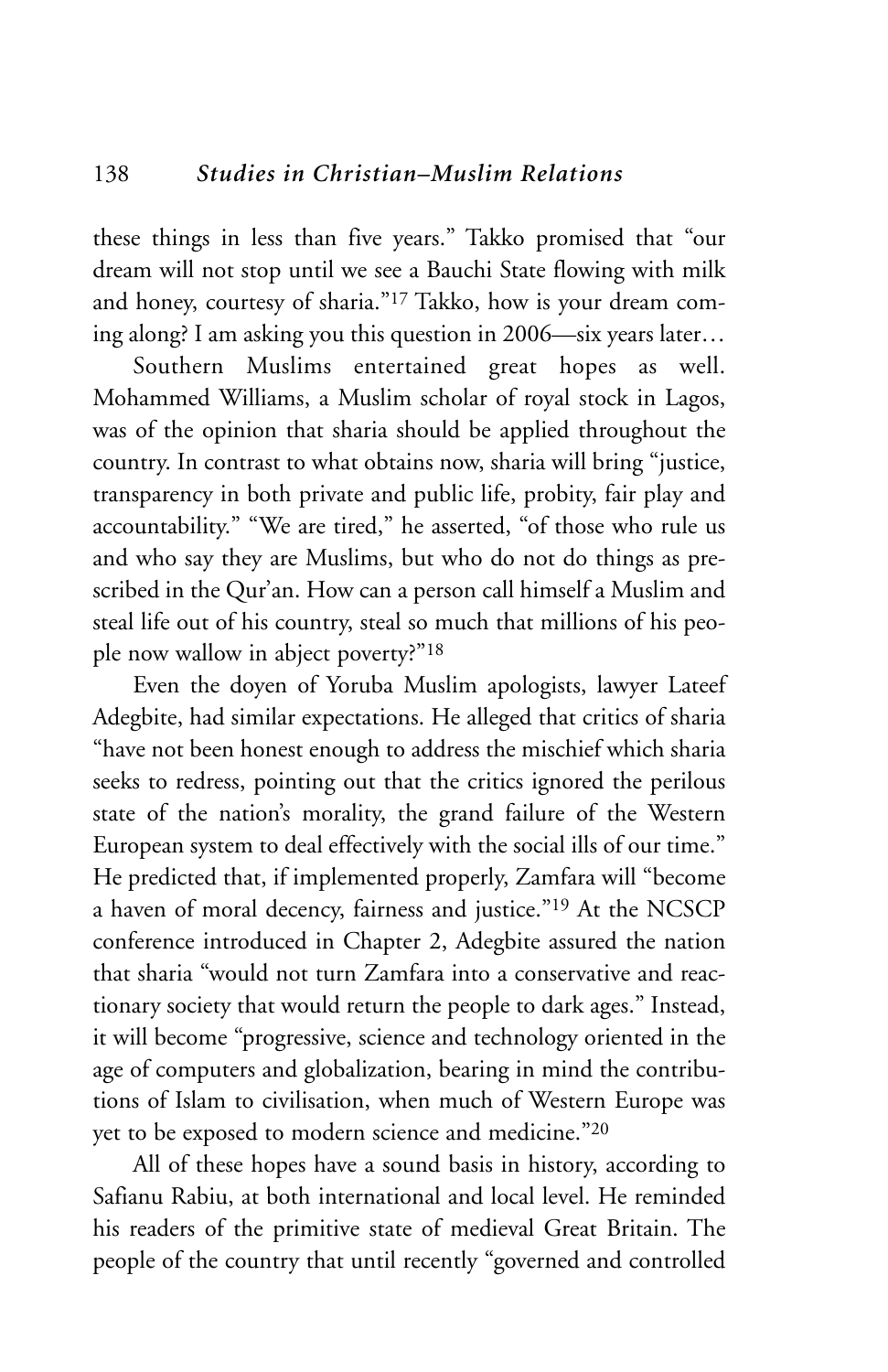much of the world," at one time were "tossing their garbage from the windows and had frequent plagues from rodents and roaches," while "their Queen has thirty-years' makeup, layers atop layers." "Please note that it is Islamic civilization that changed this! Yet we have these virulent insults against Islam." "How dare anybody characterize Islam as primitive! It is evident from Andalusia (modern Spain), a territory within Islam's northern reach, that Islamic civilization bailed out the rest of Europe from superstition and deep ignorance. Without doubt, modern anatomy, medicine, mathematics and marine sciences had directly metamorphosed from 11th-century Islamic civilization."21

The same process took place in Nigeria. Islam introduced its adherents and others "to the dignity of clothing" and helped them develop a

*broader view of space and neighbourhoods beyond their hitherto thirty to forty km radius, the ability to trade, communicate with other peoples and exchange ideas, understanding and respect for marital rights and other individual and public rights. It is well documented that adultery declined proportionately to the degree that Islam affected those communities. It is a sad paradox that a lot of degeneration and social ills, such as begging, have been muddled with the dignified ways of Islam.* 

*Before Islam, men in Nigerian communities would spend the entire day doing nothing but drinking home-brewed alcohol, while the women did all the work. This is generally the impression gathered by early visitors and the observation is still valid for certain parts of the country. And while these men indulged in their habits, the Muslim was busy tilling the land, trading and exporting agricultural produce. Islam has enabled us to distinguish the meats of various beasts, what to eat and what is prohibited.*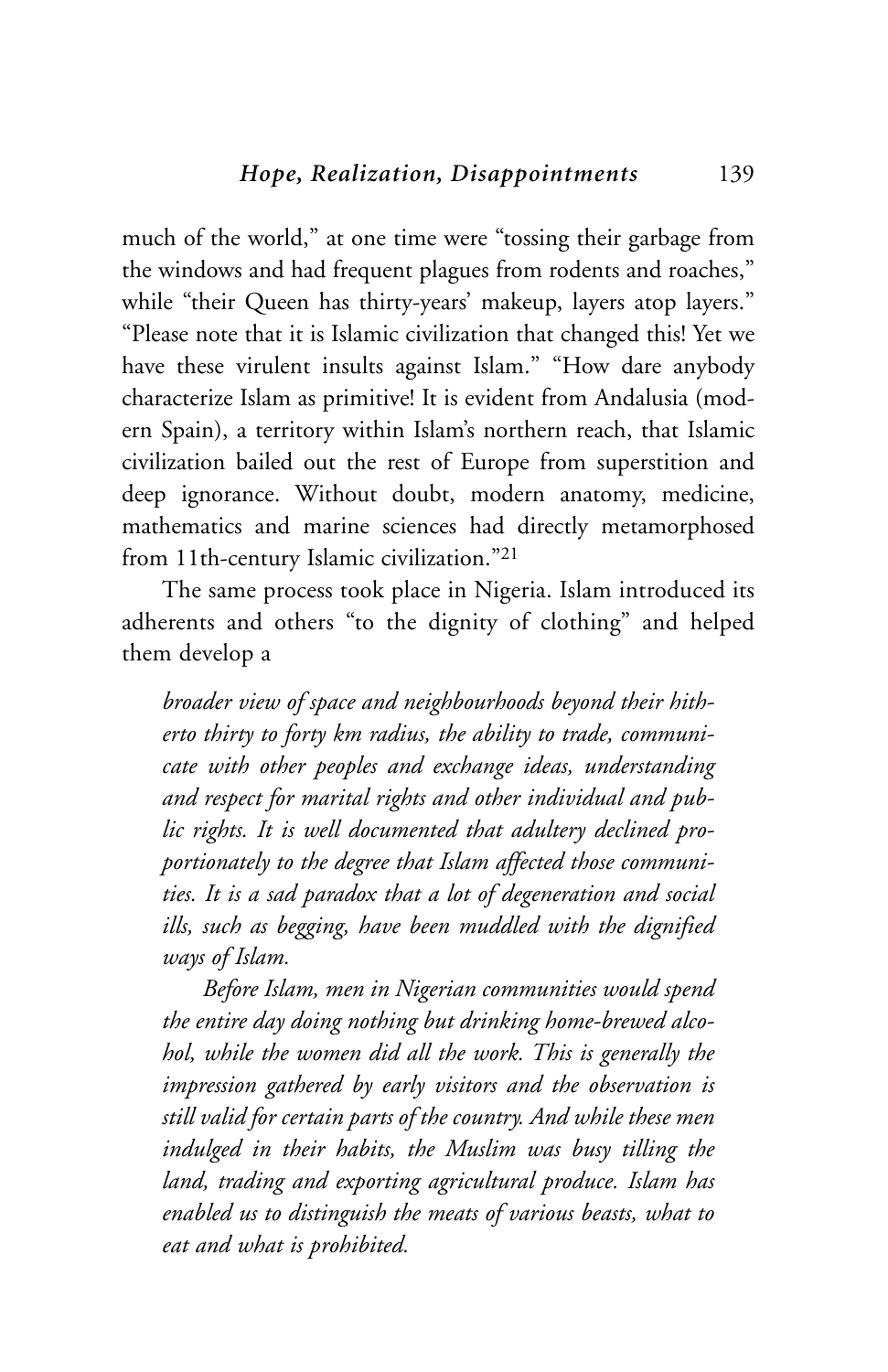#### 140 *Studies in Christian–Muslim Relations*

Rabiu challenged "any culture, Islamic or not, to study and examine how Islam has influenced their lives and how they could benefit further from sharia." That being the history of the West and of Nigeria, there is every reason to hope that sharia will once again do its job of lifting Nigeria up from its current doldrums.

Having made these grandiose claims for Islam, Rabiu also preempted accusations that Muslims have contributed to these doldrums. We have already seen his brief lament about beggars. He also wrote about the "Babangida/Abacha phenomenon,"22 as a symbol of Nigeria's current corruption. This, he claimed,

*is a recent advent in the social landscape of northern Nigeria. Up till the late 1970s our communities have never assigned currency to material abundance and possessions. Going as far back as Muhammad Bello (1770s) and before, to the early days of modern Nigeria, our leaders had worked and died with nothing left behind except their good works and, sadly, in some cases, debt. The almajiri feature (begging Qur'anic school pupils) is nothing but a corruption of an Islamic injunction that requires the society to support students. It is only the spirit of Islam and correct Islamic education and ideology, enshrined in the sharia, that would restore our true values of selflessness and purpose, and those who do not share in these values or prefer other ideologies ought to be able at least to understand us.*<sup>23</sup>

#### ▲*Claims of Successes and Failures*\_\_\_\_\_\_

One of the questions frequently asked since the sharia was restored in Zamfara and other sharia states is whether it has shown any results, whether the hopes of people are being realized.

1. ZAMFARA STATE DYNAMICS

A. GOVERNOR AND GOVERNMENT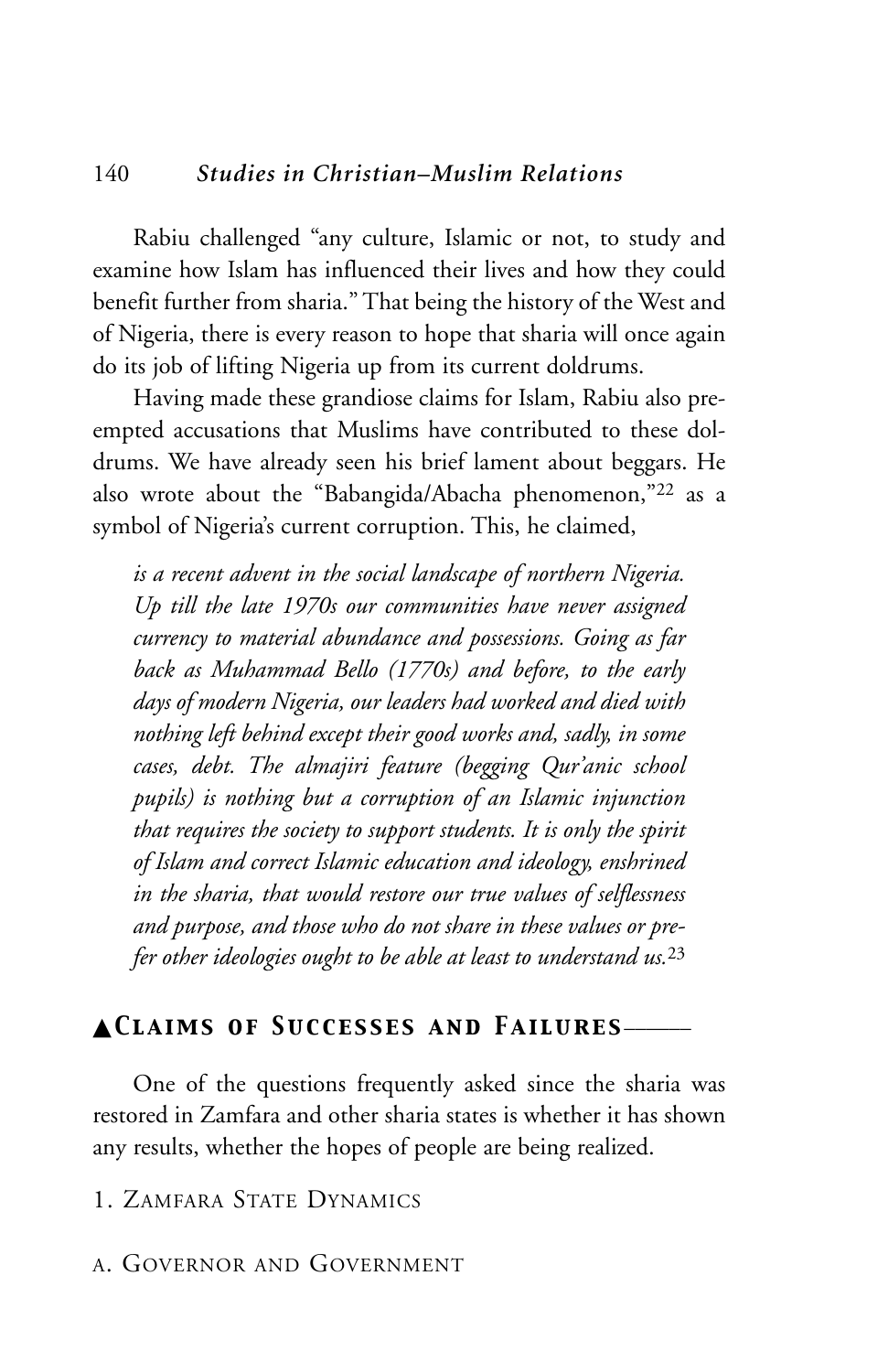Governor Sani understandably claimed positive changes at a very early stage. He said to Oladipo that "people are now alive to their responsibilities to Allah, their responsibilities to their neighbours, their families, their Muslim brothers and sisters and to non-Muslims, because in Islam, you must be just and fair to any human being, irrespective of that person's religion and tribal inclination."24

Less than one month after the revised sharia was signed into law, a reporter from AM began an interview with Governor Sani with this very question.25 Given the little time that had passed, the question seemed almost silly. "What are the gains so far recorded in this regard?" The Governor responded in an upbeat manner:

*The first gain we have recorded is increased peace and security in our State. If you go to Zamfara now, the Police Commissioner will tell you that for a week, you find no case reported to the Police, because everybody knows the implication of taking laws into his hands and committing any offence or crime by Muslims is going to be treated in accordance with the Islamic penal code we signed into law on January 27, this year. Our Muslim brothers and sisters are now strictly adhering to the tenets of Islam and that is the main purpose of having Shari'a.*

This is the same claim Sani made a few days earlier at a news briefing in Kaduna. "The rate of crime and other social vices has dropped." The sharia "was proving to be an effective deterrent in view of the stringent punishments likely to be meted out against culprits," he declared. He added that the police would soon be provided with copies of the sharia code "to educate them on how to deal with suspects and social miscreants." He was also adding to the police fleet of cars to make them more effective.26

Continuing with the *AM* interview,

*Our Christian brothers too try to live within the limitations imposed by Shari'a. The only problem I think they are*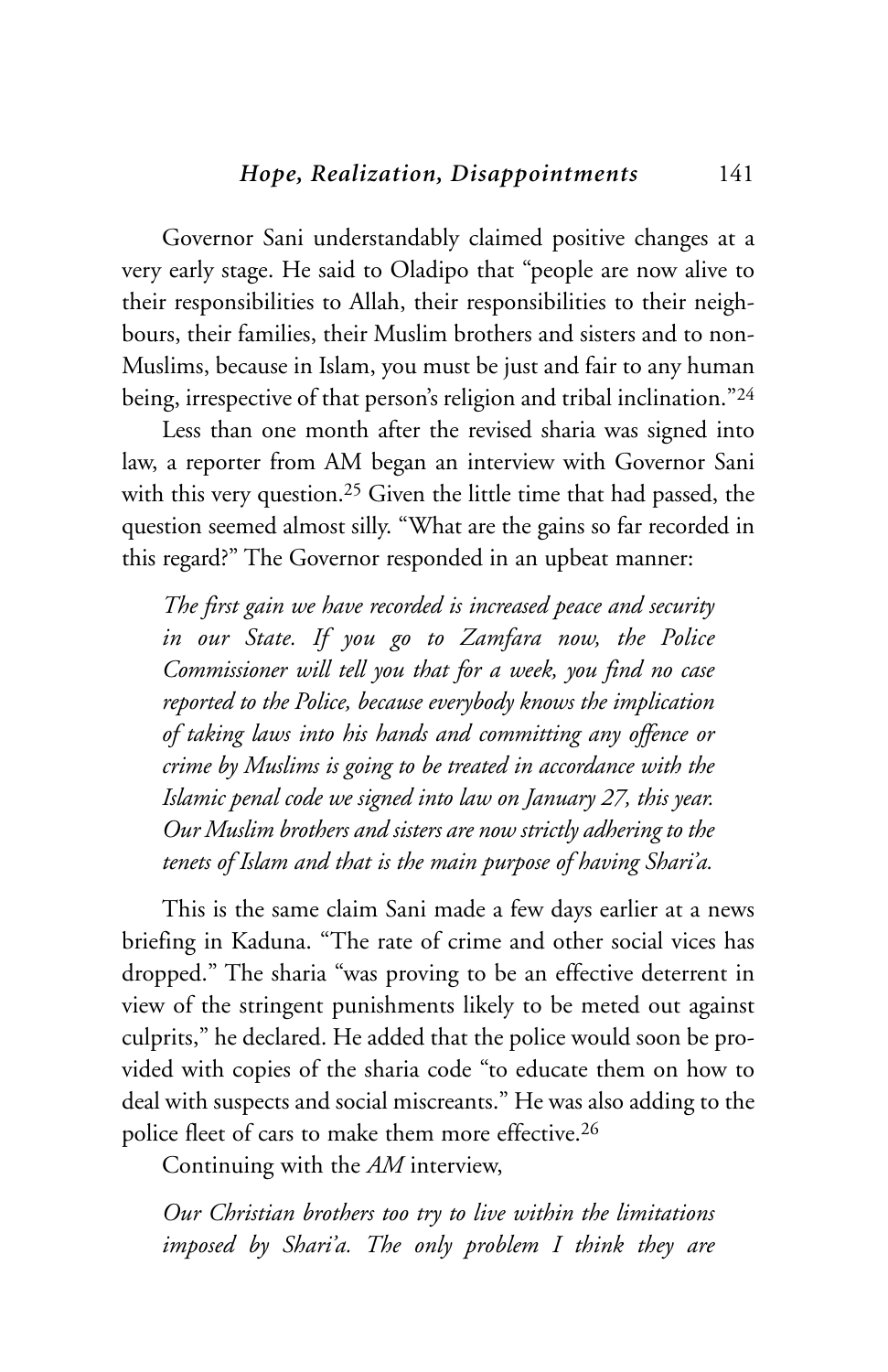#### 142 *Studies in Christian–Muslim Relations*

*encountering now is the lack of alcohol which we said is not allowed. I am sure good Christians don't patronize prostitutes and good Christians don't even drink alcohol. So, I don't see it to be a big problem to them. People are more alive now and aware of responsibility to God and their fellow human beings. For example, we have just established a board for the collection and distribution of Zakat.*

Understandably, Sani also had some word of caution: "So, you will not see a lot of changes immediately. But after one year from when we started, people will know what really is sharia."27

Sani very early on claimed that "peace and harmony existed" between the religions "since the commencement of sharia, as the two religions abhor all forms of crimes and social vices that prevailed prior to the implementation of sharia." Being "an advocate of peace," the Governor was gratified with this situation. That, after all, was one of the purposes of the exercise.28

Sani had by the beginning of 2000, even before the official starting date, started up some programmes of poverty alleviation. This was motivated by his realization that favourable economic conditions will reduce theft and other crimes arising from poverty. "This," commented Alkali, "will make better logical sense than waiting to punish him after he steals." For this reason, Sani immediately increased the minimum wage of his civil servants with effect from January 1, 2000. He established some agencies to help alleviate poverty and introduced new subsidies in the areas of fertilizer distribution and public transport to make life easier for the average citizen.29

By early February 2000, only a few days after start-up, Zamfara established the "Endowment Board" that was charged with regulating the "collection and distribution of the *Zakkat* in accordance with sharia." "*Zakkat* is an injunction requiring well-to-do Muslims to set aside a percentage of their wealth for distribution to the poor every year." In his address at the establishment of the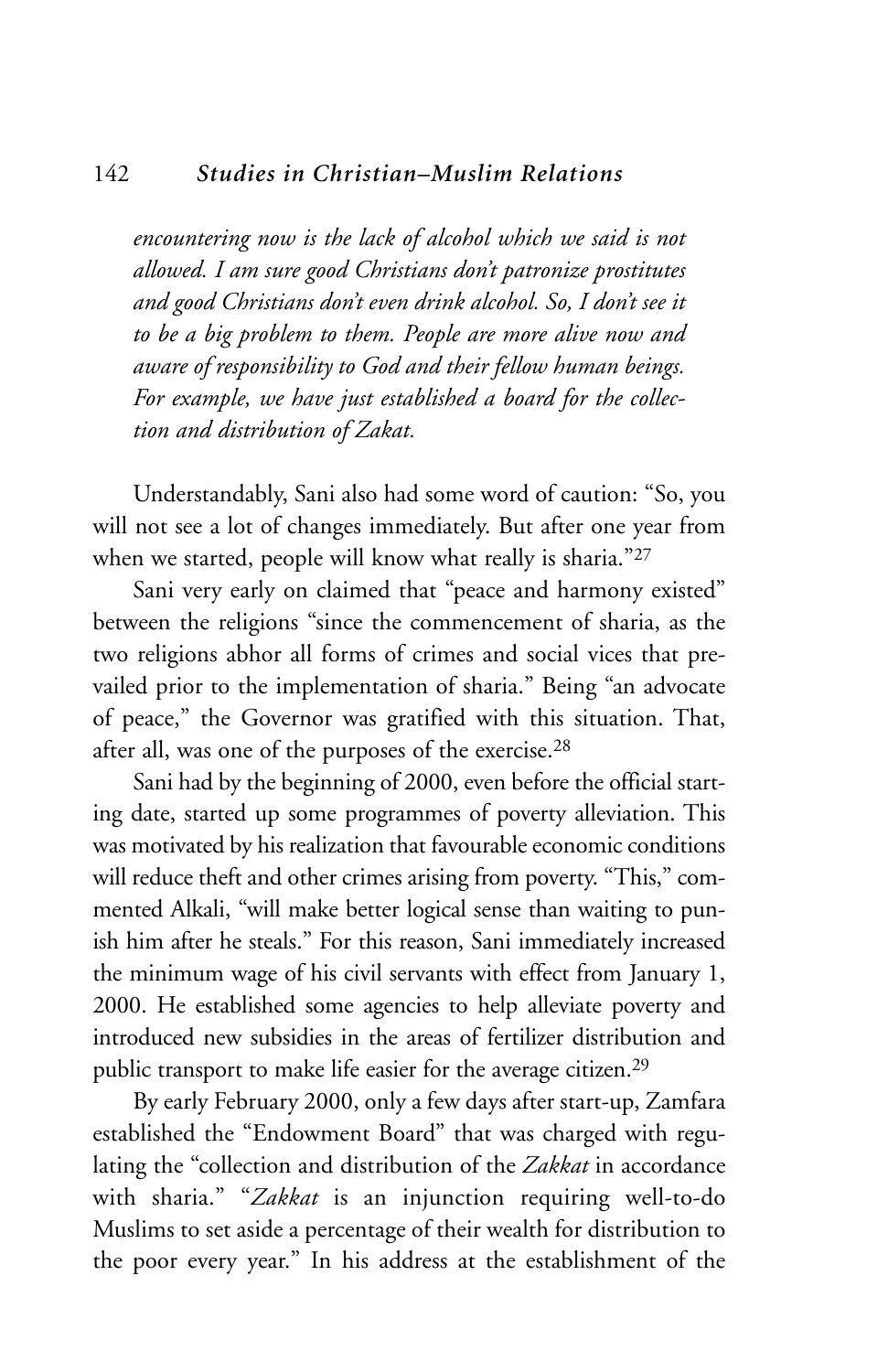Board, Governor Sani stated that it was incumbent on Islamic rulers to take *zakkat* from the defaulters, even by force, but added, "We must as true believers give the *zakkat* without waiting for the authority to take it from us. Members of the Muslim *ummah* were duty bound to facilitate adherence to the injunction." He would soon steer the enabling act through the state assembly so that it becomes law. All this was corroborated in summary by Mamdua Aliyu, Sani's Deputy Governor.30

Director asked Sani bluntly about opposition to his sharia policy and accusations levelled at him. Is your proclamation "just a diversionary ploy to obfuscate your non-performance and inability to execute your cardinal programmes?" Sani responded by challenging the media and every one else "to come and assess what we have done. There is no state in the country that has achieved what we have done so far within the limited resources we have." Then he produced another lengthy list of achievements in agriculture, education, water supply, hospitals and medical supplies. He concluded his summary with "Personally, I don't need a kobo from government. I believe I am satisfied with what God gave me before coming to this office."31

Only a few months into the new regime, Ahmed Mahmud, one of its chief architects, listed the following gains, excluding capital projects: (a) drop in crime statistics; (b) less busy courts and police stations; (c) closure of cinema houses and beer parlours; (d) control over "financial wastage and fraudulent practices"; (e) positive financial balance, enough to afford minimum wage of N5000; (f) wealth redistribution; (g) campaigning against "bad habits like telling lies, backbiting and deceit/cheating in the public and private sectors"; (h) "general orientation on the habits of observing congregational prayers"; (i) "well paid and motivated *alkalis*" [sharia judges]; (j) "general reorientation of the people towards the fear of Allah, the keeping of trust, the recognition of the difference between good/*halal* and bad/*haram* in everyday conduct."32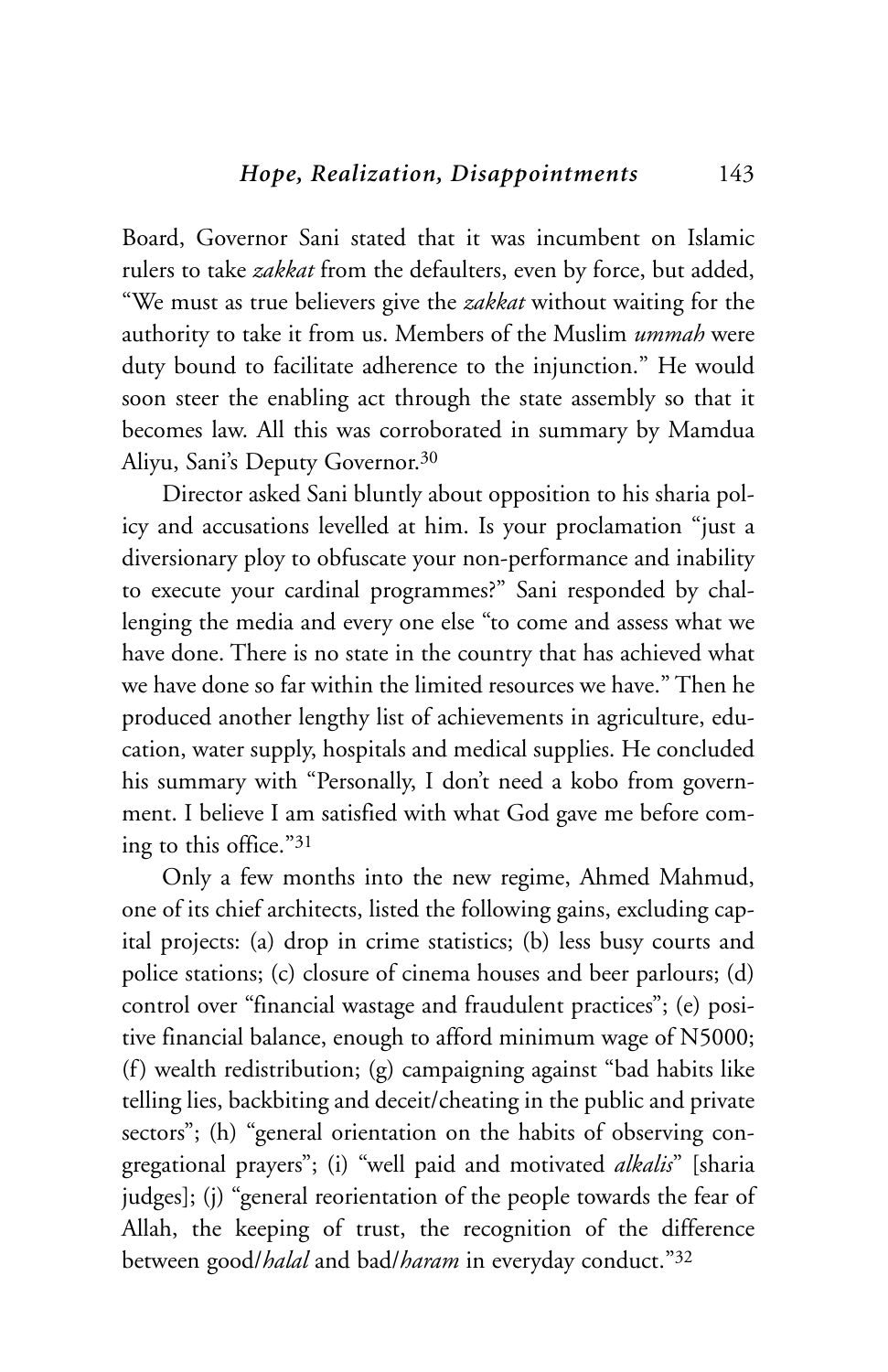#### 144 *Studies in Christian–Muslim Relations*

A year into sharia, at a conference in London, Auwalu Yadudu of Bayero University in Kano warned that it was still too early "to do an impact study to determine what benefits, if any, have accrued to Muslims since October 1999." Yadudu's caution did not deter Governor Sani from making some large claims at the same occasion. He again insisted, "There will be lots of benefits and marked improvements to people's lives." In fact, they have already begun, beginning with himself. He declared his assets and instructed all cabinet members down to all civil servants to do the same. This means increased transparency. If you live above your declared means, you can be taken to the sharia court. "Corruption is at its lowest ebb now." "You find that nobody is misappropriating funds. In the controversial area of contracts, nobody is taking kickbacks. Neither are contractors encouraged to present bogus and over-inflated contract costs." The result is that "our contracts are the cheapest in the country." A project that costs N500 million in Zamfara will cost over a billion in another state.

Was Sani happy with the results so far? asked Nweke. You bet he was. Zamfara being a newly established state, he had to develop the capital to make it look like one. Proper roads have been constructed, hospitals upgraded. The rural areas, too, are getting bore holes and roads to connect farms to markets. Tractors have been "distributed amongst large-scale farmers," while soft loans are now available to small-scale farmers.33

These developments are quite typical of any of the newlyestablished states in Nigeria. No direct link to sharia is indicated here. Had more of this perhaps been accomplished than in other new states due to lower costs?

In education, the government was putting a renewed emphasis on the teaching of science in secondary schools. By converting some general schools to science schools, the state boasted seven science schools by mid-2001 and was actively recruiting teachers throughout the country. They were all promised "jumbo" salaries.<sup>34</sup> This emphasis on science teaching, it should be noted, as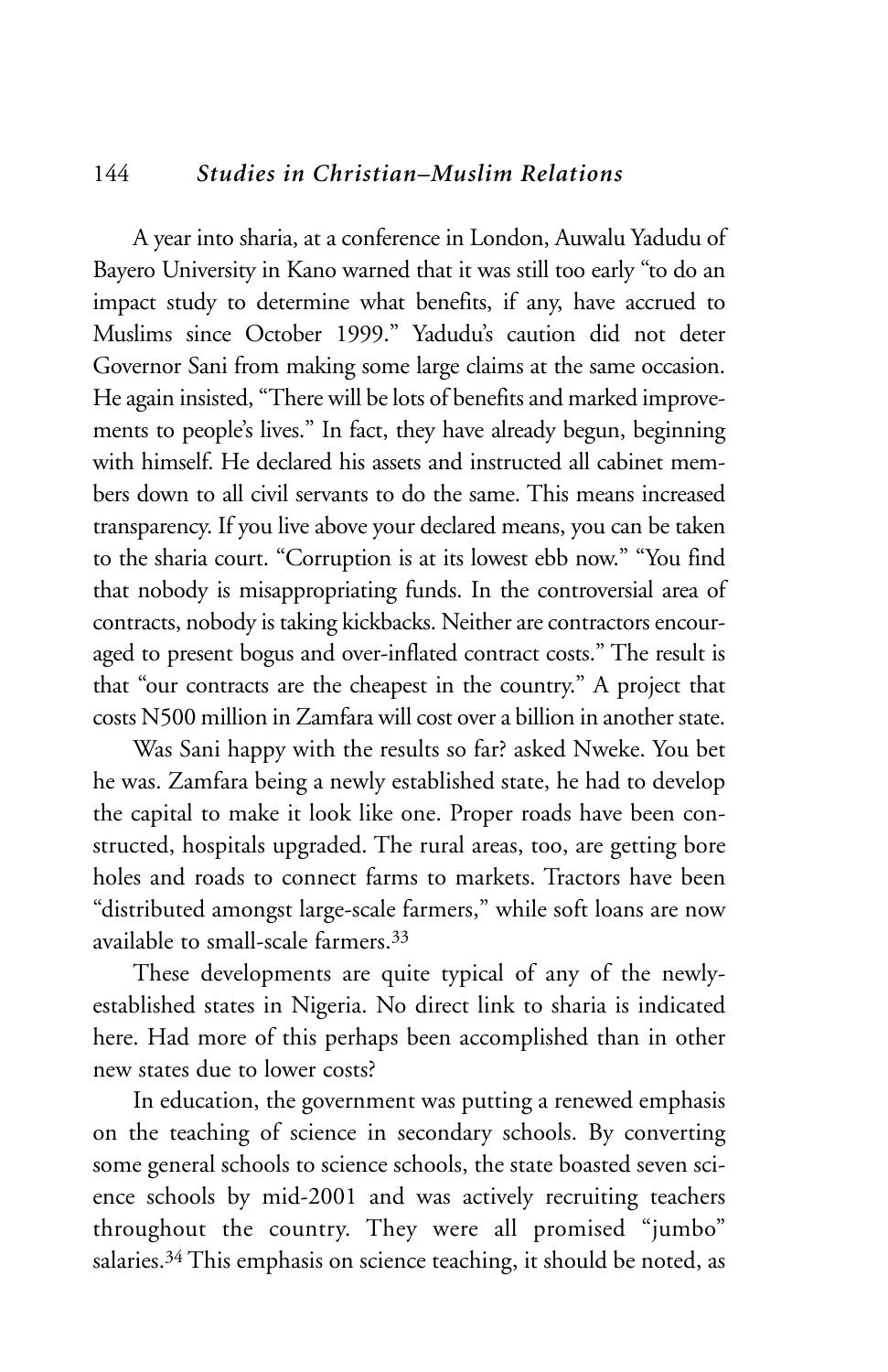well as teaching of Western type subjects, is typical of sharia proponents, including Islamists and Activists.35

On August 17, 2002—again another year down the pike— *Vanguard* published an interview with Governor Sani, of which I have only his response to two questions. The first question: "How is the sharia doing in Zamfara?" I reproduce his entire answer:

*We are doing very well. We just realised that there is one obstacle and that is the [common law] magistrate. The magistrates are entertaining cases involving Muslims. We just passed a law ousting the jurisdiction of magistrate courts from entertaining any case involving Muslims. The magistrates can only entertain cases involving Christians and that is if they prefer to go to a magistrate court, because there are so many cases where Christians go to sharia courts, because they want instant justice. For instance, if I'm owing you some money and you take me to sharia court and you confirm that this money is there, you will certainly get your money soon.*

*The Christians are happy with sharia court when it comes to settling debts. So, we said the magistrates can only entertain cases affecting Christians. Sharia is only meant for Muslims and that is why Muslims and Christians don't have problems. The Christians have the right to go and practise their religion without interference from us and they should not interfere in our own thing. That way, we will live in peace and harmony. Where there is a case involving a Christian and a Muslim, the Christian decides where he wants the case to be handled, the sharia or the magistrate court.*

So, not only Sani is happy, but so are all Muslims and Christians. One big happy party!

Then there is the second question, a kind of bombshell, though not the first time it is raised. "How come the sharia has not caught up with any prominent indigene, a top government official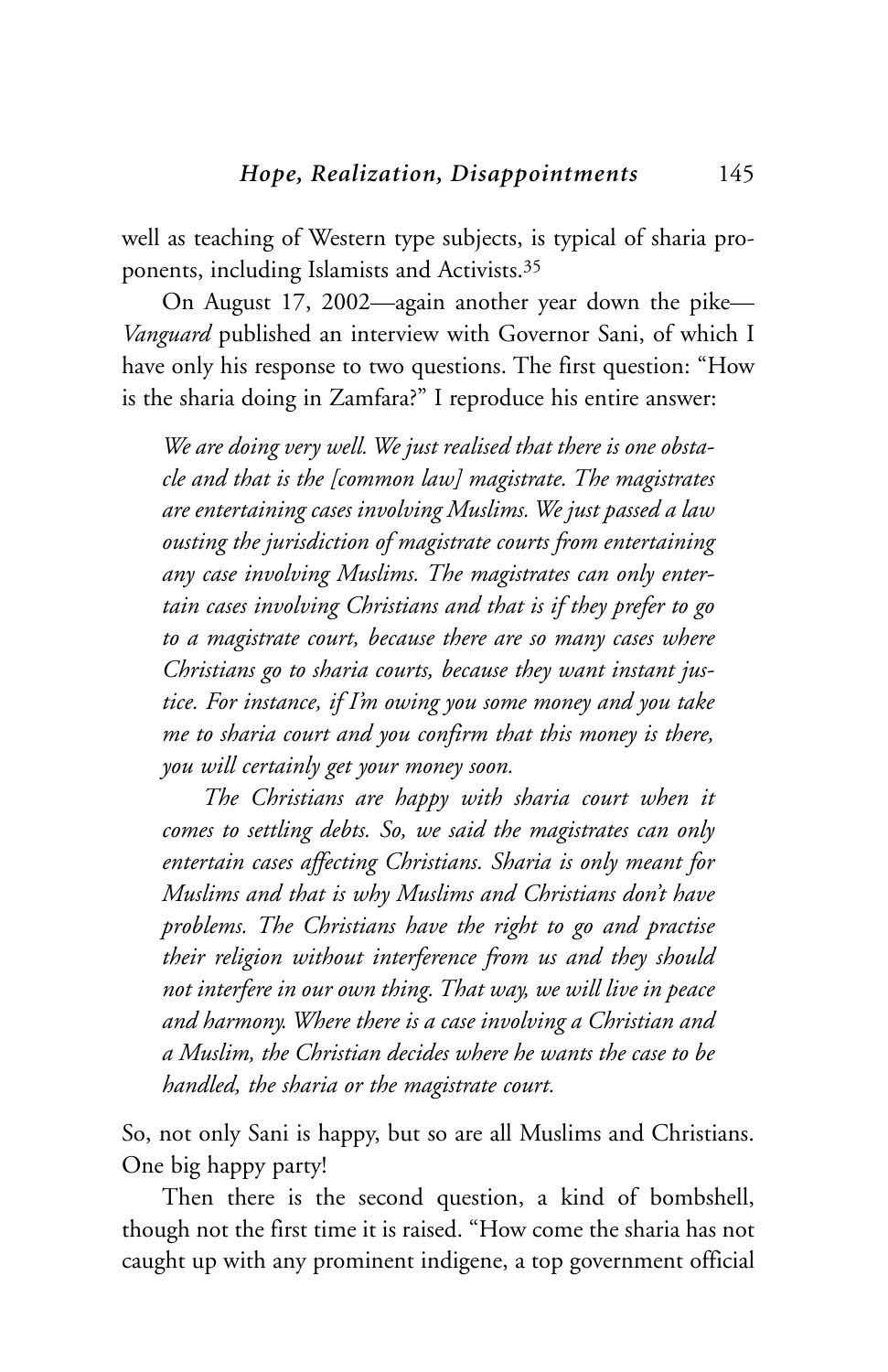or somebody of substance?" The answer is nothing short of shocking: "They are all upright"!! Governor, did you realize your answer would be echoed across the world? All upright! Yeah, right! No Nigerian will believe that one! Here's the rest of his answer:

*The essence of sharia is not to catch people and punish them. It is like the Ten Commandments in the Holy Bible. They are not there to punish but to guide people. So, the sharia is meant to deter people from committing offence, not to punish them hurriedly and indiscriminately. That's why every Friday, when we go to the mosque, we talk on a particular aspect of sharia, so that people will beware and hence don't go out and commit the offence and get punished. You are taught to beware of committing the offence so as to avoid receiving the punishment.*<sup>36</sup>

The beginning of the new sharia era was also meant to be the beginning of a process of Islamization of the state that gradually eats its way into the culture. You can see various steps in that direction, one by one. Please note developments in Zamfara and some other states under the heading "Creeping Sharia" in Chapter 2.

Five years into sharia, Governor Sani remained content with his accomplishments. He stated that "the sharia has achieved the purpose for which it was introduced in the state. We have since achieved great improvement in peace and security here. Everyone here, Muslims and non-Muslims, are happy with the situation. People worship freely, no matter the faith they profess, and we are living harmoniously. We have never witnessed any inter-religious crisis." He then repeated that CAN "and other tribes" had been told of the plans, that they would not be affected, except in the areas of prostitution and alcoholism.37

#### B. CITIZENS

So far, we have read about the opinions of the Governor and people close to him, but what of opinions of those more distant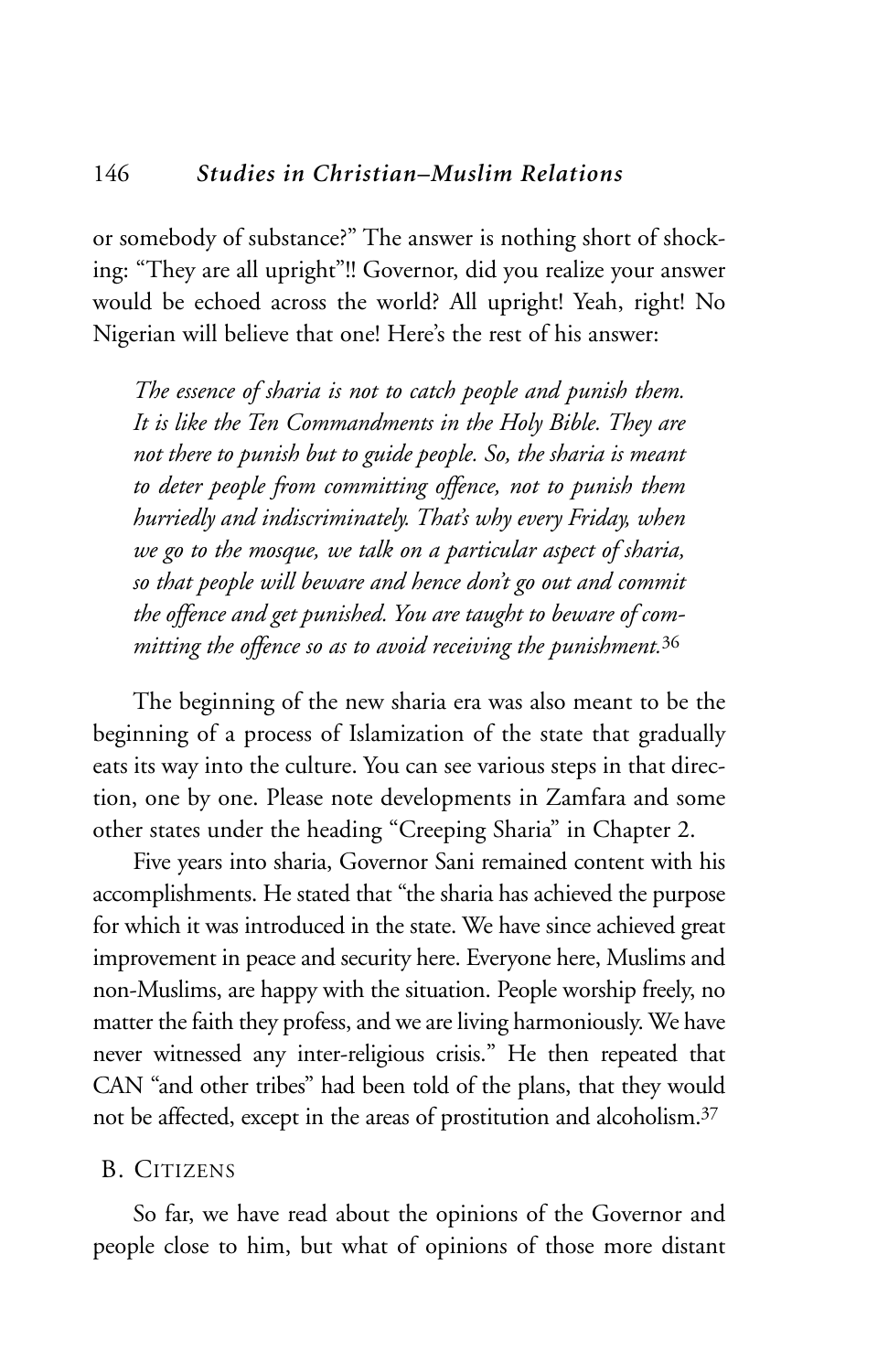from the administration? Of course, there was the full range of opinions based on various motivations, but here we first deal with positive reactions. Labaran Abdullahi wrote an article published two days after the official launching on January 27, 2000, entitled "Noise, Fury Signifying Nothing." It tells the story of the launching along with some background information. Because of the first-hand report of the launching, I am appending the article as Appendix 13. But to judge after only two days that it signifies nothing does not make much sense. Furthermore, the content of the article belies the title and actually is positive. Quite apart from the question whether you like the changes or not, the article claims that quite a number of things had been accomplished already or were in process.

The Governor had sworn in thirty-six sharia judges. He initiated new laws as part of the event. "The major visible change has been the decline of the crime rate," which previously was "rising by the day." Various gambling and drinking joints had been closed. Thirty-six taxis had been procured for women who were prevented from riding in taxis with men or on commercial motorcycles. Another major achievement was that Christians and others who were fearful of intimidation soon relaxed when amputations and lashings did not materialize. How can all this be described as "fury signifying nothing"?

The issue of crime reduction due to sharia came also to the attention of Kurawa, who culled the following from the pages of *NN* in support of this claim:

*Available statistics from the state prisons service indicated that there was a sharp decline in the number of convicts in the last three months. It also shows there was about 45 per cent reduction of male convicts, while that of females dropped by about 97 per cent. Sources close to the state police command indicated that crime wave in the state has reduced, and that most of the criminals now in the state are visiting ones.*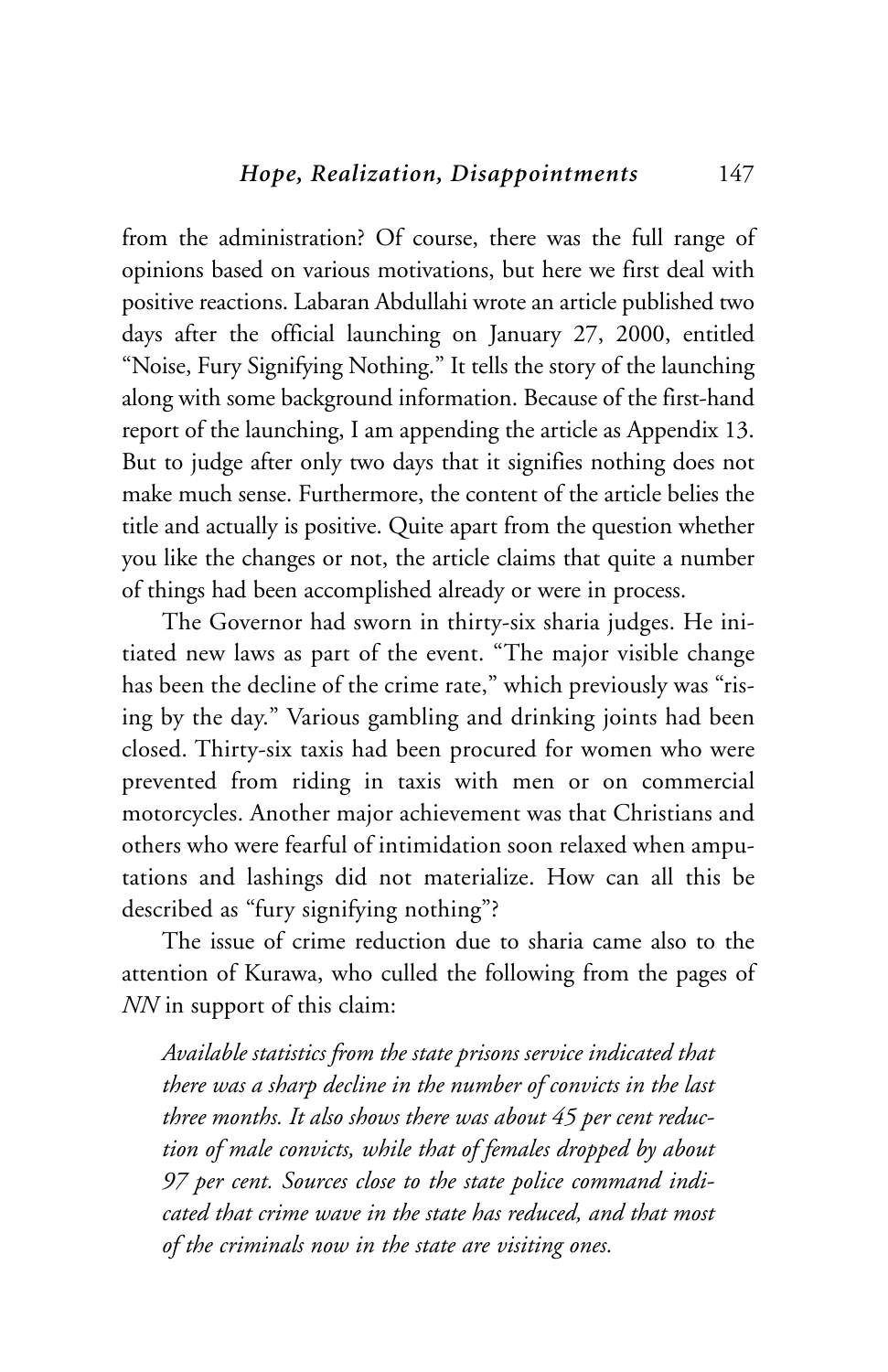#### 148 *Studies in Christian–Muslim Relations*

*However, there are indications that, because of the sharp decline in crime activities, some of the policemen are yearning for transfer. Although the state commissioner of police has refused to speak on the issue, sources stated that there was apathy among some policemen wishing to be transferred out. Other reasons given by some of the policemen are that they are less busy and feel they could enjoy better services in more metropolitan cities. These and many others are some of the reasons why some of the policemen are willing to be transferred out of the state, but not on the basis of sharia.*<sup>38</sup>

Awualu Yadudu, whose warning we overheard above that it was too early to measure the gains so far, nevertheless "identified some important dividend yields." These included:

*the reclamation and reassertion of people's power, with influence over their governance and over public affairs. These are manifested by the concerted efforts by Muslims to fight all manner of social evils through the instrumentality of a legal order that they have identified, cherished and internalised. Further benefit has been achieved in the form of the cultivation of the environment conducive for the revival of Islamic systems of social and economic justice and for their survival. This is based on the current efforts in all the sharia states to re-invigorate the institution of zakat and to modernize its collection and distribution with a view to creating wealth in a halal [legitimate, approved] way, for the well-being of the members of the ummah.*<sup>39</sup>

Only a year and a half into the new dispensation, S. G. Balogun from Abuja wrote a very positive evaluation in which Zamfara almost looks like a paradise. Sani is described as "a populist who understands the true dynamics of politics. And that is why the focal point of his administration is the aggressive empowerment of the people through the provision of basic amenities, loans and vehicles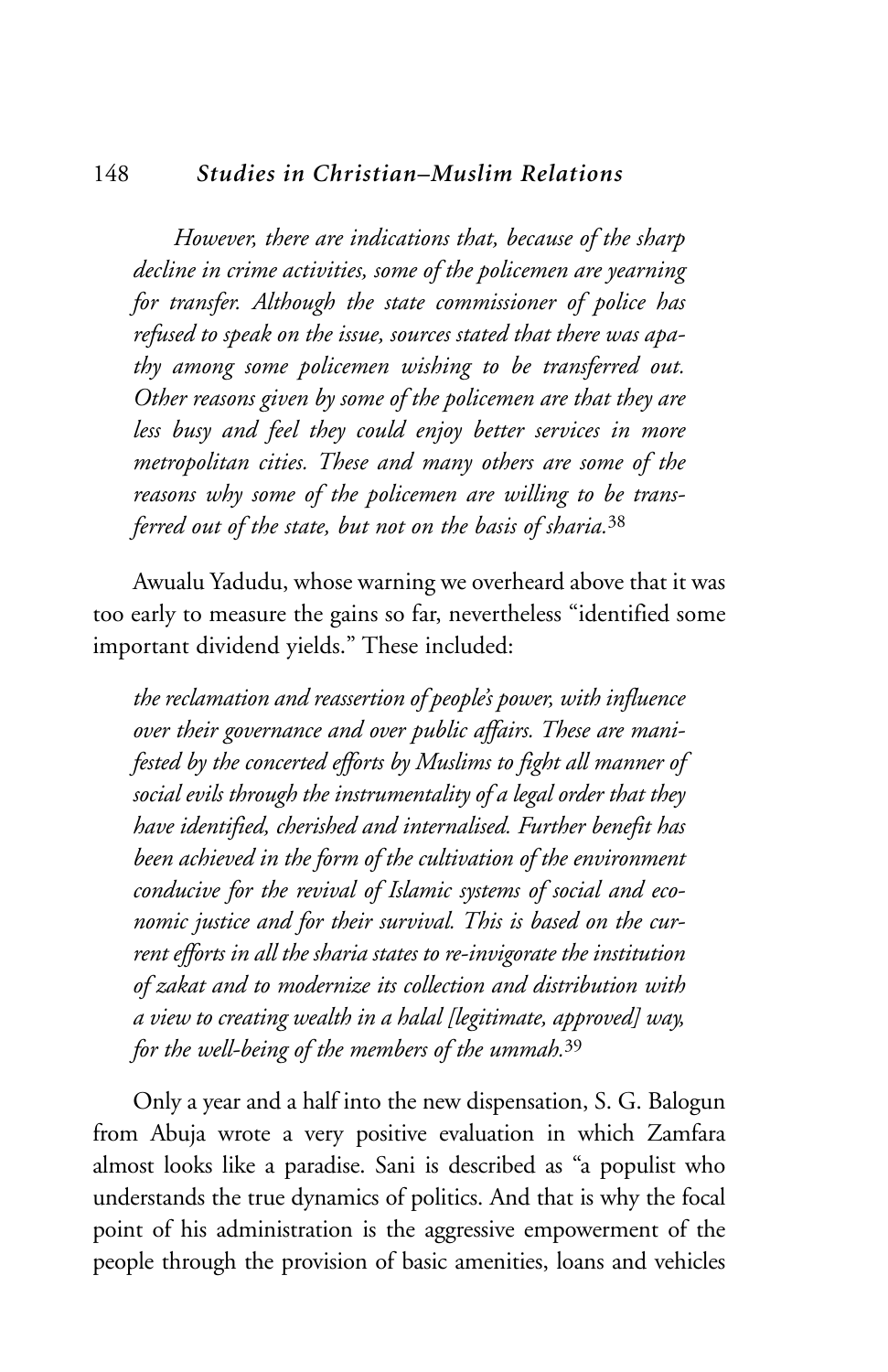needed to better the lives of the downtrodden." Every sector of the economy is portrayed as touched by a golden wand. The strange thing is that there are still "skeptics and cynics lampooning" it all. "Candidly," wrote Balogun, "the sharia has crystallised Zamfara into perhaps the most peaceful state in the federation today." It "has fostered inter-religious harmony and understanding."40 For the rest of the accolades please see Appendix 20.

Three and a half years into sharia, one Iliyasu Maijega of Gusau was still defending the Governor. He wrote an article defending the achievements of the Zamfara Government in the area of corruption. The article aimed to correct the negative reports that had appeared in some newspapers. Maijega informed us that Governor Sani established the Zamfara State Anti-Corruption Committee soon after his sharia declaration. Corruption is "the archenemy of our republic; the chief foes of our commercial institutions, the principal adversary of government by the people, and of course, an even more dangerous enemy than open lawlessness or violence, because it works in hidden furtive passion." Since then, the Commission "has been a place of solace for the oppressed and a sanctuary for the weak." It has "succeeded in recovering huge sums of money usurped by the strong and those in public offices." Even though the Governor is immune under the nation's constitution, the Commission even confronted him as well as others at the highest level of society and government. The result has been "the dismissal, degrading and disgrace of numerous high-ranking public officers." Maijega called upon the two newspapers who published false reports to "make amends." Unfortunately, Maijega failed to specify the amount of the recovered funds or their source. Similarly, no names of the apprehended officials.<sup>41</sup> And what does this say of Sani's claim that his officials "are all upright"?

The last paragraph already indicated that not everything went as the Governor wished or claimed. Some measures, wrote Labaran Abdullahi, were "observed more in their breach" by citizens not only, but even by government officials. An official was caught in a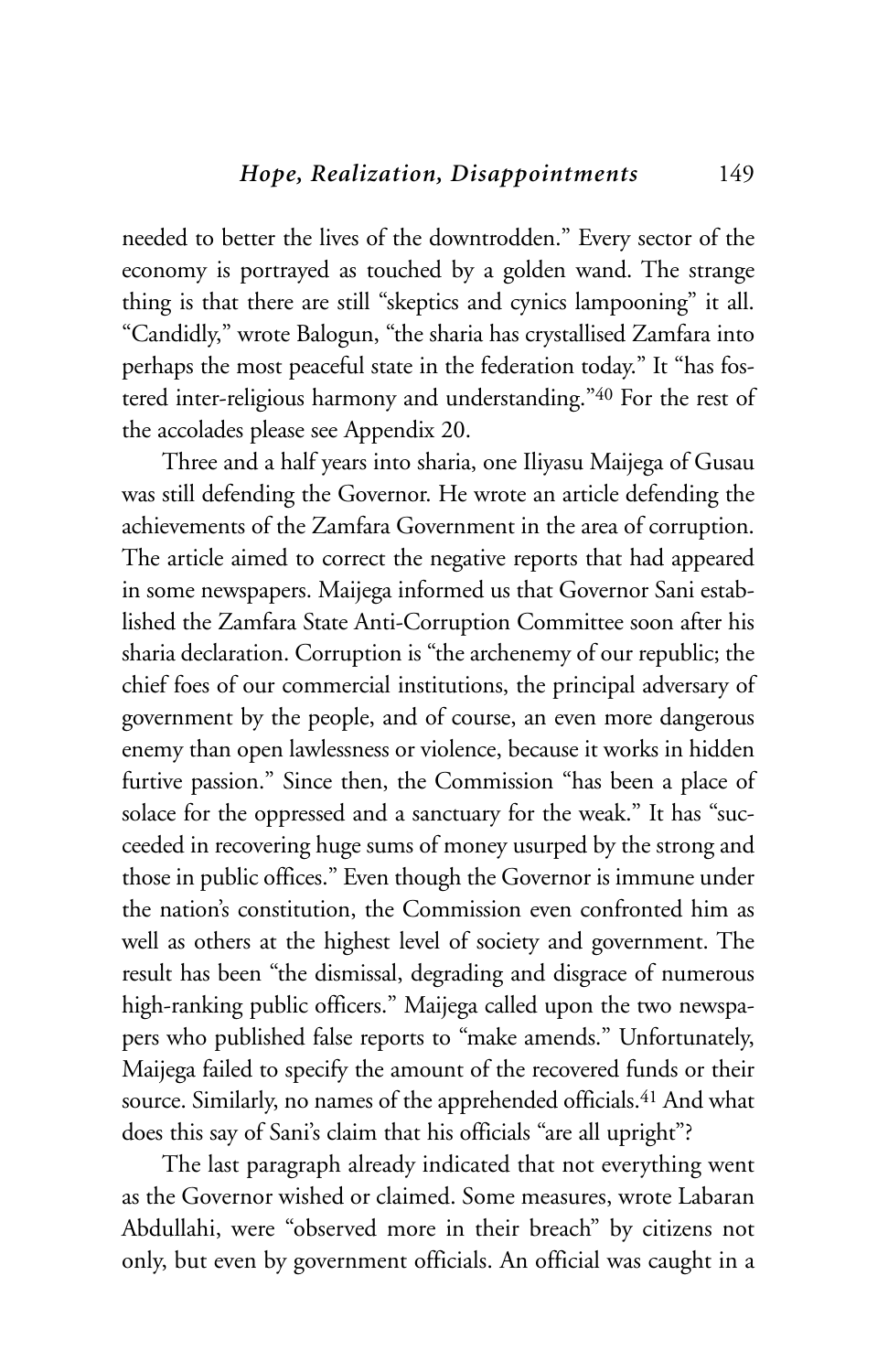brothel. Women almost immediately discarded *hijab* dress, but did dress more elegantly. The new weights and measures were used by only a few traders.<sup>42</sup>

On May 30, 2001, a small group of people from Dansadau, a village in Zamfara, wrote a letter to the editor of *GTFK* in which they complained that their village had not benefited from Sani's reign. None of the good things they heard about reached them the promised roads, schools, health facilities—none of them.<sup>43</sup> Sani may think he is doing wonderful things in his state, but so far not every citizen has noticed the benefits of sharia. Of course, there was more than a tinge of unreasonable impatience with this early complaint. Less than a year and a half!

An early incident. It was reported that two trucks carrying alcohol had entered Zamfara. The government allegedly bought them out and then they were burnt by some youths. Bashir Gusai, Director of Press Affairs at Government House in Gusau, denied the rumour. He charged that the story amounted to "blackmail by some cynics of sharia." He added that the government "maintains its stand that whoever drives a truck with alcohol to the state does so at his own risk. On behalf of the government and people of the state, we want to state that we neither paid for the burnt trucks nor do we have intention to pay. It should also be noted that henceforth, any driver arrested trying to smuggle these illegal goods into the state would be arraigned before a sharia court." The government also "re-assures the Muslim *ummah* that sharia in the state is very much on course, and this campaign of calumny would not deter us in our collective resolve to ensure that inhabitants of the state are being governed by God-made laws."44

The sharia created some very ambivalent security situations. The Nigerian Police Force (NPF) operating in the state is under Federal jurisdiction and had apparently at one time been instructed not to get involved in sharia cases. Though, as we will see, they did often get involved in various contexts and states, the situation caused a policing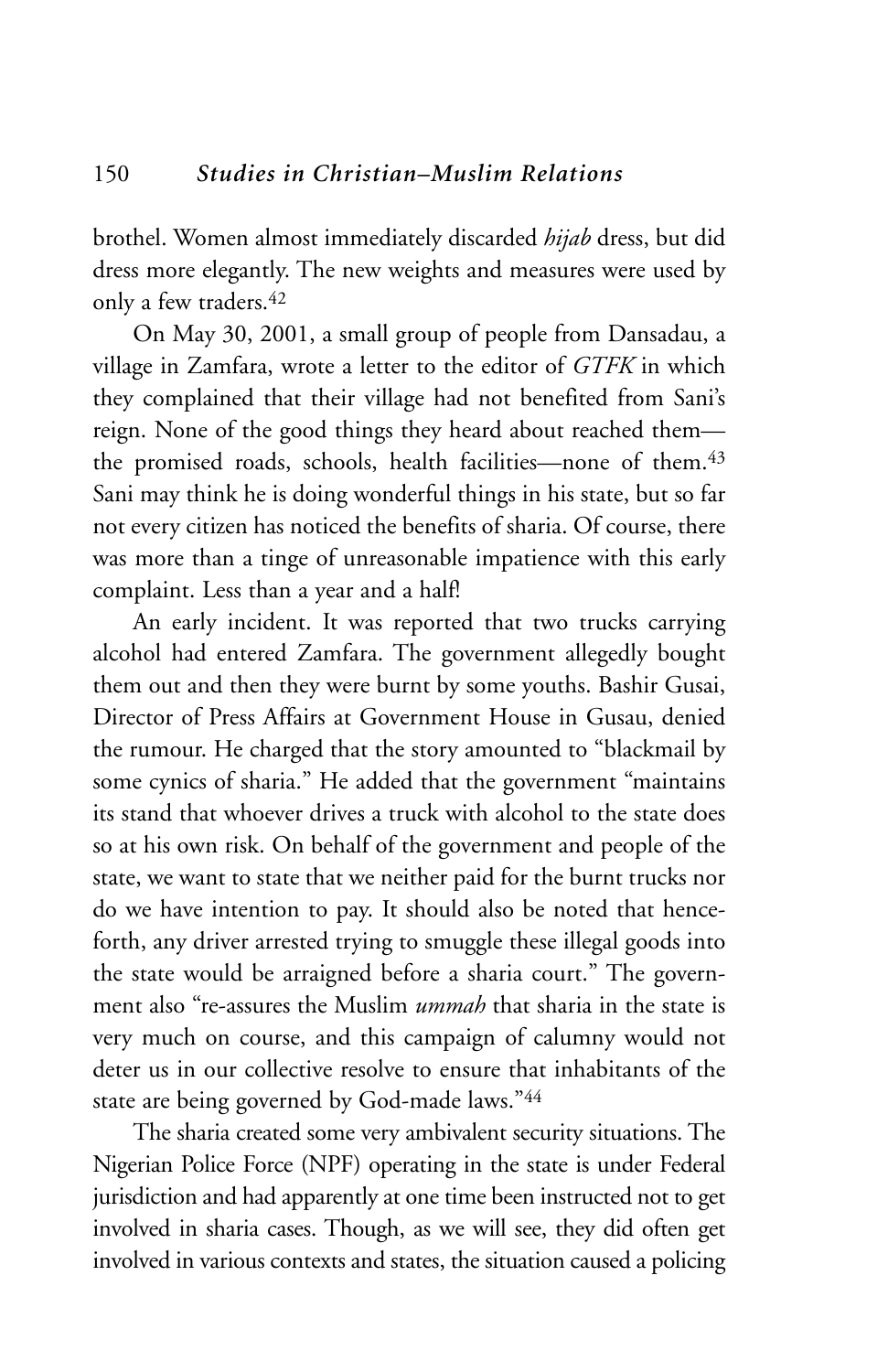vacuum. In order to fill that vacuum, some states, including Zamfara and Kano, established their own special sharia militia, sometimes called "'*yan agaji"* or "*hisbah"*, groups of young men trained and authorized to monitor sharia compliance as well as "to keep the peace and assist the wounded during Islamic preachings." Zamfara trained thousands of volunteer '*yan agaji* that trooped into the launching ceremony. What with youthful exuberance and sharia enthusiasm along with inadequate training, this system led to many abuses and violence. They evoked a lot of opposition due to their high-handed ways. In response to criticism, Governor Sani described them as similar to the Red Cross.<sup>45</sup> Between them, the police and the public, things were not always smooth.

During November 2004, angry Muslim youths attacked the Zamfara '*yan agaji* and destroyed three of their cars. The '*yan agaji* had arrested an army officer and accused him of carrying a lady in his car. The officer claimed she was his sister. He then fired into the air with his pistol. This attracted attention, and soon youths were beating up the '*yan agaji*, who then ran away. The ruckus was thought to be the result of tension created by '*yan agaji*, who were arresting and intimidating innocent people. Many of them were said to be ignorant of the sharia they were to defend. In their ignorance, they actually contravened the sharia, according to one Muslim bystander. Another bystander, Musa Gusau, alleged that their "mode of operation is witch-hunting and harassment." The people have appealed to the Governor to screen the members better so as to avoid such intimidation.<sup>46</sup> Such an explosive atmosphere is evidence of a general climate of tension that is not in keeping with sharia expectations of peace and calm or the positive accomplishments of which we have heard so much earlier.

Early in 2006 another incident occurred that underscored the continued restlessness and tensions in the society. The *hisbah* sought to arrest Ibrahim Jijji, a spiritualist practising just outside Gusau. His activities were considered "un-Islamic" and thus had to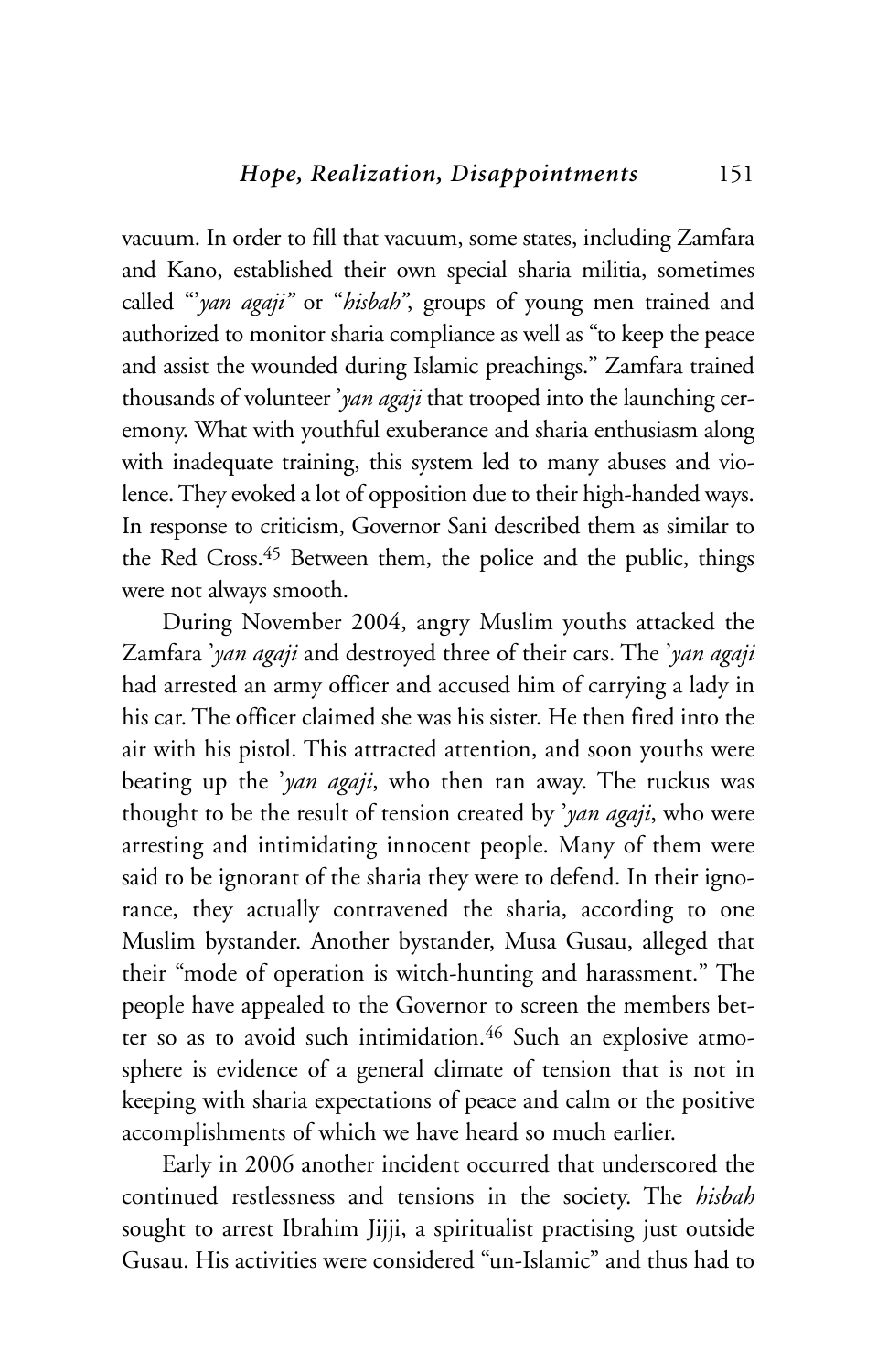be stopped. The *hisbah* stormed his residence to arrest Ibrahim, but the latter had gotten wind of their plan and had gathered supporters to withstand the attack. At the end, seventeen members of the *hisbah* ended up in the hospital for treatment. The state chairman of the Hisbah Commission, Sanusi Kwatarkwashi, reportedly "stealthily left his office"!

The Deputy Governor, Alhaji Mamuda Aziyu Shinkafi, told journalists that the group had no power to hunt for criminals and arrest them.<sup>47</sup> The violence continues; the pax sharia remains elusive.

Relations between the public and the police left something to be desired as well. As far as I can make out the story, a tanker failed to stop at a police checkpoint in Gusau. The police shot and killed the driver. Immediately a large crowd gathered and a riot ensued between them and the police. The rioters blocked roads and burned tires, two houses and three vehicles. The reporter describes the incident as a "pandemonium" and "theatre of war" between the police and rioters. The police arrested 110 people.<sup>48</sup>

Though the prevalence of drugs was one of the targets of sharia, the question is how effective it has been during the first five years. In May 2005, a total of 212 kilograms of drugs, suspected to be Indian hemp, was impounded while enroute to Gusau. In addition, forty-two suspects had fallen into the police net for drugrelated crimes. The state commander of the National Drug Law Enforcement Agency in Zamfara, Ibrahim Abdul, said, "The menace of drug trafficking and abuse in the state is a reality." He complained about a "spate of restiveness and violence by youths," which was due "to the use and influence of hard drugs."49 So, *that* problem had not yet been licked either.

A week before I close this chapter for submission to the publisher, Tukur Mamu, CEO of *Desert Herald*, an unknown paper to me, published a story about N2.1 billion having been looted in Zamfara State in a mere six months. Governor Sani demanded a retraction and threatened to take the paper to court. Mamu stated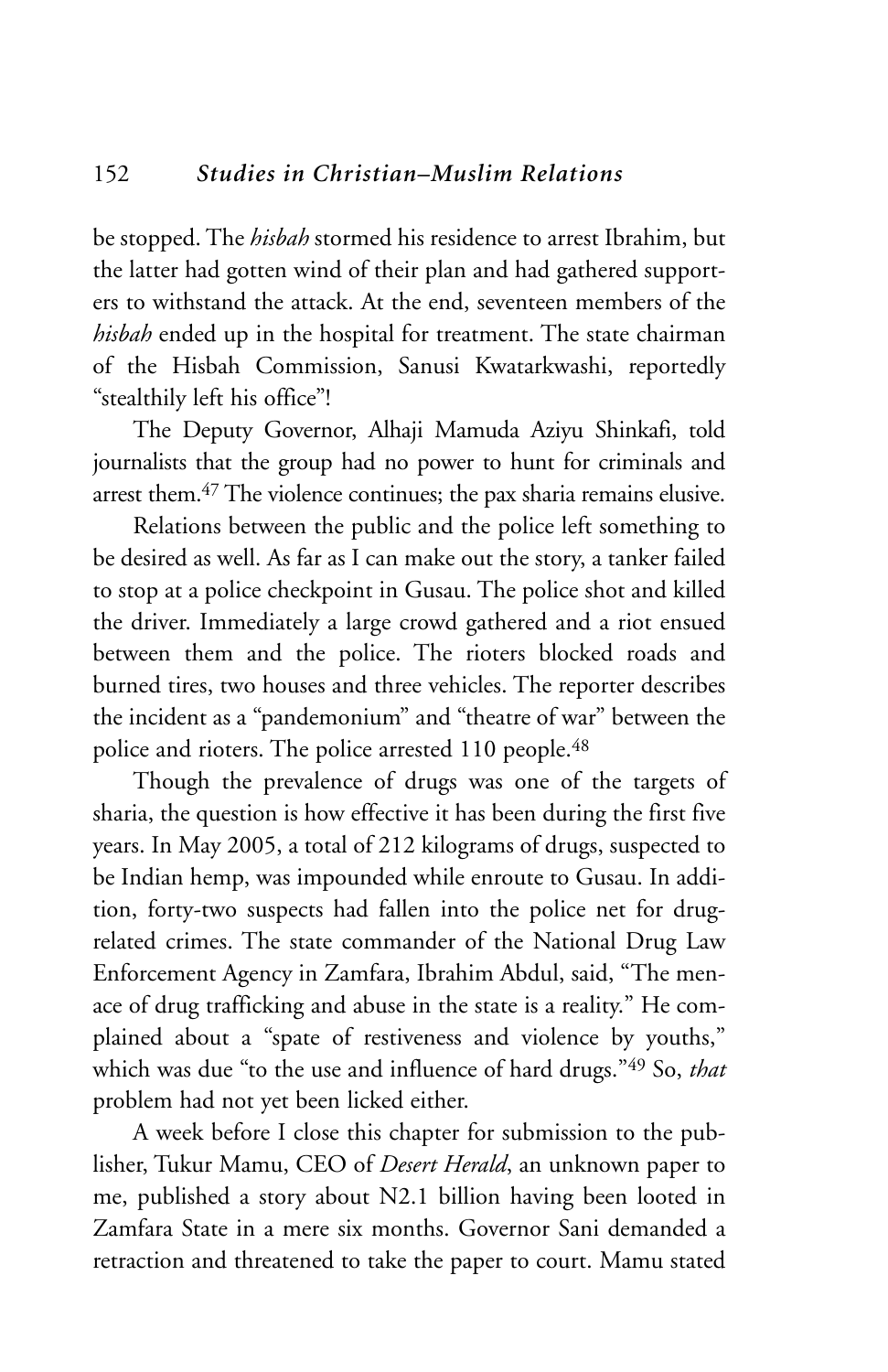he would not be intimidated and stands by his story.<sup>50</sup>

It will be interesting to see the outcome. If it is true, the story will probably fizzle out, for the accused are not likely to go to court!

Having described some of the successes and problems in Zamfara, I will now turn to a few other key states, the first one being Kano.

#### 2. THE SITUATION IN KANO

Abdurrahman Shehu writes about "the divergent opinions" in Kano and about "the argument whether or not sharia has been implemented by the present administration in Kano State." Accusations and counter-accusations are passed back and forth between Rabi'u Kwankwaso, the governor who initiated sharia, and the current Governor Shekarau, who ousted Kwankwaso in the 2003 elections, and their supporters. The arguments are mostly shaped by politics,<sup>51</sup> a fact that casts more than a little doubt on the level of objectivity and veracity.

Kwankwaso, the forced initiating governor of sharia in Kano, received full kudos in a two-page spread from Abubakar Yusuf. He was praised for fulfilling sharia "completely"—*ka'in da na'in*. The article ends with the statement "No wonder that the people of Kano regularly pray, 'More grease to your elbows, Kwankwaso'— *Tazarce, Kwankwaso*."52 But it was hardly a period of peace and tranquility; social tensions were rife.

During Kwankwaso's days an incident similar to that in Zamfara took place in Kano, involving the burning of a lorry load of alcohol. Amina Waziri wrote that the incident "revealed tensions in how sharia is being implemented." A citizen's group calling itself the "Independent Sharia Implementation Committee (ISIC) had accused the Kano government "of not supporting sharia and sabotaging its implementation." It alleged especially that the government was lax about alcohol. Hence, they "seized and destroyed a consignment of alcohol worth almost N1,350,000" or \$10,000. Over 600 crates were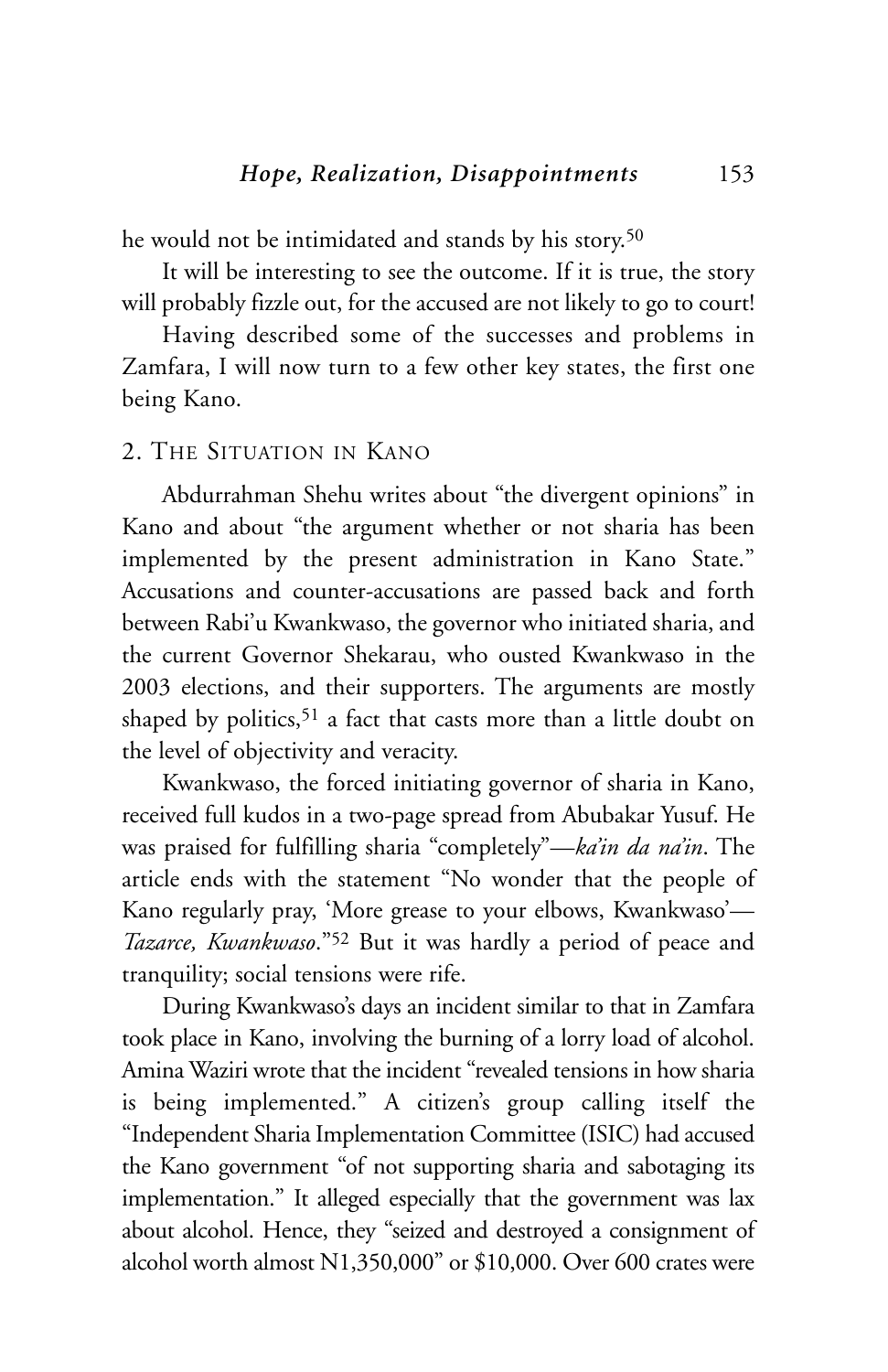burnt in front of a large crowd of members wearing green uniforms. Abubakar Abdulkarim, ISIC coordinator, explained they would not hand the truck to police, the normal procedure, for in the past the police had returned such consignments to the owners. The police countered that "to the best of their knowledge" all such cases had been brought to police headquarters and subsequently taken to court.

The lorry had come from a Kaduna brewery and was to be delivered to a hotel in *Sabon Gari*, the strangers' quarters outside of the core city, where, it was generally understood, the alcohol ban would not apply, since it is populated mostly by Christians. Not surprising, the manager "fumed, 'The government has never categorically stated that the sale of alcohol is prohibited in this area.'"

The Kano State Secretary, Ado Gwaram, said that the state's "official sharia implementation group would not have handled the incident in this manner" and declared the actions of ISIC "unfortunate." Amina Ibrahim explained, "The dilemma for Kano's government is to continue to accommodate the interests of some 5 percent of Christians in the state, whilst pleasing orthodox Muslims who want to see sharia implemented without compromise."53 Sharia had brought its own tensions in a state already known to be tense even in normal times.

The northern Muslim community has for decades been marked by tension between religions but also between various sects within Islam. The sharia peace had not put an end to that. *Qadiriyya* and *Tijjaniyya* sects were up in arms against the Azalea movement—all of them Muslim groups. The former two threatened to "unleash violence" if the governor did not stop Azalea from establishing more schools and mosques in Kano. The Azalea were said to have engaged in such activities for centuries and, in spite of the new sharia peace, continued to disturb other Muslims and threaten violence.54

Not only were there tensions, but also sharp disappointments, especially among the poor. In a letter to the editor dated July 3,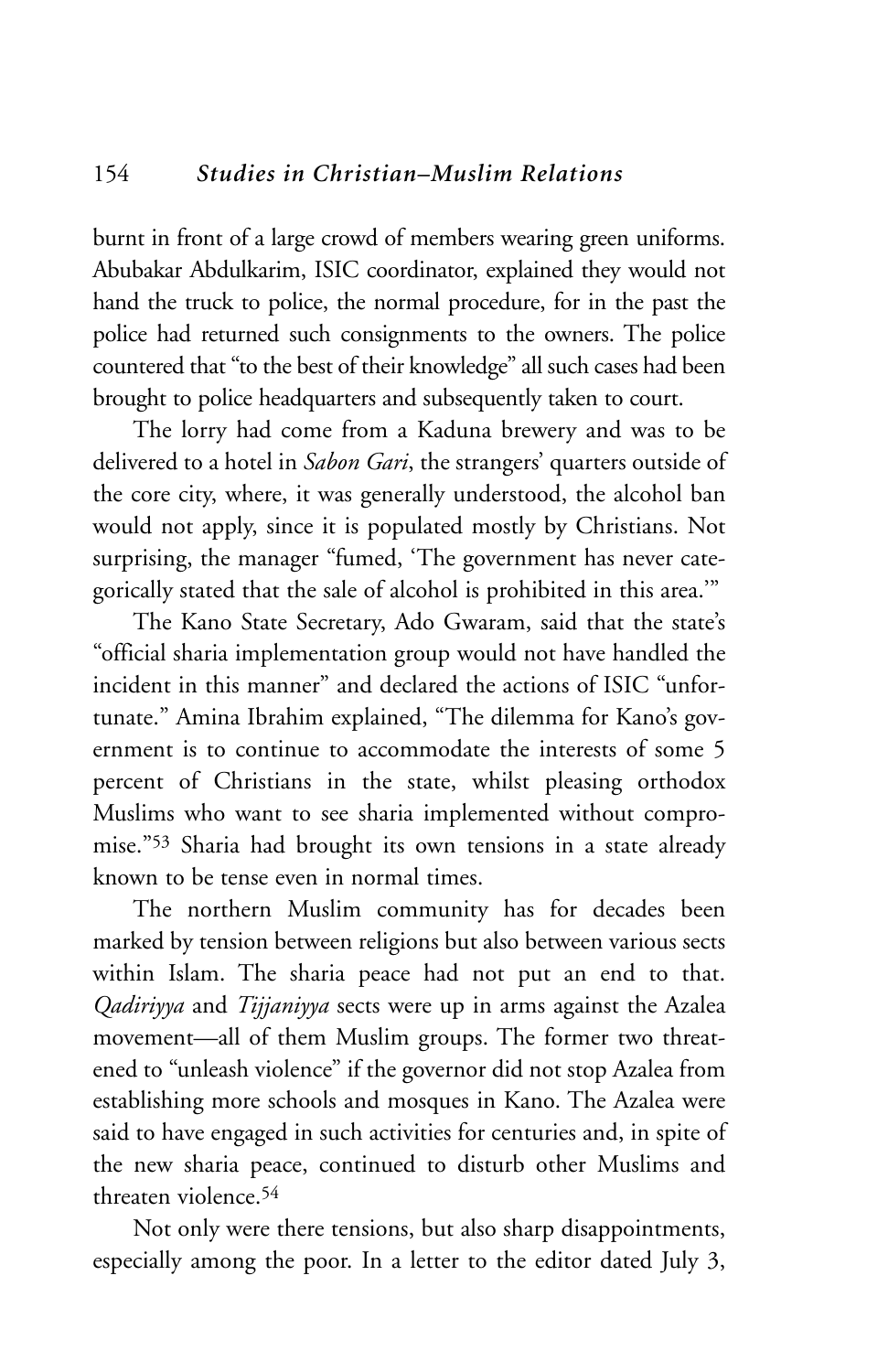2001, Mohammed Mujahid, a Kano citizen, complained that a year into sharia, workers had not yet seen its benefits. "The dividends of just rule still awaited." It must not be forgotten that "social justice and equitable distribution" are supposed to be "part of the sharia package." Several measures taken by the administration of Kwankwaso are "very much antithetic to the spirit of justice and fairness as laid down in the Holy Qur'an."55

The election of 2003 saw Kwankwaso ousted and Shekarau instated.

Some time into his administration, Shekarau established the Directorate of Social Mobilization or, as it is called in Hausa, *A Daidaita Sahu*, "to trap societal misdeeds." It has been called Shekarau's "flagship." One of its targets is "the menace of drug abuse." Among other things, the Directorate organised "a oneday forum to sensitise the community against the hazards of drug abuse." The Director, Bala Muhammad, vowed that they "would leave no stone unturned in transforming all aspects of social habits for the better" and to eradicate "any unwarranted attitude in our society."56

The year 2004 was one of legislative sharia activism and consolidation in Kano. A pre-existing alcohol section of the Penal Code dating back to 1960 was amended with the result that it became "an offence to consume alcohol in public places as well as in private houses." The new penalty for the offence of acting as a "public nuisance" is one-year imprisonment or a N50,000 fine. If I understand it right, this being a new law under the Penal Code, that penalty applies only to Christians, while Muslims will be given eighty cane lashes under sharia. Subsuming this issue under the Penal Code means Christians cannot object to the imposition of sharia. The House of Assembly passed ten additional bills, all of which received the consent of the Governor.<sup>57</sup>

At the moment you are reading about Shekarau's positive activity. Some of his actions were in response to turmoil, opposition and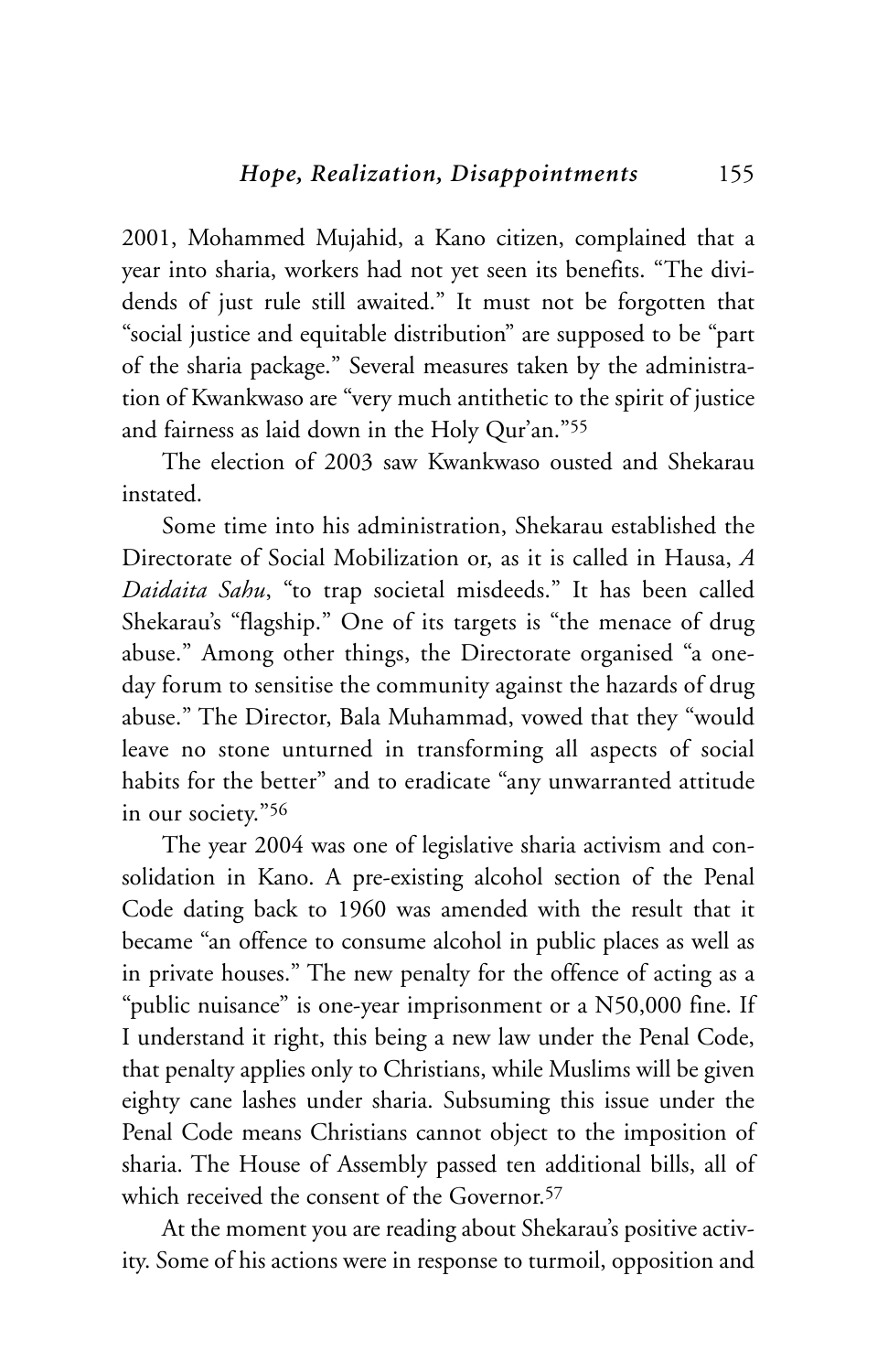intrigue that he had to counter. Those negative situations led Kano State to see the need for a body to advise the government on "religious matters" that have direct bearing on the life of the people. So they established a fifty-member Shura Council that was to serve the government with advice.58

Shekarau had many admirers who wrote very positive reports about him. Salihu Isah described the anti-corruption programme of the state carried out under the Kano State Public Complaints and Anti-Corruption Directorate. It is headed by Aminu Inuwa Mohammed, "a tested hand" with a "no nonsense personality," who is "vested with powers to summon government officials." At a seminar on the subject, Shekarau pointed out that "Islam frowns at corruption" and expressed his determination "to provide good governance as well as promote accountability and transparency, which is the hallmark of the sharia system."59

The next month, Bashir Gantila, a political supporter of the present Kano regime, listed a number of accomplishments in Kano State: the workers' pension scheme has been addressed; dismissed workers have been reinstated; "people have now been equalized in Kano State." There is freedom of speech. These, Gantila said, are all part of sharia implementation in Kano State. In December, Nasir Muhammad published an orgy of praise for the Governor with emphasis on the almost total freedom given to all, including his opponents and enemies. Shekarau is proclaimed "the most tolerant governor of Nigeria and its most sincere democrat." "Never in these two years has Shekarau denied citizens and other interest groups the right to express themselves in assembly."60

Garba Isa judged that Shekarau has done a great job in making various sectors of the population very happy and in straightening out some problems in the administration. The treasury is said to have a surplus that is protected through open accountability to the people. The Civil Service is at peace with its 12.5 percent pay increase and other perks. Teachers and medical workers are happy.61 On May Day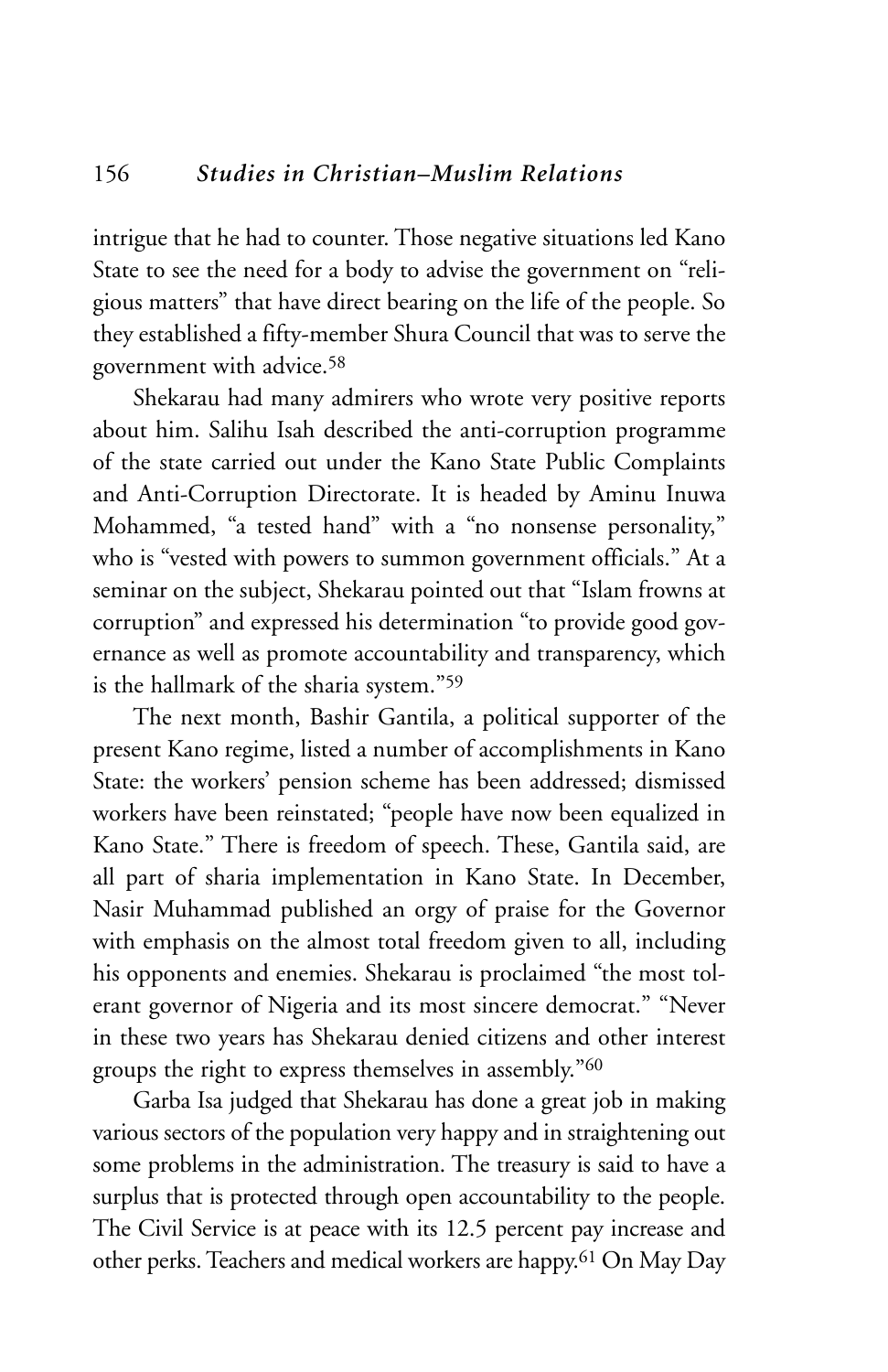2005, the Chairman of the state branch of the Nigeria Labour Congress, Ali Munir Matawalle, exploded with praise for Shekarau: "Your Excellency, the entire workers, the pensioners and their families are requesting for a favour from you, sir, by calling on you to recontest election come 2007." Sule commented, "The loud roar of approval that greeted this statement convinced all and sundry it was a true reflection of Kano workers' wish."62

In commemoration of Shekarau's two years in office, Okogwu Ogbonna published an article of high praise for the governor under the telling title "A Sunrise at Dusk." The article is a litany of praise for his attitude and accomplishments. He describes his governance as "a spiritually inclined quality type of governance." Shekarau's is a government "worthy of emulation." His ascension to the throne is Kano's "divine luck and destiny." To the poor, he is a "crusader of peace and above all, he is a commander of equality and justice." He is seen as "the voice of the voiceless" and "father of the fatherless." His leadership is "purposeful, built on sincerity, honesty and hard work." No wonder that Kano has now "become the most peaceful state in Nigeria, where every one, irrespective of his or her social and economic status, educational background, religion and political inclination, has been able to pursue and carry out his legitimate means of livelihood, without any molestation and hindrance."63

Wow! What praise! Has the Pax Sharia on earth finally arrived?

Musa Yakasai describes Shekarau's positive sharia accomplishments much like Garba Isa above. Shekarau was trying to "show the world that sharia is beyond punishment" and that it represents complete social transformation with emphasis on justice. He established the three sharia entities listed by Isa and added that the government had trained 8,000 *hisbah* personnel, the Kano equivalent to Zamfara's *'yan agaji*. From the social point of view, Shekarau had rescued pensioners from their penury. He had spent an unusually large proportion of his budget on agriculture, since that is where the peasants mostly are located, with a special focus on 9600 farm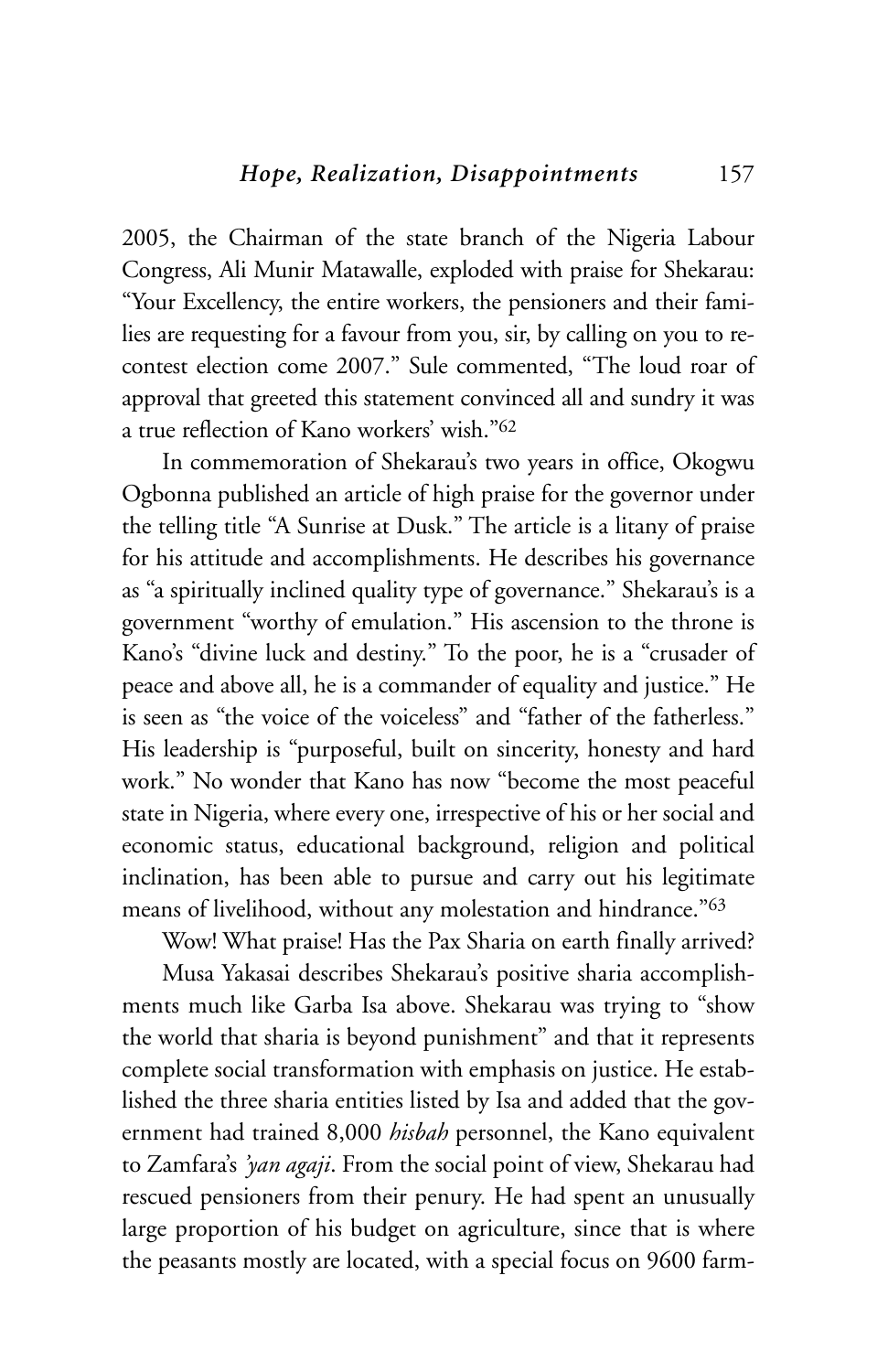ers. In education, he provided scholarships, repaired dilapidated schools and upgraded teacher qualifications. In general, Shekarau was said to have improved the lot of the people instead of creating white elephant structures said to characterise the Kwankwaso administration 64

Half a year later, Umar Nuhu wrote a similar article of praise for the Governor and against one Jaafar, a detractor who supported former Governor Kwankwaso. Nuhu especially praised the effects of the *Hisbah* staff: "They are ready to bring succour to the people in dire straits." Due to them the people of Kano "are the happiest people in Nigeria."65 Again, the smell of politics is in the air, which means the "discussion" must be taken with a grain of salt.

After all this praise and adulation—and there is more where it came from—it is time to point out that neither paradise nor utopia has yet arrived and that Shekarau may not be the angel these positive reports make him out to be. He faced major challenges, some arising from various situations to which he had to respond. His responses were not always appreciated. Some challenges were, according to his critics, of his own making. If you can believe these critics, then it turns out that Shekarau may not be that different from the general run of Nigerian governors.

Kano has had a streak of religious violence for decades. Sometimes between Muslims and Christians; sometimes between Muslim factions. A general restlessness characterizes its population that only takes a spark to ignite. The *Hisbah* is an institution that was to aid in establishing the new sharia regime and work towards sharia peace, but it often produced strife instead. It would raid various hotels and clubs to counter prostitution and sales of alcohol, but they sometimes met stiff resistance from the police. One time they attacked the police with knives, cutlasses, sticks, horse whips and other dangerous weapons. The police won and arrested twenty-one members of the group. The police explained that they would not allow acts of lawlessness on the part of the *Hisbah*. "Nigeria is a sec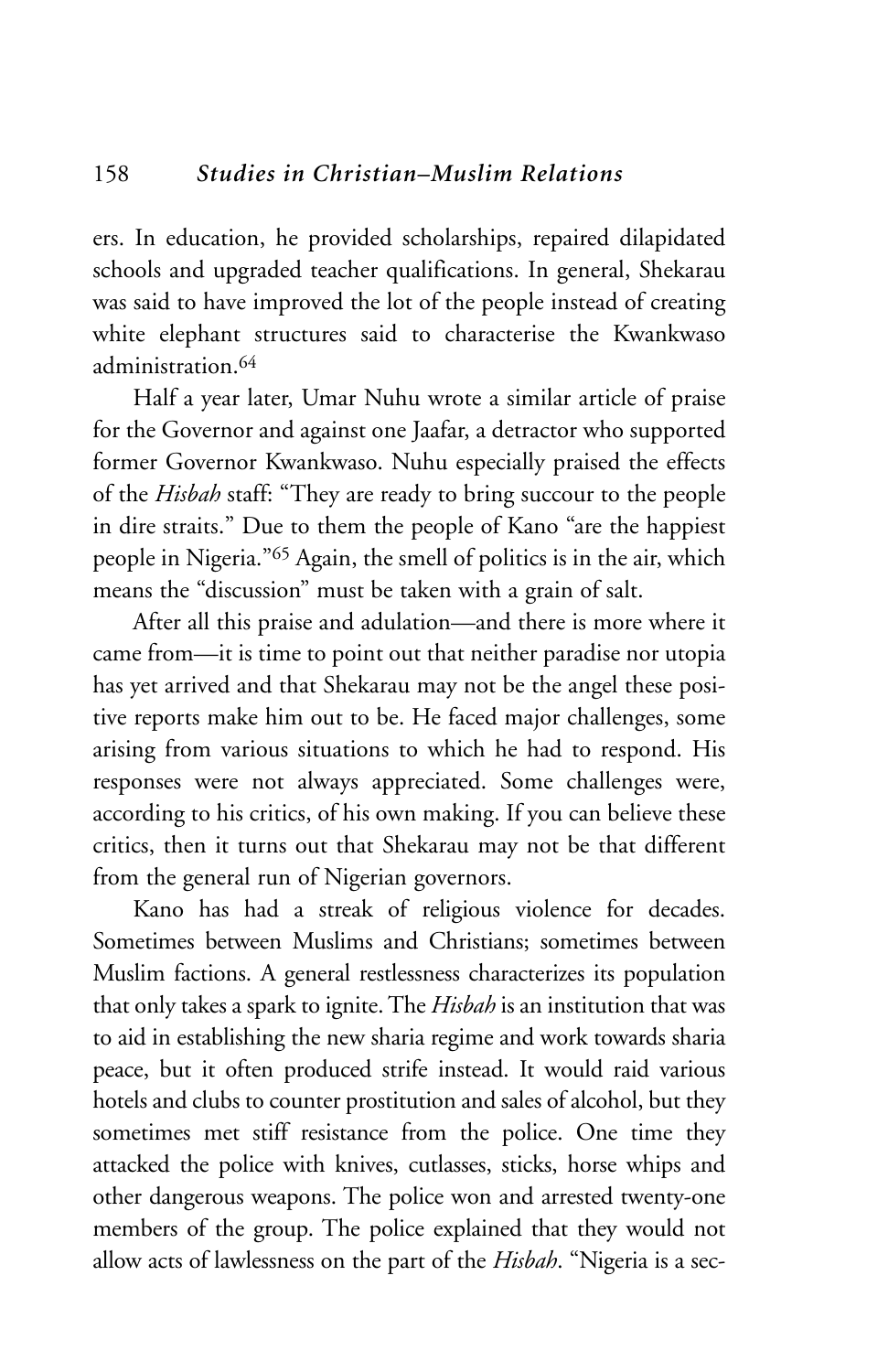ular state. The state has the right to establish its own outfit, but it is not the duty of the police to do *Hisbah* work just as it is not the duty of *Hisbah* to do the work of the police." The State Police Commissioner agreed that "*Hisbah*, like any private individual, can complement the efforts of the police."66

This is interesting language, since the *Hisbah* is state appointed and, thus, not private. The statement is reminiscent of the Federal Government's ambivalence about recognizing sharia, an attitude that also affects the police.

Kwankwaso, now Federal Minister of Defense and, according to Hassan Indabawa, "chief antagonist of the Kano State Government," held a press conference in which he described the *Hisbah* as a terrorist organisation. All money spent on them is wasted. Indabawa reminds his readers that the force was initiated by Kwankwaso's government, but that it "never really found its feet, because of internal wrangling." Indabawa countered by saying that such accusers "are makers of mischief and enemies of peace."

Since those police-versus-*Hisbah* incidents and in spite of Kwankwaso's sharp critique, Shekarau is said to have been working hard on upgrading the quality of the organization. He reorganized, retrained, refocused and finally re-established the group on July 3, 2005, this time including women. They allegedly now work much more effectively and in co-operation with the police, without usurping any police functions. But they remain the "watchdog of sharia." They are intended to help develop "some more vibrancy so as to checkmate a growing decay in society."67

Early 2006 the *hisbah* force became the focus of contention between the FG and the Kano State Government. The southern "Christian" Abia State had organized its own security organization. It would appear that this enabled the FG to oppose state security agencies without it appearing an anti-Muslim or anti-sharia move. Information Minister Frank Nweke declared the FG would not tolerate states to organize their own security forces. His announce-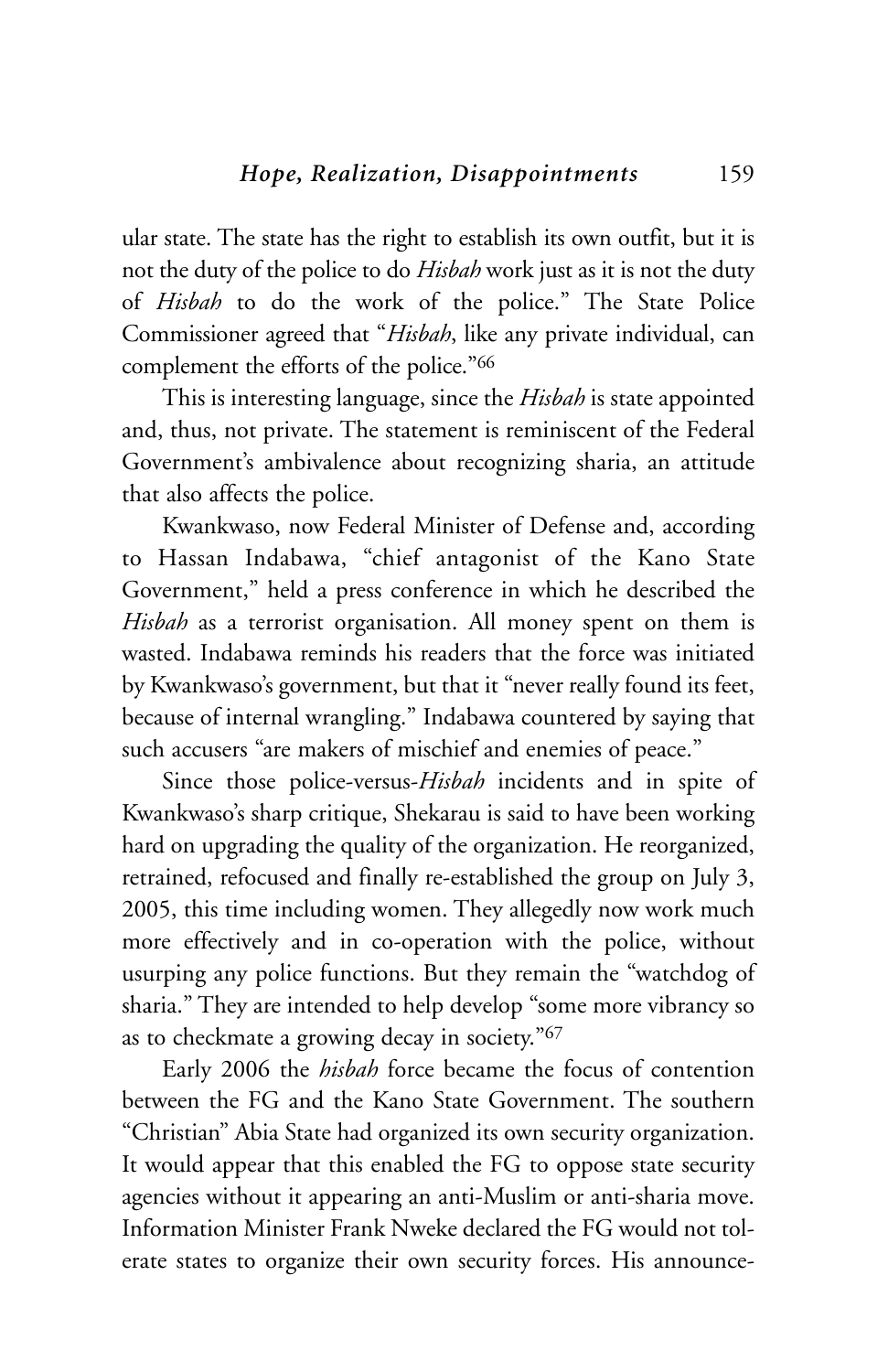# 160 *Studies in Christian–Muslim Relations*

ment was aimed especially at Kano's *hisbah* force. The minister had ordered an "investigation into reports that the Kano State Government had sought help of foreign governments in the training of '100 jihadists' from the *Hisbah* Corps." He added that the FG "will not condone illegal actions by other tiers of government which can jeopardize the ability of ordinary Nigerians to live in peace in any part of the country without fear of oppression or religious intolerance." Having a "parallel security outfit with foreign connections" poses "a potential threat to national security." The state has done this "with brazen disregard for the overriding imperatives of national security." Prior to this FG statement, the police had already "announced a ban on *hisbah* and detained its leader, Yahaya Chedi, his deputy and other members.<sup>68</sup>

The FG move did not go unchallenged. Governor Shekarau countered: "It is a blunder for anybody to interpret *hisbah* as an independent terrorist group. We will peruse all constitutional means to assert our right." The *hisbah*, according to Shekarau, was "established as a result of the agitation by the people of the state to be ruled in accordance with the principles of Islamic injunction." It "was part of the pillars in the operation of sharia." This constitutes an attempt of "some prominent sons of the state who are bent on sabotaging the operation of sharia law." They want even "to destroy the arrangement set up by God." By putting it thus, Shekarau was placing the *hisbah* beyond the pale of opposition. He advised the FG to settle the matter in court, where it would meet the Kano Government.69

Auwalu Yadudu, said to be a "renowned" constitutional lawyer at the Faculty of Law of Bayero University and one-time legal advisor to former military Head of State, Sani Abacha, denied that the NPF and the FG or anyone else have the constitutional power "to ban any organisation established by a law duly passed by a state House of Assembly." If *hisbah* is doing something illegal, such as training jihadists, it can be prosecuted, but it cannot be banned outrightly. For good measure, Yadudu threw in the reminder that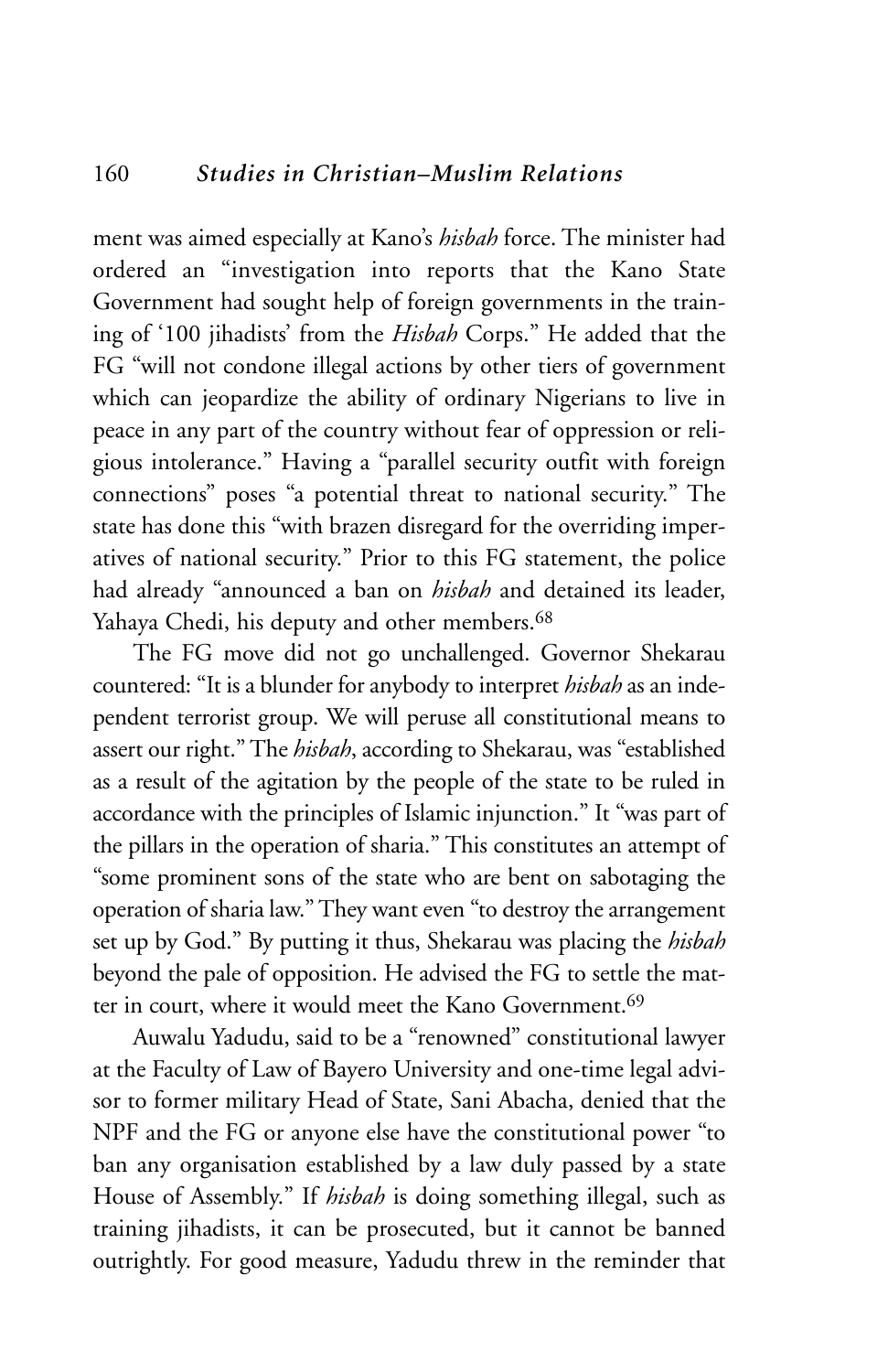constitutionally "every Nigerian citizen has the power to arrest anyone committing an offence."70 The end of this story will unfortunately not appear in this book, since the manuscript is about to be submitted to the publisher.

Tension between Muslim sects is not uncommon in Kano. The Pax Sharia could not restrain various Muslim groups from continuing their age-old feuds. These flashes would often spill over into the general population, including Christians. A proposed rally by an "Islamic sect" created new tension resulting in fear amongst the people. Non-indigenes took the precaution of seeking refuge in police stations. Three weeks earlier, another Muslim sect had organised a rally that "resulted in the killings of hundreds of non-indigenes."71

During the American air strikes in Afghanistan "Muslim fundamentalists" started rioting and clashing with police in protest. The next day, Christians and Muslims went to it. At least eight corpses were seen lying on the streets of *Sabon Gar*i. Some protesters revealed that the original violence was organized by the Muslim Revolutionaries, a group that had broken away from Zakzaky's Islamic Movement.72 In March, there was more unrest in the form of public protests, though without violence, between the governor and some Muslim sects who accused him of all kinds of wrongs, including favouritism.73

In 2004, violence in Plateau State that saw hundreds of Muslims killed spilled over into Kano. Reportedly, "innocent nonindigenes were slaughtered by the hundreds, ostensibly to revenge the alleged massacre of Muslims in far-away Plateau." A "mindless massacre might have been engineered to settle scores by anarchists bent on using Kano as a launching pad for expressing their political discontent."

Shekarau's involvement was less than stellar. He "defied" the advice of the President "to stop the bloody demonstration." He earned a presidential rebuke for this "tactical miscalculation." The Emir of Kano, Ado Bayero, after meeting with northern traditional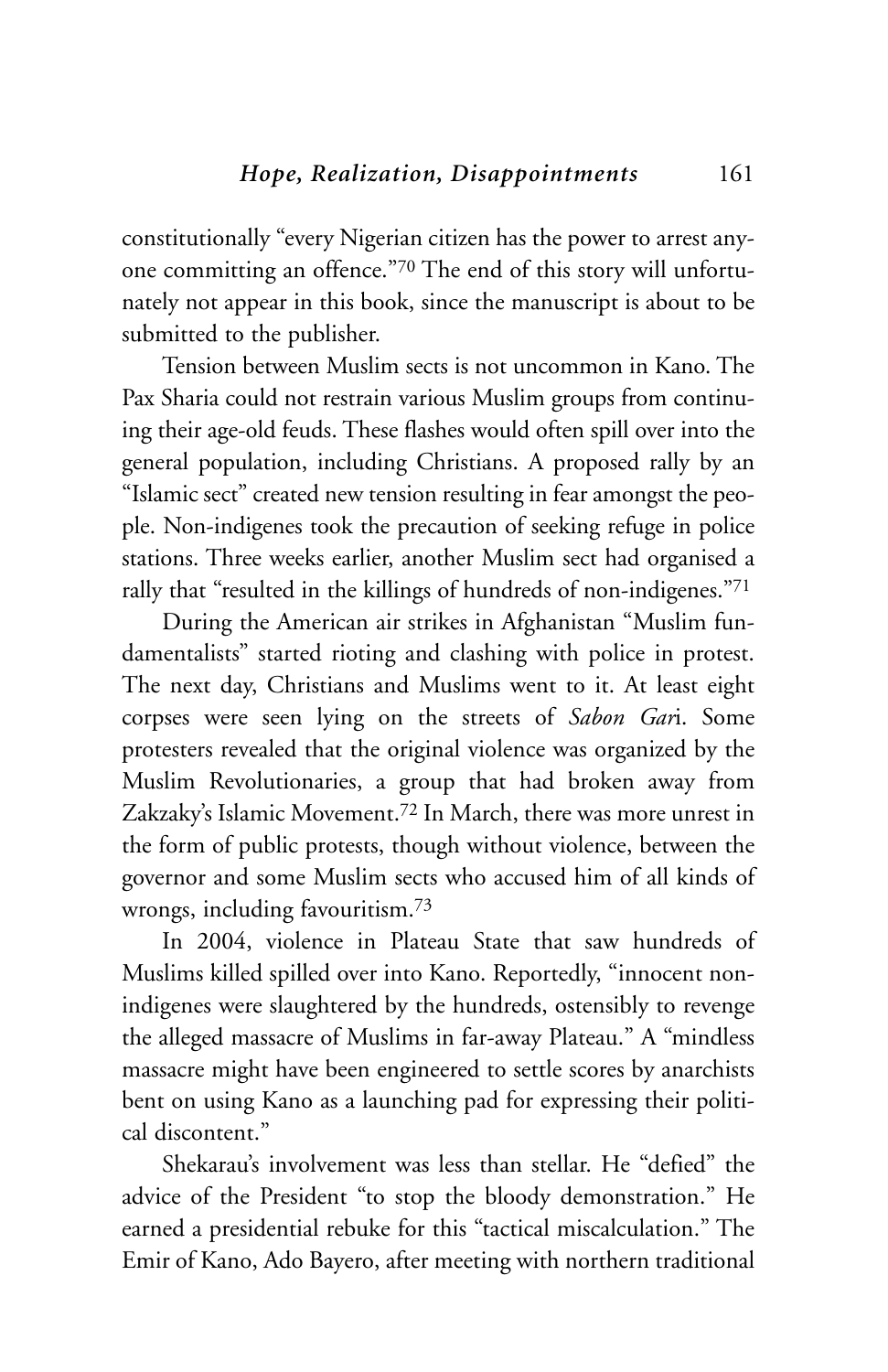rulers, "blamed Shekarau for ignoring security reports" that had warned of impending violence. Sultan Muhammadu Maccido of Sokoto, however, blamed the violence on "hooligans and misguided extremists" belonging to both religions.

It seems these eminent leaders were not far off the mark. A commissioner in Shekarau's government, unnamed in the report, allegedly led a mob of protesters, that included hoodlums, to the Government House, "where the governor, more or less, incited revenge. Shekarau reportedly informed the mob that he had told the President over the phone that he (Shekarau) was part and parcel of the organizing committee of the protests." His words: "I personally told Chief Obasanjo that reckless killings of Muslims—as in Plateau—would no longer be tolerated. The governor had hardly ended his address when the mob went on the rampage, killing and burning properties of identified non-Muslims." According to allegations by CAN, a group named Islamic Revolutionary Committee had circulated a statement throughout the north, signed by one Ibrahim Barde, in which Muslims were urged to prepare for action against Christians. It said, "We are proud of Governor Shekarau and all the *Mullahs* and all able Muslims who stood for Islam at the trying moment in Kano." "We want to warn that we must take revenge and deal decisively with the infidels here when they don't expect it. We are not afraid, as the *jihad* blood is still fresh in our veins and we don't care what it costs us to defend our great religion."

There was an "all-round indictment of the governor as a mastermind of the demonstration" that included voices as disparate as Governor Sam Egwu of the southern state of Ebonyi and the Arewa Youth Consultative Forum. Many blamed Obasanjo for not imposing emergency rule on Kano as he had done in Plateau.74 The year 2004 thus gives us clear indication that the sharia *salam* or peace was at best still an unrealized hope.

By now I have prepared the ground sufficiently away from the earlier section on praise and adulation for you to absorb the fol-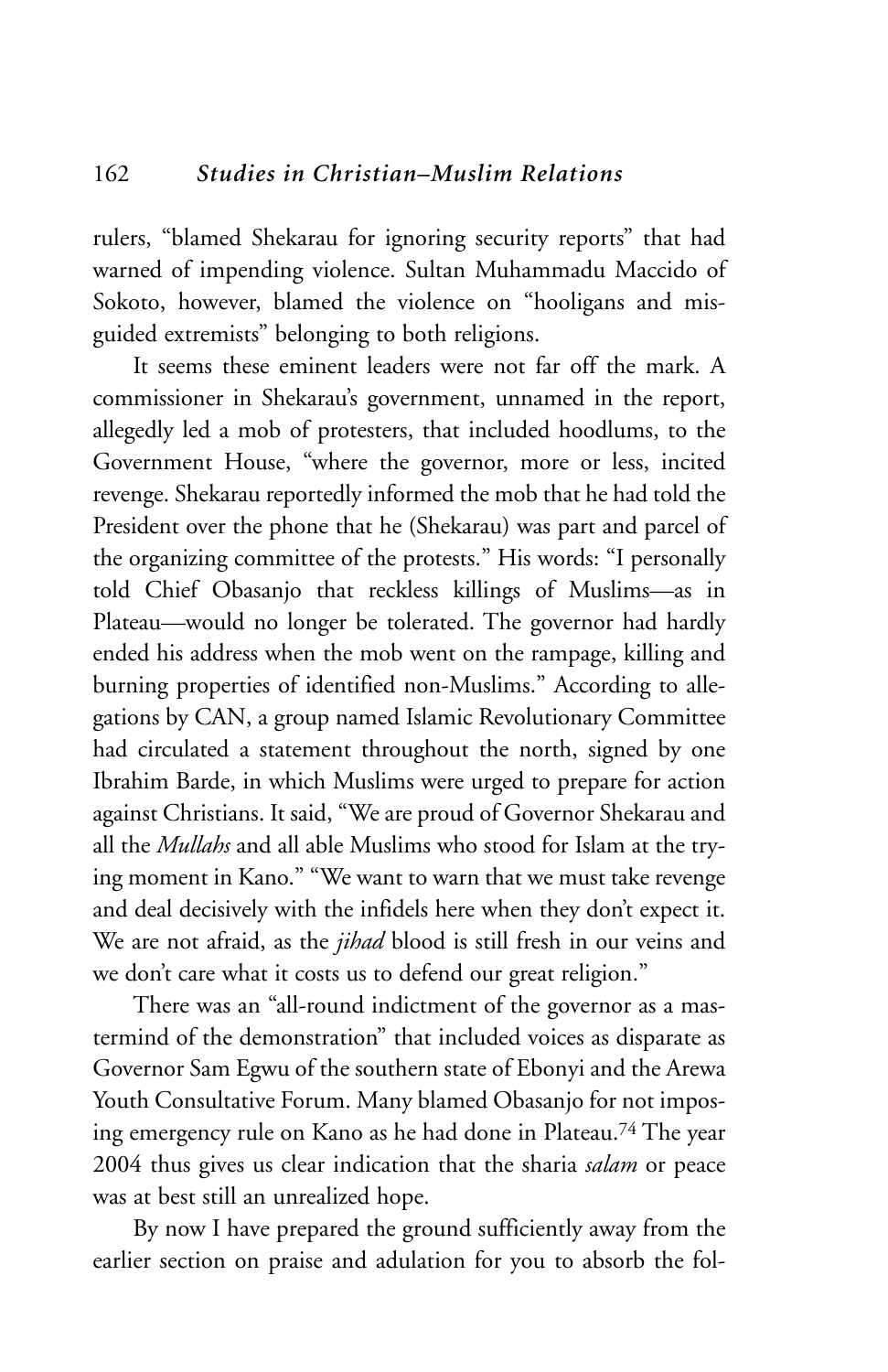lowing negative critique of Shekarau, some of it nothing short of condemnatory. Early 2005, the verdict of one Alu Kiru, in a letter to the editor of the Hausa newspaper *GTFK*, aired the usual complaints of the masses. The original Hausa can be found in Appendix 21. He called upon Governor Shekarau not to forget the *jihad* he had started to establish the new sharia.

*We, the poor people of Kano, have noticed that nothing has changed in either the state or local government offices. Sharia is applied only to the poor and their families. Government offices are full of thieves and oppressors, but no civil servant has yet been punished according to sharia. If you come to the office of the Kiru Local Government and you are not a member of the majority party, ANPP, you get treated worse than a dog. These people have sworn on the Qur'an that they will not practice political discrimination, but it is in fact done openly. And then there is the matter of inflated contracts. A contract for N100,000 ends up N300,000 in the file. In addition, those in power purchase big cars and houses with the taxpayers' money. Was this the intention of Shekarau's A Daidaita Sahu? We pray that all these anomalies will soon be corrected. May God bring us peace. Amen.*<sup>75</sup>

Finally—and with this we leave Shekarau and Kano—Jaafar S. Jaafar wrote a very strong article against the Governor. He and others had voted for Shekarau because of the confidence they had in him, but that all vaporized. "What is present today is neither sharia nor good governance," according to Jaafar. Sharia has become more a billboard affair of public relations than a reality. As in other states, sharia is reserved for the common man. Kano State is no different from non-sharia states. "Corruption, sleaze, ostentation and political injustice" are as pervasive here as elsewhere. There is no probity, accountability, fairness." It is all "just a sheer charade! Shekarau, the lord of the manor, is not just an autocrat, as the case for the rest of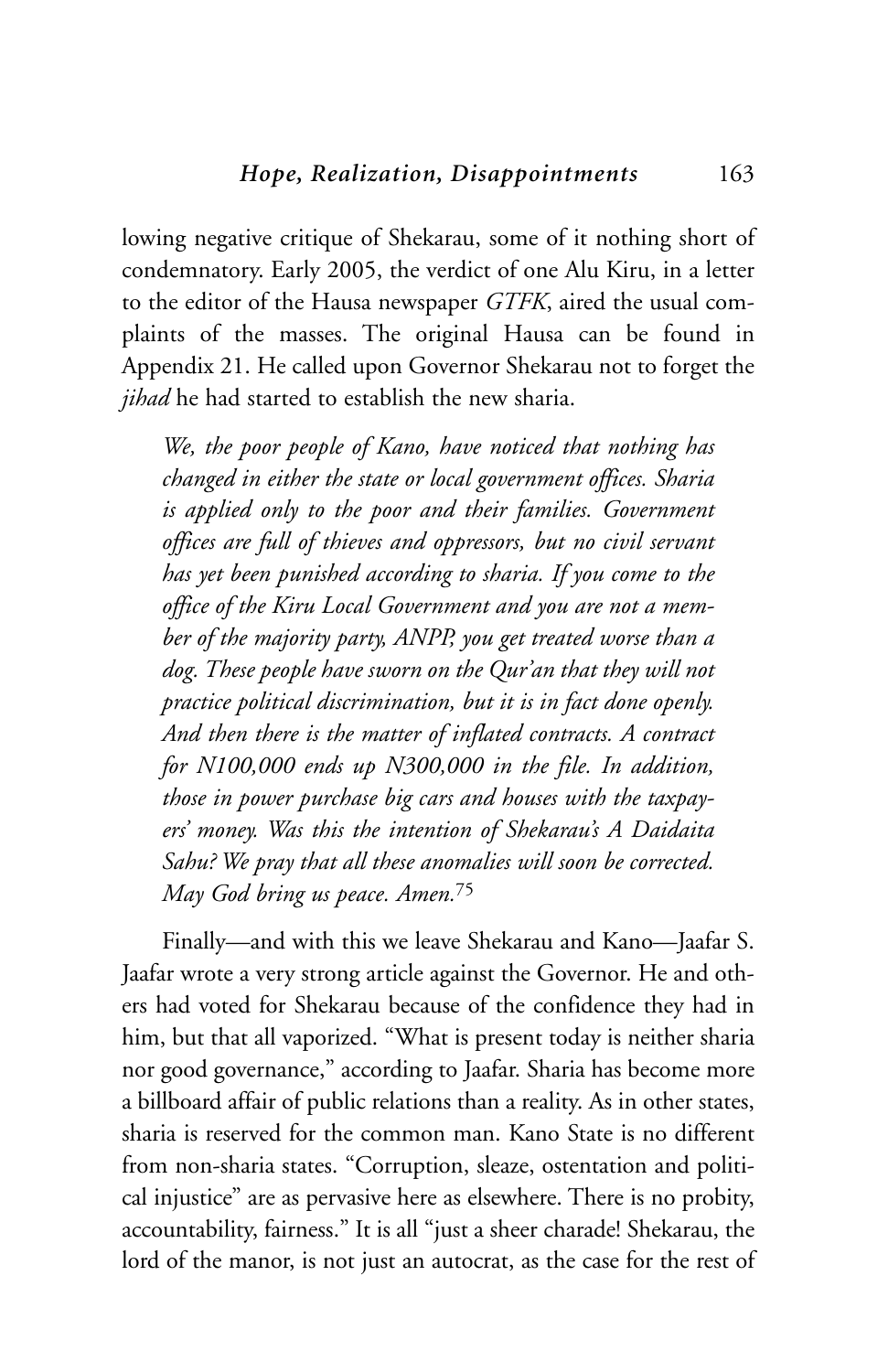the governors, but perfect and smart enough to justify his actions and inactions and tie it down with injunctions to give it a sharia flavour." Then follows a lengthy paragraph about gross misspending. In short, it is a story similar to almost every state, sharia or not.76 The year 2005 ended with an article detailing "rising crime" in Kano in considerable detail.77

Really, where is all this leading? And whom or what are we to believe?

#### 3. VIEWS IN BAUCHI STATE

Governor Mu'azau of Bauchi State was, as far as some people were concerned, dragging his feet with respect to sharia. However, while his people were still in the process of pleading and pressing him, he started to take steps people identified with proper sharia behaviour. He had started a "holy war" against corruption in the civil service. Civil servants reportedly were beginning to act more responsibly. He purchased grain and distributed it among the poor. He also decided "to distribute official cars to area court judges" with the expectations that this generosity would "contribute greatly towards the dispensation of justice."78

People seemed to expect quick miracles, especially in terms of justice, fair treatment and the end of corruption. Alas, the leopard does not change its spots that easily. Only a year and a half into the regime, Adamu Umaru, resident of Bauchi city, wrote a letter to the editor of *GTFK* in which he aired serious complaints and alleged that sharia had made no noticeable difference, not even with respect to the behaviour of the governor. The latter was accused of enriching himself with the people's money—"*Ya cika aljihunsa da dukiyar talakawa*."79 He allegedly bribed the media to praise him by providing them with cars. Hospitals are a mess; morgues don't work; child patients in hospitals die of measles. He never spent a full week in Bauchi, but always flew all over the place. If this is democracy, the Bauchi people prefer traditional ways of ruling.80 A similar article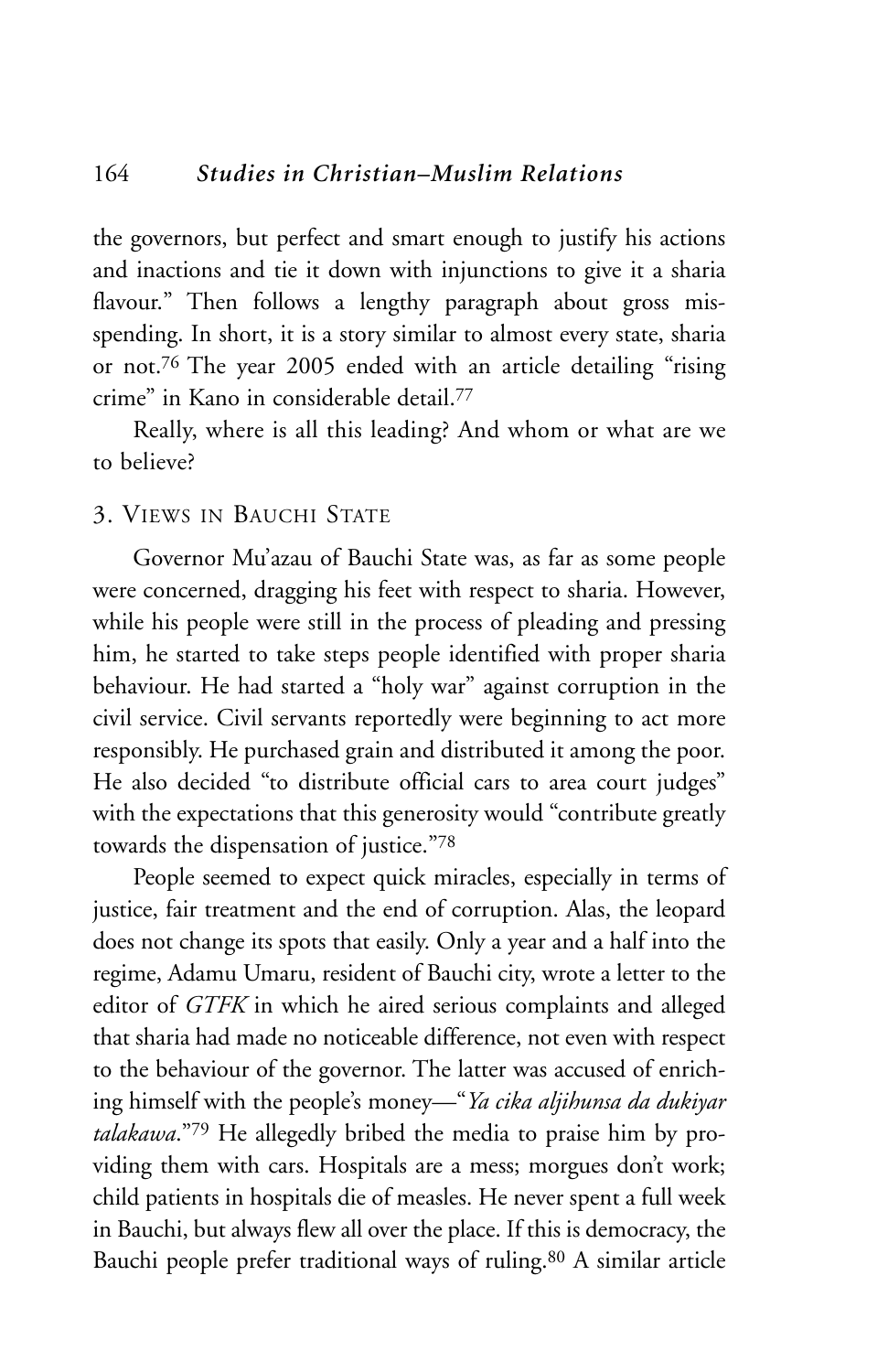by M. Adamu Wase appeared a couple of months later. Mu'azau, according to the author, started off positively, but it did not take long for the usual tricks of governors to reappear. Political discrimination, inappropriate gifts, some sizable ones, developments of towns along major roads but neglect of isolated villages, and the like, allegedly became the order of the day once again.<sup>81</sup>

In the course of time, the sharia courts kept processing cases and delivering sentences. By June 2003, twelve people were languishing in prisons throughout the state, waiting for the governor to confirm or commute their amputation or death sentences.82 Mu'azau restated his government's commitment to the strengthening of sharia. It has, he insisted, "come to stay." People should not listen to charges by some groups that it had been "scrapped."83

The operation of the sharia courts justice system was befuddled with problems. In the closing hours of 2004, one Saifullah Kasala wrote a letter to *GTFK* about the salaries of sharia judges. While the judges of the magistrate courts earn N100,000 a month, sharia judges receive only N13,000.<sup>84</sup> This is not even enough to buy soap for your family! Such treatment will encourage them to take bribes. I suspect that he is indirectly saying that in fact they are taking bribes. He advises a hefty increase in salaries to prevent the practice.85

Five years into the sharia regime, Bauchi State is still struggling with corrupt judges. The government plans to "dismiss all corrupt sharia court judges as part of the ongoing efforts to restore the people's confidence in the Islamic code." Mukhtar Ahmad, chairman of the state's Sharia Commission, explained that the Commission "has been inundated with complaints of mass withdrawals of civil litigation due to allegations of corrupt practices by some sharia judges." He advised people to "avoid giving bribes to such judges. Government will not relent until it flushes out all sharia judges who are not supposed to be there."86

Corruption is retarding the implementation of sharia in the state. Some ten days later, Suleiman Yusuf, a sharia court judge,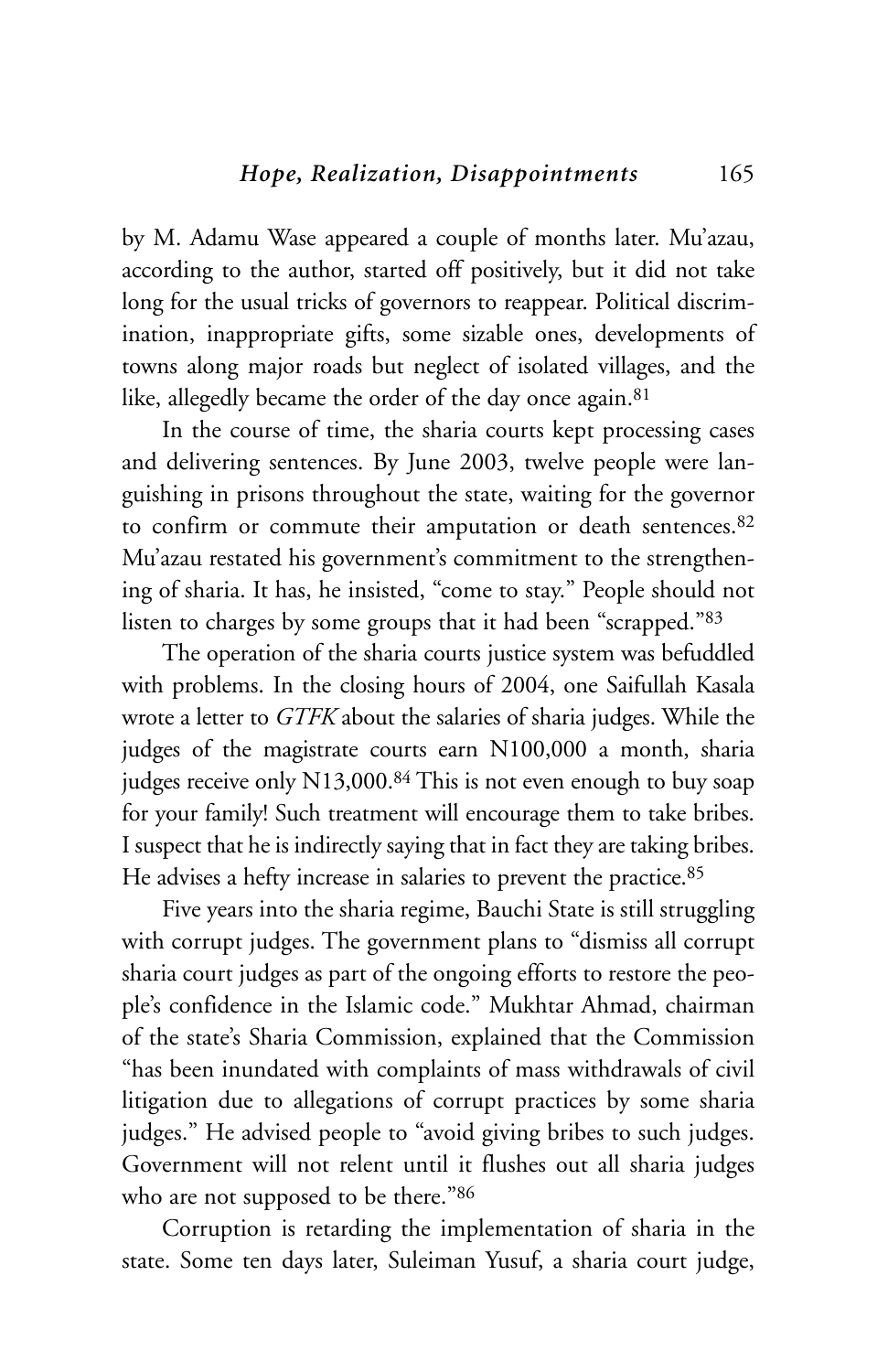urged Governor Ahmadu Mu'azau "to ratify over thirty sentences of amputation passed by various courts in the state." The delay was demoralizing the judges and damaging their reputations, Yusuf argued. Most of the convicts had been awaiting amputation while "wallowing in prison custody for more than two years." One of them, Hussein Maidoya, a forty-five-year old yam seller, had chopped off his wife's leg. He was sentenced back in 2002 to amputation "without the application of anaesthesia." The Governor, in turn, is complaining that "some of the sharia court judgments were hurriedly passed without following due process, while some of the judges were incompetent." He threatened to dismiss the "corrupt and incompetent sharia judges to restore public confidence in the Islamic code. At the time of writing, at least seven sharia court judges are being investigated for alleged corruption," while one had been suspended.87 It would appear that Bauchi has started the struggle but has not yet booked any major victory. The familiar demon of corruption among judges still stalks around. The free cars of five years ago did not have their intended effect.

Who are we to believe? Muhammad Chinade published a response to Adamu Umaru in which he accused the latter of not being objective in his evaluation. Chinade identified himself as a non-politician who has no vested interest in the situation and who does not even know the governor. He accused Umaru of being led by political considerations and injustice. He should open his eyes and see all the positive achievements under Mu'azau. And then, dear reader, if you know Nigeria, you can almost predict how he ends his page-long article. Yes, you guessed it: *"A karshe ina rokon mai girma Gwamna*…" <sup>88</sup> That is to say, "Finally, I have the following requests for His Excellency, Governor…" Did we hear something about no vested interests?

*Daily Triumph* features a disturbing story about Bauchi farmers rejecting the use of imported tractors for which the state government has paid N290 million. How could that be when there is such a great need for these machines? An experienced observer will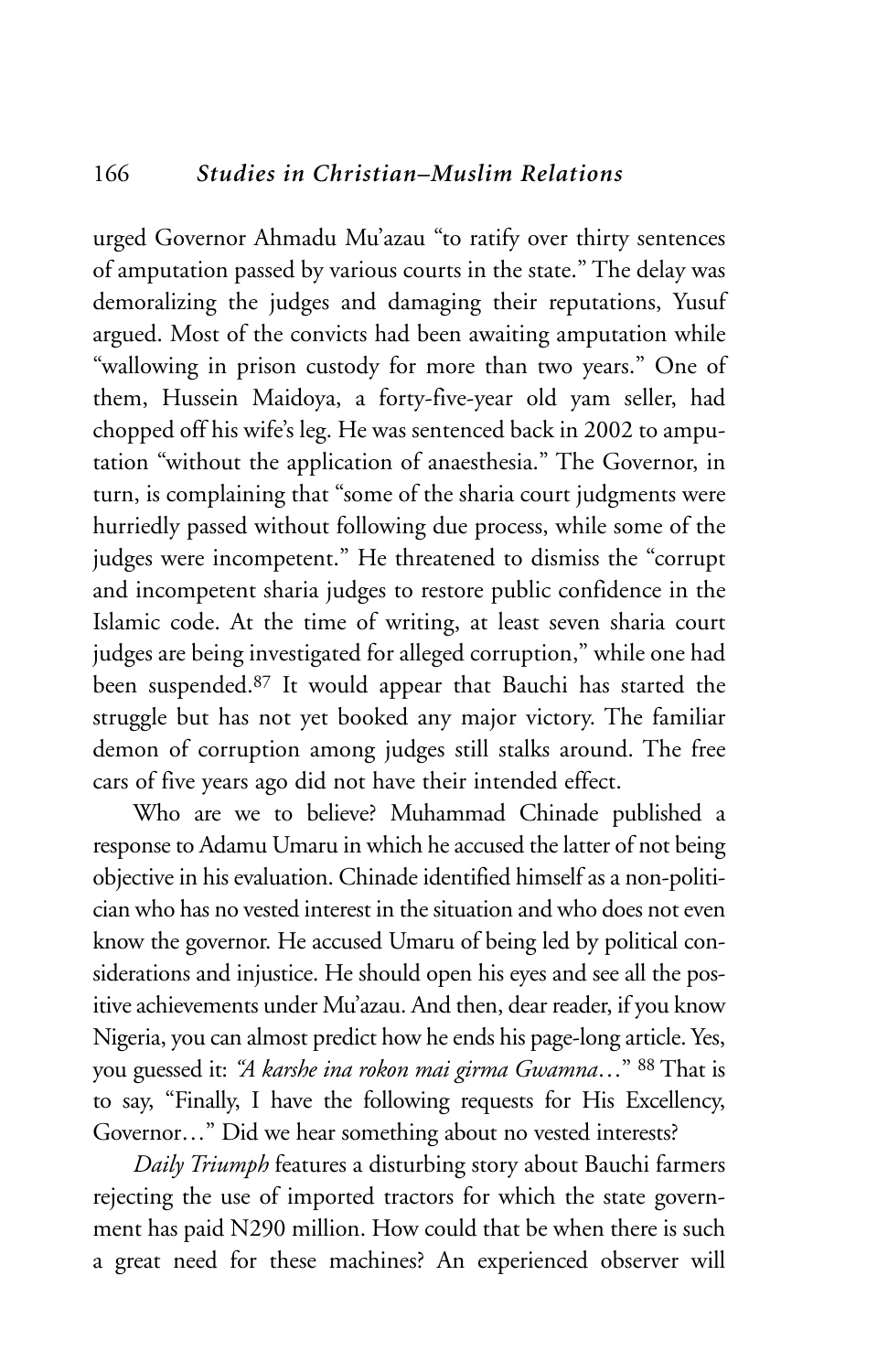immediately smell the rat. The tractors were found unsuitable for local conditions. One farmer, Shehu Danladi, described the project as "financial recklessness on the part of government, to go all the way to China to import tractors that are mechanically unfit." And this while Steyr Nigeria has been assembling tractors locally right under their noses in Bauchi town for decades!89 The smell of corruption and kickbacks is in the air.

#### 4. JIGAWA STATE: SHARIA CHALLENGE TO GOVERNOR

Jigawa State is not usually in the limelight. Hence, I do not have much information about developments there. However, I include the state because the governor was taken to a sharia court. Would he consent to be judged by sharia or would he insist on the immunity common law gives the governors?

Sharia had a rough start in the state. About a year after the decision to go sharia, the Jigawa State's House of Assembly accused the state administration of delaying the implementation of sharia. Danzomo, Majority Leader of the House, insisted that the members have long approved the full implementation and had made provisions for the funds. Why has the Governor not started to implement? The Deputy Governor, Ibrahim Kwatalo, explained that the delay was not from the administration. The materials for implementation had already been sent to the House. The administration is "waiting for them to finish the debate on it, approve it and send it back to us before we can implement it," he explained.<sup>90</sup> So, where was it in the meantime?

Wherever it was, sharia did get off the ground, but the hopedfor peace did not immediately settle in. Two and a half years later ugly violence between Muslims and Christians cropped up.

In Kazaure, early November 2003, a Christian girl was allegedly taunted by Muslims. She was accused of responding with blasphemy against Islam. As I read the story, these were either children or young people. But now Muslim adults entered the picture by angrily con-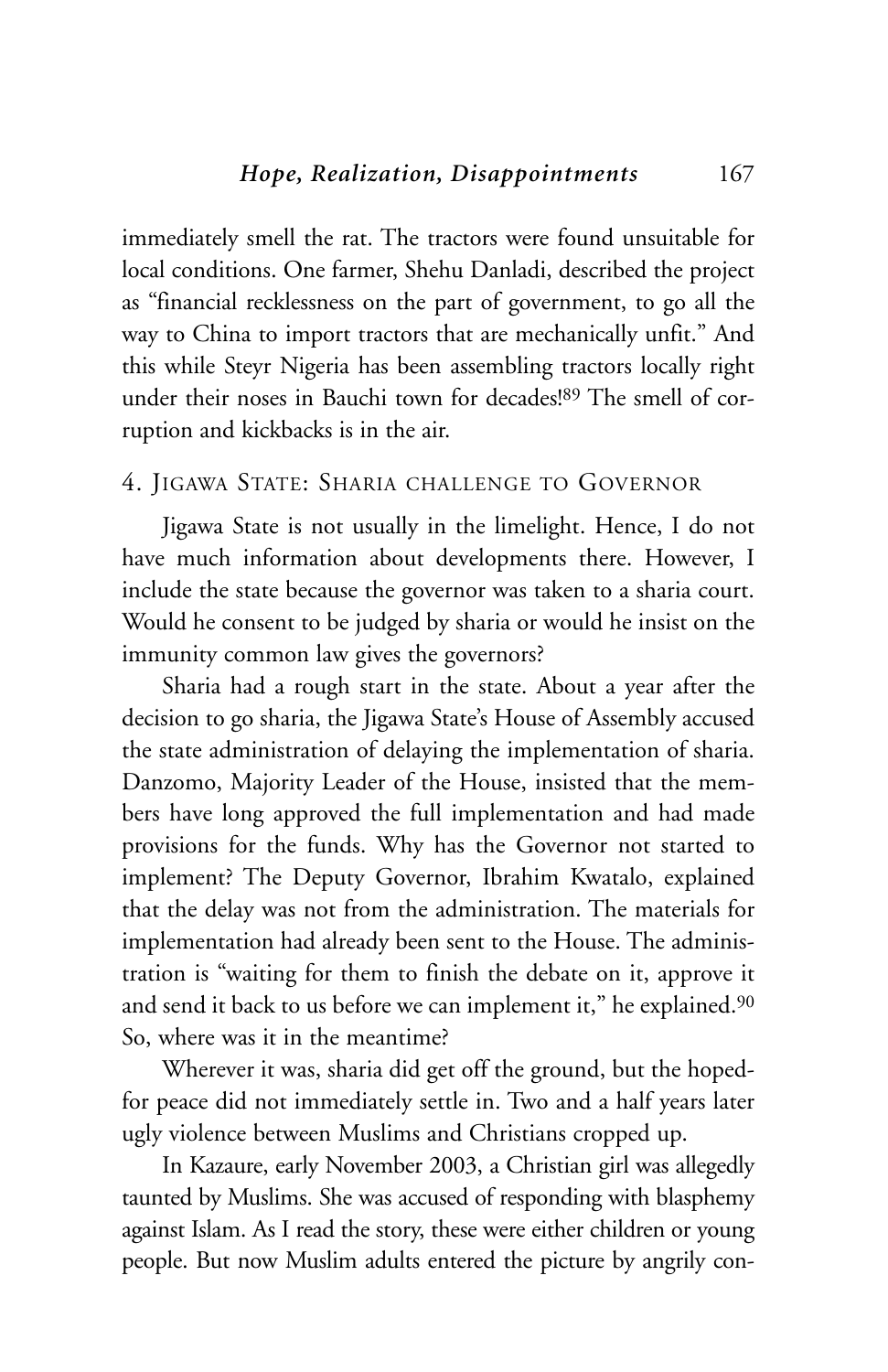fronting the school for not responding adequately to the blasphemy. When police prevented them from invading the school, the angry crowd rampaged through the town. They torched thirteen churches, looted fifty-four shops belonging to Christians and attacked many houses.91 Though in Chapter 2 we noted that the Jigawa people were tired of the old way of life and grasped at sharia in hope for renewal, it does not seem that the tolerance and calmness that sharia was to bring has materialized. The old urges to violence are still there, right beneath the veneer. In fact, during 2003, according to Minchakpu, violence at Nigeria's educational institutions increased.92

In April 2004, an interesting sharia court case involving the Governor began. A number of powerful politicians filed a case at the sharia court in Jigawa that demanded Governor Turaki "account for the way and manner he expended over N30 billion meant for local councils in the state." In another article, Obineche indicated that there were many more funds involved. In Chapter 6 you will learn that a common complaint was that only the poor were taken to sharia courts, while no powerful official was ever tried by it, let alone found guilty. Well, here we have the elite experimenting with sharia on each other. In the words of Chidi Obineche, "It was an experimental case as legal fireworks were pitted against religious morality." To his credit, Judge Auwalu Taura "remained unperturbed and taciturn throughout."

Of course, the major issue was diverted to the secondary question as to which court has jurisdiction over such cases. Hey, what are lawyers for? Though the sharia way was supposed to simplify and shorten procedures, cut through the rot, it seemed like the case was going the way of the "ordinary" magistrate court. The complainants had brought in "hundreds of their supporters, praying the court to act in their favour. Amidst chants of '*Allahu Akbar*' by the supporters, Falalu Gantsa insisted that Turaki must be forced to render account of his stewardship." Another issue that surfaced was whether Samuel Monokpo, a Christian, "can hold brief for the governor, who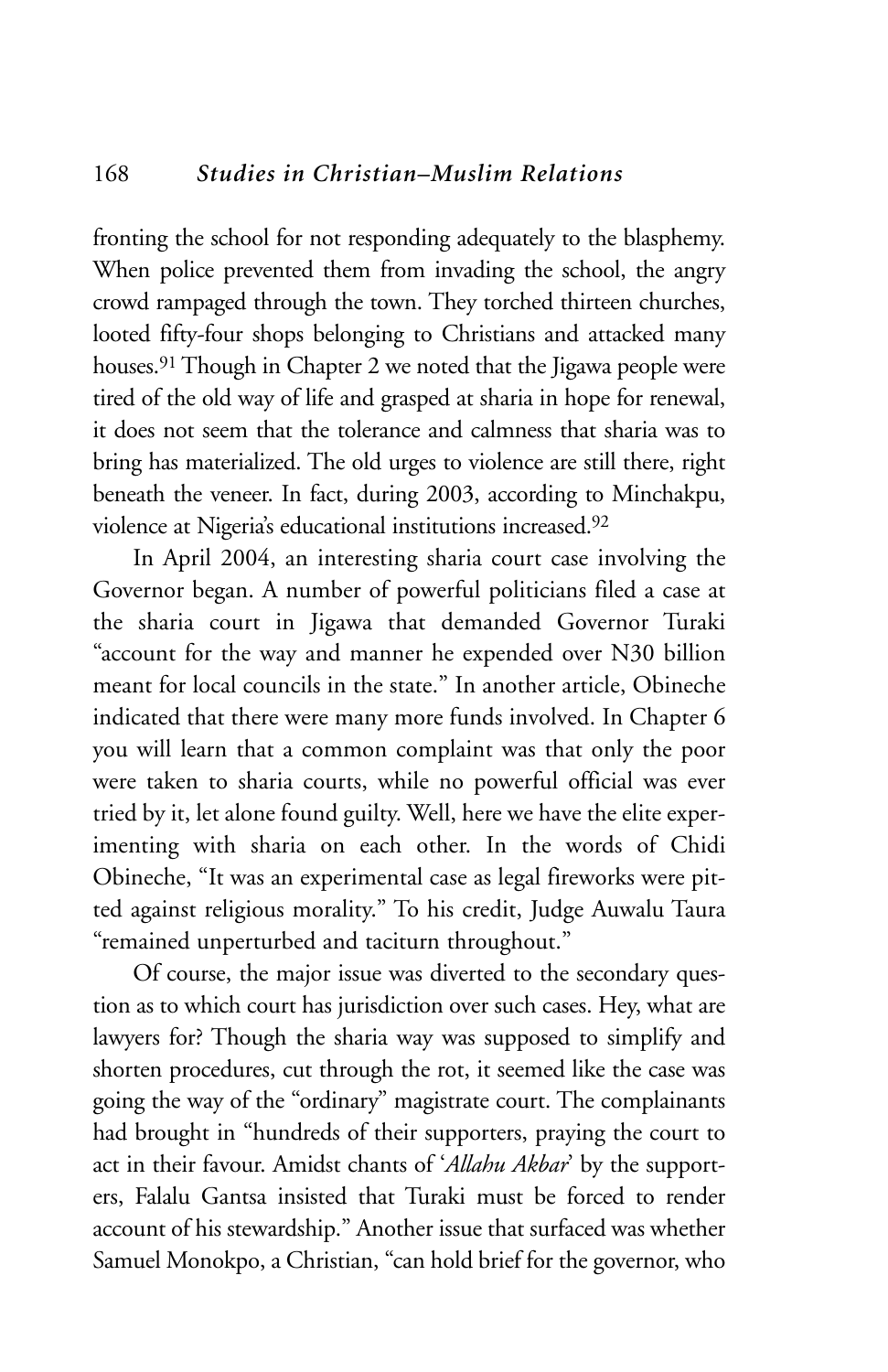is a Muslim." As to further details, please see Appendix 22.93

A few weeks later, Taura once again made a ruling about the case. He announced that no one, not even governors, have immunity under sharia, even if the constitution does grant them immunity. Sharia knows no immunity. It covers everyone and disregards status. Though the general attitude of the sharia governors was that sharia derives its authority from God and hence is not subject to the constitution, Adamu Abubakar, counsel to Turaki, sought to establish that the sharia derives its power from the constitution. The judge did not buy that argument. So far, so good. But then the judge made a turn around and struck out the suit "for improper filing." He ruled that the complainant should have broken down the amount of N30 billion so as to show the figures for each local government. Case closed, at least, for now. Was this a cleverly disguised "yes" and "no" to sharia implementation or was this genuine? It could be argued that two important points were scored. (1) Sharia denies governors the privileged status they have under the constitution. (2) Even sharia requires proper protocol and carefully spelled-out charges. The judge gave the complainants thirty days to "re-file their case." Their spokesman, Mohammed Falulu, promised they would be back to claim victory for the people. During those thirty days, according to Sule Lamido, former Minister of Foreign Affairs and main complainant, Turaki, was "working around the clock" to change some laws relevant to the case. He predicted that the governor would fall into his own legal trap he was constructing, since under sharia he cannot escape.<sup>94</sup>

Turaki had more enemies. The problem is that, politics being what it is, you never know how to take descriptions of incumbent politicians by their opponents. Governor Turaki was facing a formidable opponent in Lamido. What was Lamido's motive? He accused the governor of keeping the people in darkness and buying them off with the occasional distribution of N50 (\$0.37!). "The people jump up saying this is the best governor ever." Lamido also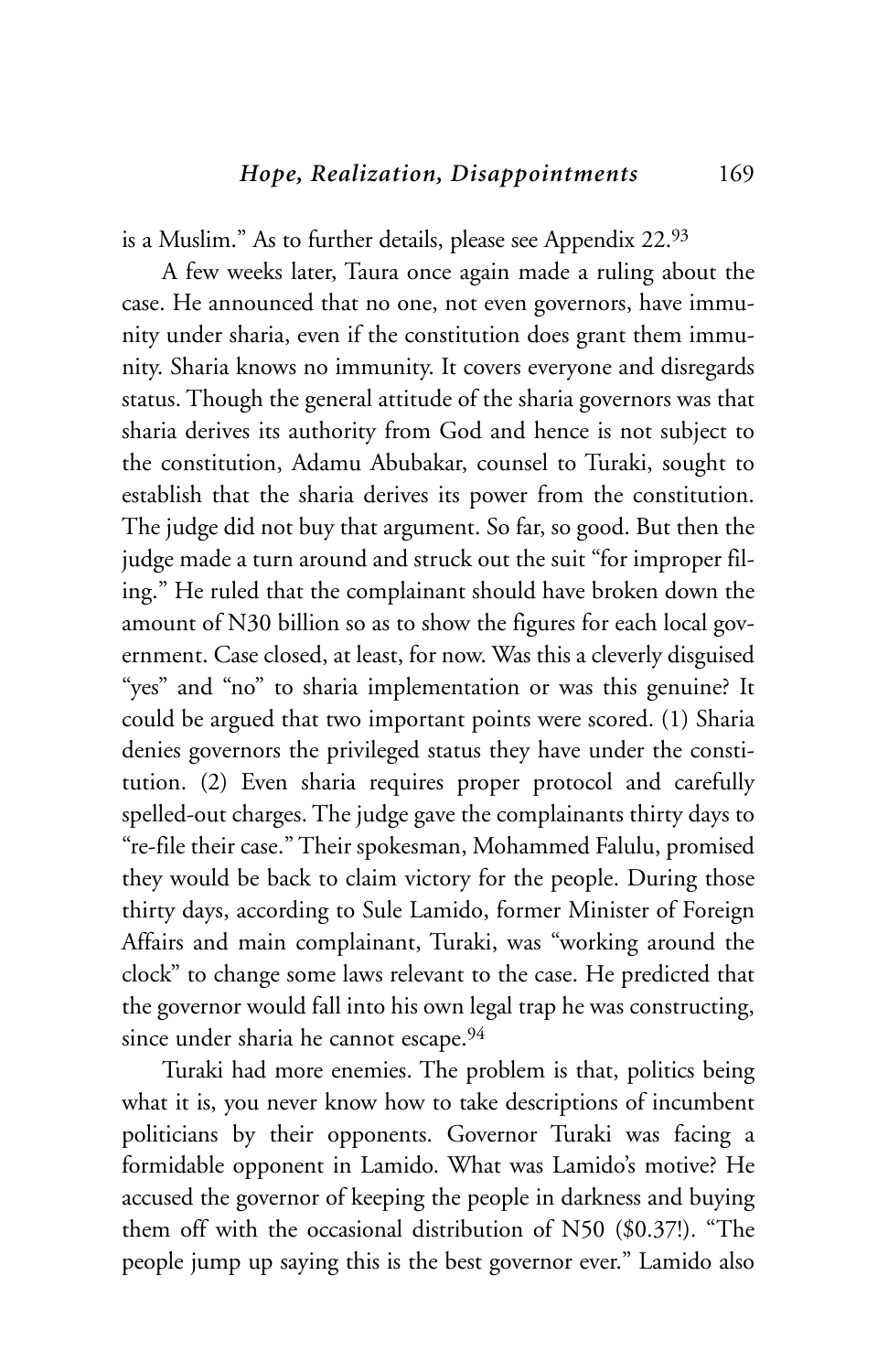objected to the "abuse and ridicule" of the *zakat* (almsgiving) on the part of the Jigawa government. Like some other sharia states, Jigawa established a *Zakat* Committee to regulate the collection and distribution of these alms, but he charged that, with a few exceptions, the members of the Committee are all unsuited to the task. "Every month, they take one million naira (\$7407), pocket most of it and spend about 10 percent to buy grains. Indiscriminately they dish out a few measures to widows and beggars and tell us that the social security scheme is working in Jigawa!"95

We find the Ulama in Jigawa State worried over continuing social vices. Ismaila Muhammad begins his story with, "As Jigawa State government claimed to be fully implementing sharia legal code, the state Council of Ulama has expressed concern over the growing social vices across the state." Shortly after having received seven vehicles and other equipment from the state government, Abubakar Jibrin, speaking on behalf of the Council, "lamented that social vices such as alcohol consumption and prostitution are still being perpetrated in all the nooks and crannies of the state." Apparently biting the hand that feeds the Ulama, Jibrin complained that "nothing has been done to address the situation." Prostitutes who fled with the introduction and signing of the sharia have returned. The problem, according to Jibrin, is with the government, who refuses "to enlighten people through preaching as ordained by God." He advised the government "to take measures to prohibit or minimize such social vices." He also suggested "that those who could not get male partners to marry them should be assisted to do so." Jibrin also had a beef about the *hisbah*. The government had neither given them proper authority nor donated the pledged buses.<sup>96</sup>

In spite of all these challenges against him, we find Turaki celebrating his six years in office by holding a "Democracy Day" to show "the whole world what has been achieved." Part of the celebration was the recruitment of over twenty-five Muslim clerics "to pray for peace in the state," four of whom came from other West African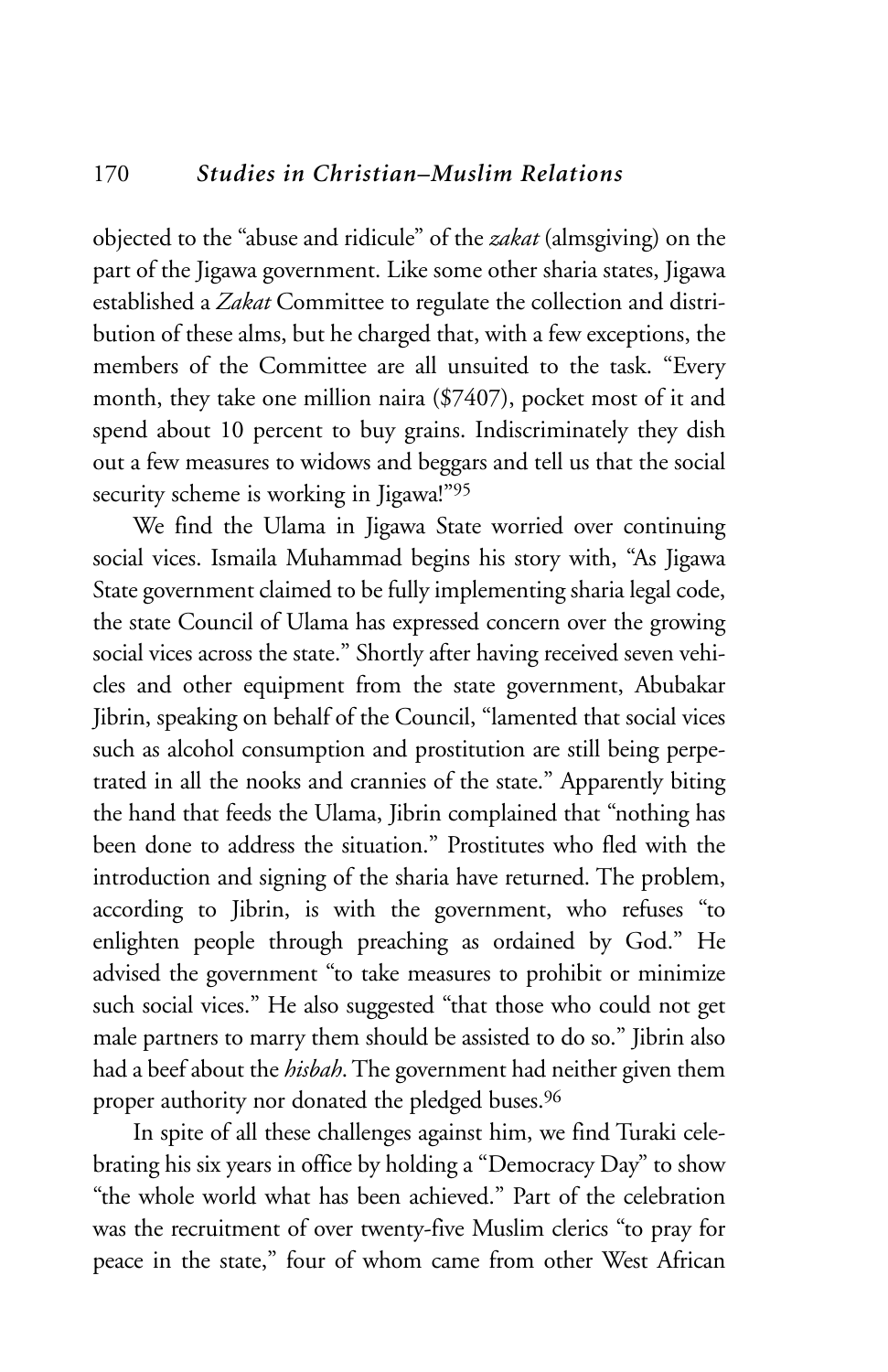countries. They "have been holding preaching and prayer sessions across the state since the weekend and are expected to round up their activities at the state capital, Dutse, on May 29." Abba Kukuma, Information Commissioner, said the programme "was meant to create awareness among the populace and enable them to appreciate their role and that of the government in developing the state."97 Well, it's in line with a sharia regime, though opponents and cynics may have other explanations.

At the end of 2005, there is yet an additional celebration of Turaki's stewardship. He was given the Zik Prize in Leadership Award. This is a prestigious award previously won by giants like Nelson Mandela and said to be "one of the most respected prizes on the African continent." The article in which the event is reported is full of praise and accolades for the Governor. He is described as "a politician of great stature" who has "unprecedented achievements" to his credit. Even President Obasanjo once "doffed his hat for Turaki." The award, it is written, "is a clear testimony to the fact that no amount of propaganda by his foes could ever dent his image." The man has become an "icon."98 Congratulations, Your Excellency!

But the question keeps cropping up: Where is the peace and harmony sharia is supposed to bring to the people? Where is the harmony and brotherhood between the leaders, all of whom are Muslims? Well, at least this story ends on a positive note.<sup>99</sup>

# ▲ *General Developments* \_\_\_\_\_\_\_\_\_\_\_\_\_\_\_\_\_\_\_\_\_\_\_\_

Moving on from individual states to the general picture, in May 2001, Limam Ciroma, an official of the highly respected Arewa Consultative Forum, accused northern governors of "reckless spending and mismanagement." According to Rufa'i Ibrahim, many northern governors "have no clear understanding of the problems and their real causes." They do not understand "how really deep the rot is or what has caused it." "Their vision is murky,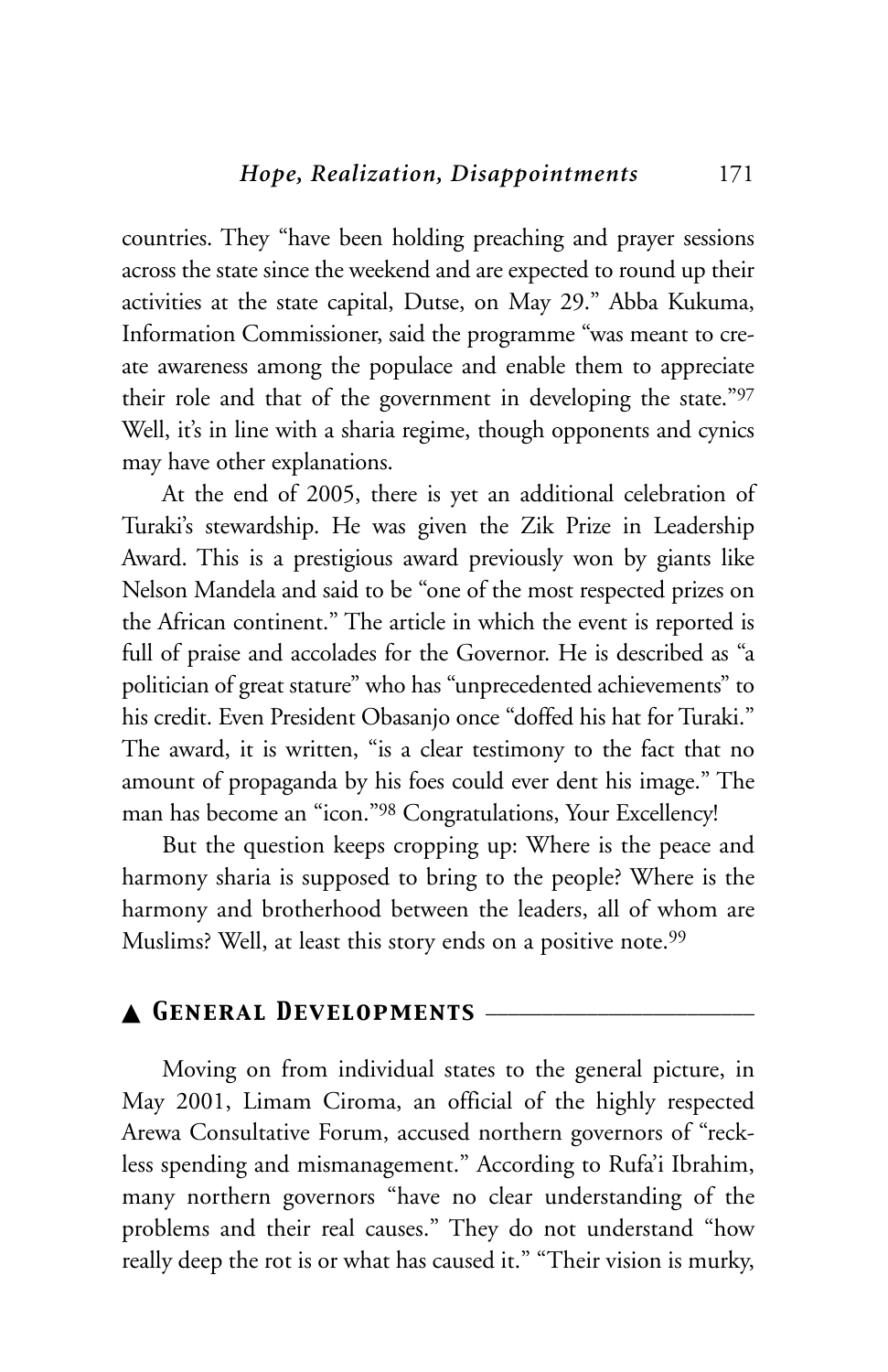they are not well-focussed, their sense of priority is bad, and they are financially imprudent and profligate." Bala Usman<sup>100</sup> wrote somewhere that some of the governors had squandered billions of federal money, given to improve education, "to purchase jeeps and other expensive luxury items." He excluded the governors of Bauchi, Nasarawa, Yobe and Kaduna from the indictment.<sup>101</sup>

The issue of corruption of sharia and its courts is always with us, it seems. The "main objective of sharia is the attainment of justice," according to Mahmud and almost everyone else. Yet it seems to be so elusive. Writes Mahmud, "This objective cannot be attained if the administration of justice is in the hands of an oppressor." He goes back one step further. "Despite the numerous provisions for appointment of judges, it is unfortunate that those responsible for the appointment do not usually comply with them," though the Prophet warned strongly against appointing people who are not qualified. When he was asked "how trust can be mishandled," he answered: "By giving people posts which they do not deserve."

So, corruption, yes, plenty of it. It is all too real. However, if one uses this as an excuse for hating or condemning sharia "even secretly for the poor performances" of some judges, "one is being very unfair to sharia." The problem is not with sharia; it is with those who have been entrusted with the authority to dismiss illiterate and unjust judges. They are the same as those who have the "responsibility to train and discipline them." If they did their work properly, justice would be dispensed and would lead to "peace and harmony."102

One could hardly expect the virus of corruption to be nipped in the bud immediately upon the sharia declaration. Unfortunately, as you read the newspapers through the five years covered in this book, there seems to be little or no reduction of the virus. Every newspaper still features at least one corruption article; most of them, several. In June 2005, Ibrahim Dasuki, former Sultan of Sokoto, complained about "executive extravagance." He said over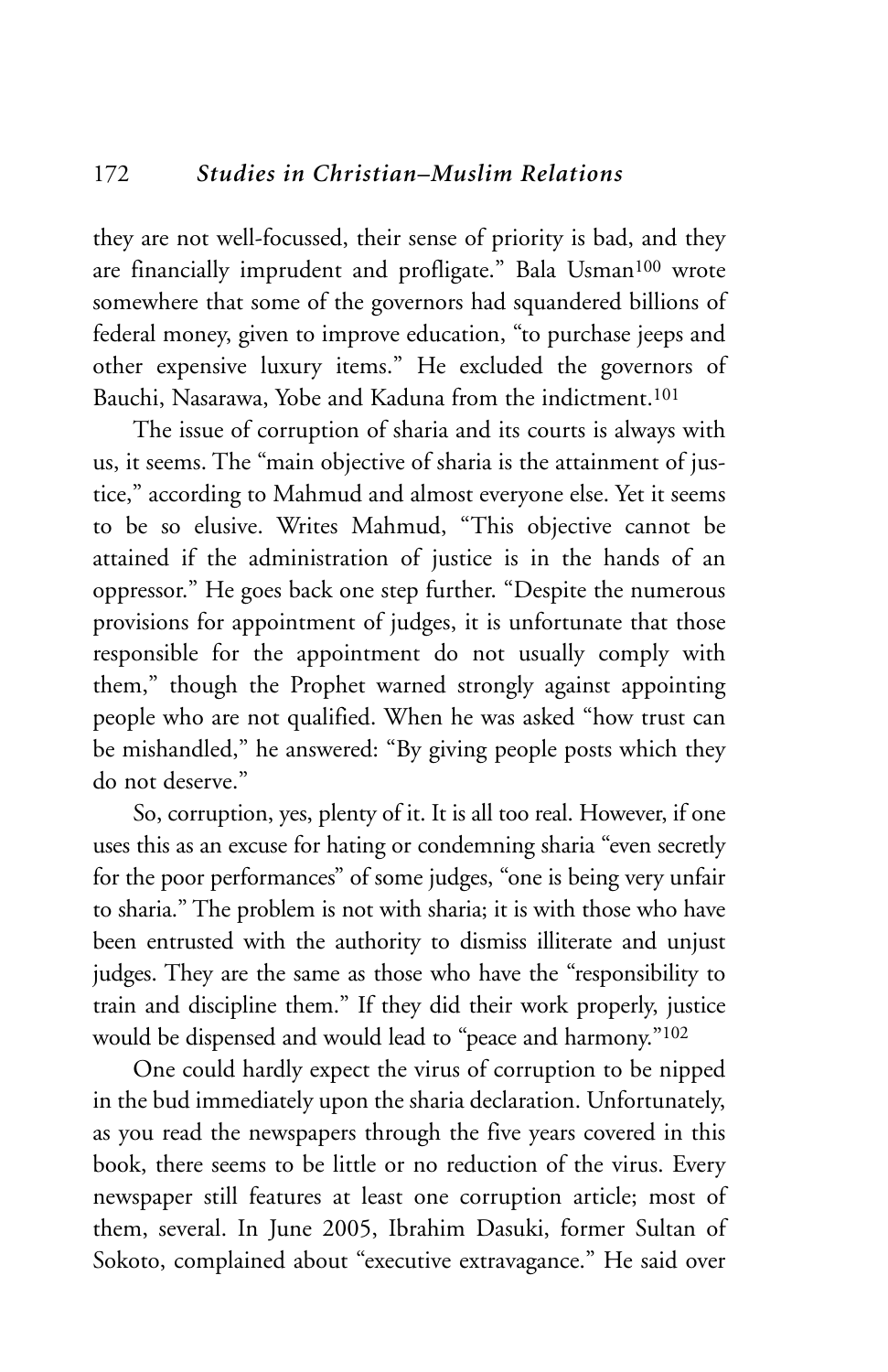BBC, "Our governors, who have been entrusted with the mandate of the people have not been helping matters. Instead, they spend quality time and funds of the public in junketing across the globe for God knows what." When they travel abroad, they go with retinues of twenty to thirty attendants. "This is unfair in the face of the untold hardship the people they represent are facing." "The masses have been neglected for long in this country at the pleasure of some selected few that have been in the corridors of power." This is where you find the root causes of violence and unrest.103 Wisdom Patrick and three other colleagues started their joint article with the cry, "Fraud may be a regular fare on the Nigerian terrain, yet it has just gone bananas in the north, ravaging two states and Abuja and depriving taxpayers of N602 million (\$U.S. 4,459,259) in money terms alone." They also announced that the "Economic and Financial Crime Commission (EFCC) has equally become more determined to excise the cancer that has tarnished the image of the country. It has rounded up forty-one of the alleged perpetrators." And then follows a list of incidents that has even left Nigerian legislators, a group that is considered among the worst and thus experienced in such matters, stunned.104

Recently a group of Gamji-U.S.A. writers reported on a discussion on sharia, education and corruption. Sharia needs educated people, but why are northern schools in shambles? Their conclusion: corruption. Money allocated for education "never reaches its destination." It is "almost always squandered by the elected administrators or it is paid to scheming contractors" who disappear with the money. It appears that the reason we have LGAs is that "elected officials think it is a source of free money." "Our leaders spend millions of dollars travelling the world, only to return home with suitcases full of consumables and deeds to new houses acquired abroad, but not one visionary idea. It is therefore clear that what is wrong with our schools is not in our schools, but in our leaders. There is everything wrong with our leaders."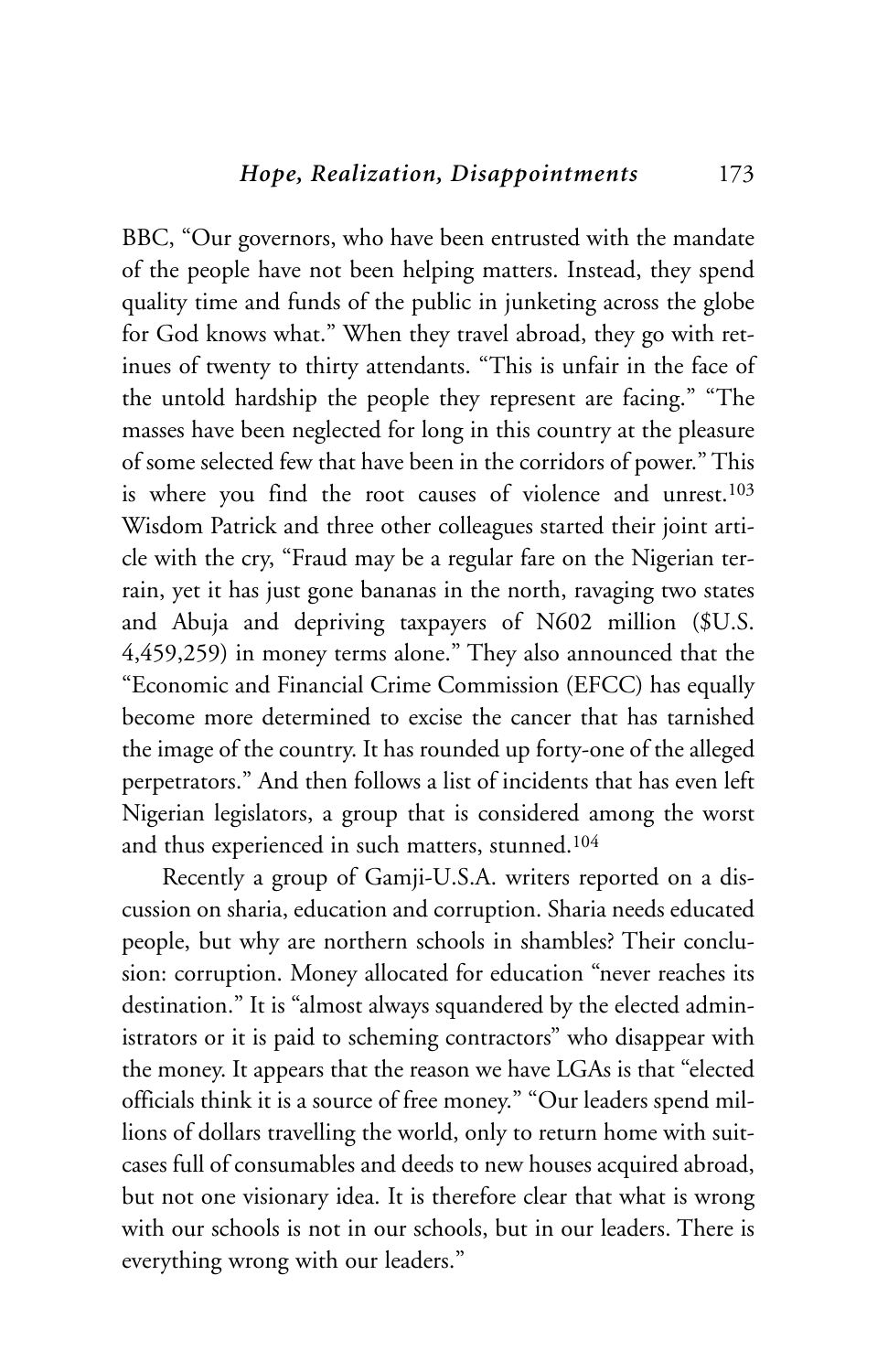The group then turned on the leaders themselves and warned them:

*In sharia, we know that the biggest crime for a leader is any deliberate effort on his part to swindle and/or deprive the public of its rightful share. Cin hakkin mutane*<sup>105</sup> *is a crime that is never forgiven until every individual you deprived forgives you.* 

*As our leaders, you may cut our limbs, cane us 100 lashes, or stone us to death—surely we should pay for our crimes according to sharia—but that will not change the fact that some of you are the biggest criminals in our midst. So, when are you going to pay for your crimes? What is your punishment? You may even bribe some of us into silence, or go and perform the pilgrimage a thousand times to ask for forgiveness, but your crimes will not be forgiven by Allah, until you pay us restitution. You buy your new cars and build your big houses at the cost of educating our children.*<sup>106</sup>

It is always difficult to evaluate the truth of corruption accusations. Who does the accusing? What is the motive? It is a natural weapon for opposition politicians and their parties. For example, the Yobe State Government, run by the ANPP, is accused by the state's PDP, the party in federal power but in opposition in Yobe, of gross corruption. The government is called on "to probe the alleged interest rate scam of millions of Naira that involves some government and bank officials." The funds involved would have sufficed to "enhance the living conditions of the people," according to the accusation. "This monumental sleaze is being swept under the carpet by the government even in the face of incontrovertible evidence." Governor Bukar Ibrahim allegedly "promised to deal with the matter."<sup>107</sup> Nigeria being what it is, the accusations are probably true, but an important question is to what extent the opposition has politicized the problem rather than helped find a solution.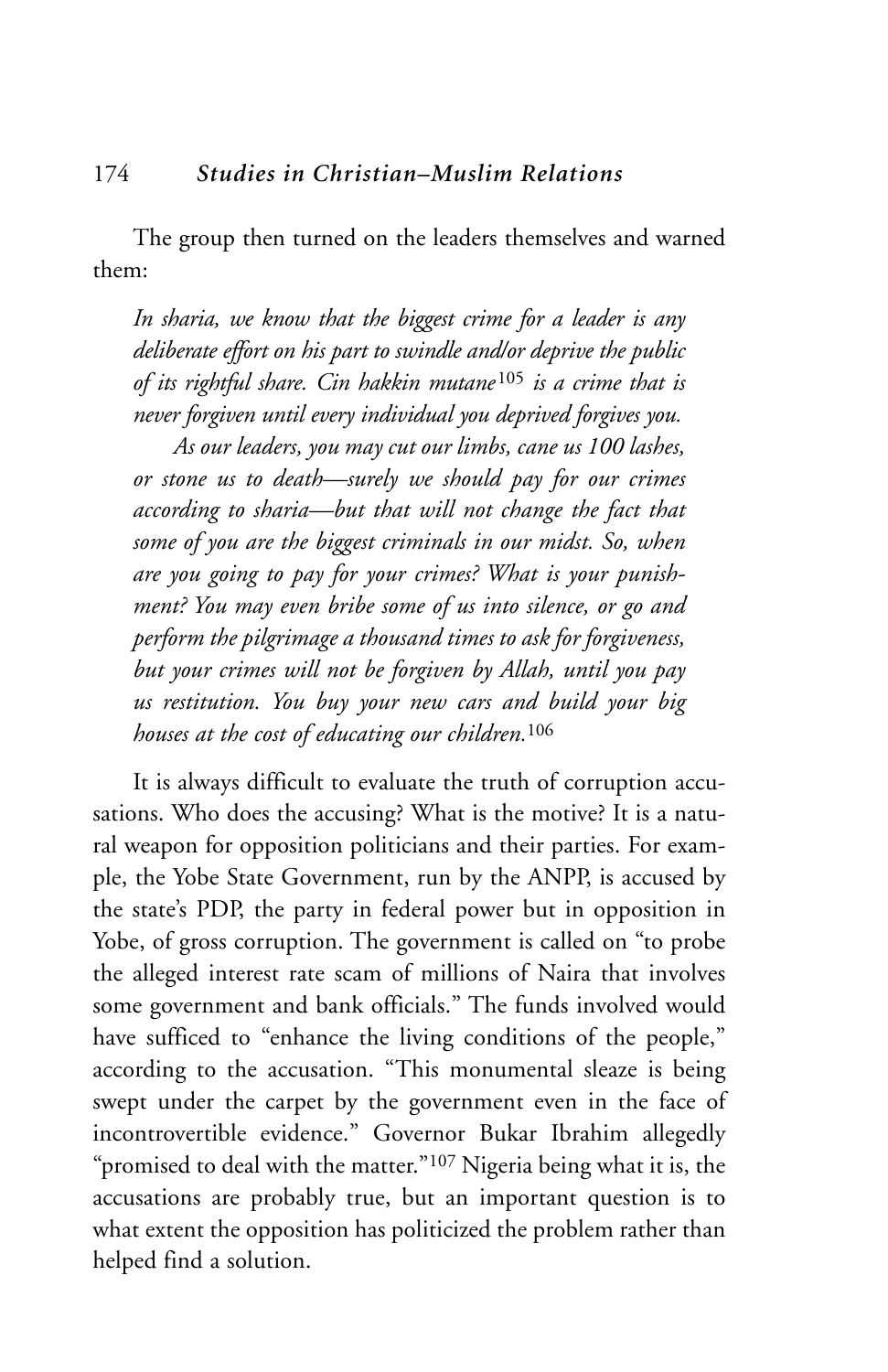## ▲ *Closing Remarks* \_\_\_\_\_\_\_\_\_\_\_\_\_\_\_\_\_\_\_\_\_\_\_\_\_\_\_\_\_\_\_

Auwalu Yadudu, at the 2004 Jos Conference, declared that not enough time had elapsed since "the first gale of sharia" in 1999 to determine "any discernible trend or pattern." He expects that "the outcome, while the situation remains fluid and unique, will, in the long and short term, be determined by the interplay of the forces released by the agitators, the positive or negative reactions from the Western world, and what happens especially in the appellate superior courts when issues are litigated."108

It is clear that the story is a mix of hope and disappointment, of some achievements and at least tentative failure. It is too early to simply declare failure. Five years is a short time for such changes to work themselves out. The problem is that one is hard put to see even the beginning of major changes. That the governors and their supporters are optimistic stands to reason. Politicians being what they are, one should probably not take their positive boastings too seriously. But then, what of those who proclaim failure? Are they any different? I do believe that the complaints of the former Sultan and of the ordinary writers of letters to the editor carry weight. As do the reports of the tensions and struggles that continue unabated during these sharia years.

A brief report in early January 2006 tells us that Governor Ali Sheriff of Borno State swore in Justice Kashim Zanna as Borno's Chief Judge after he was confirmed by the House of Assembly. This is an appointment in the secular inherited justice system. There was no reference to the sharia system, not even a hint, as if it does not exist.109 The report lead me to wonder whether the alleged prediction of President Obasanjo is after all becoming true: Sharia will fizzle out.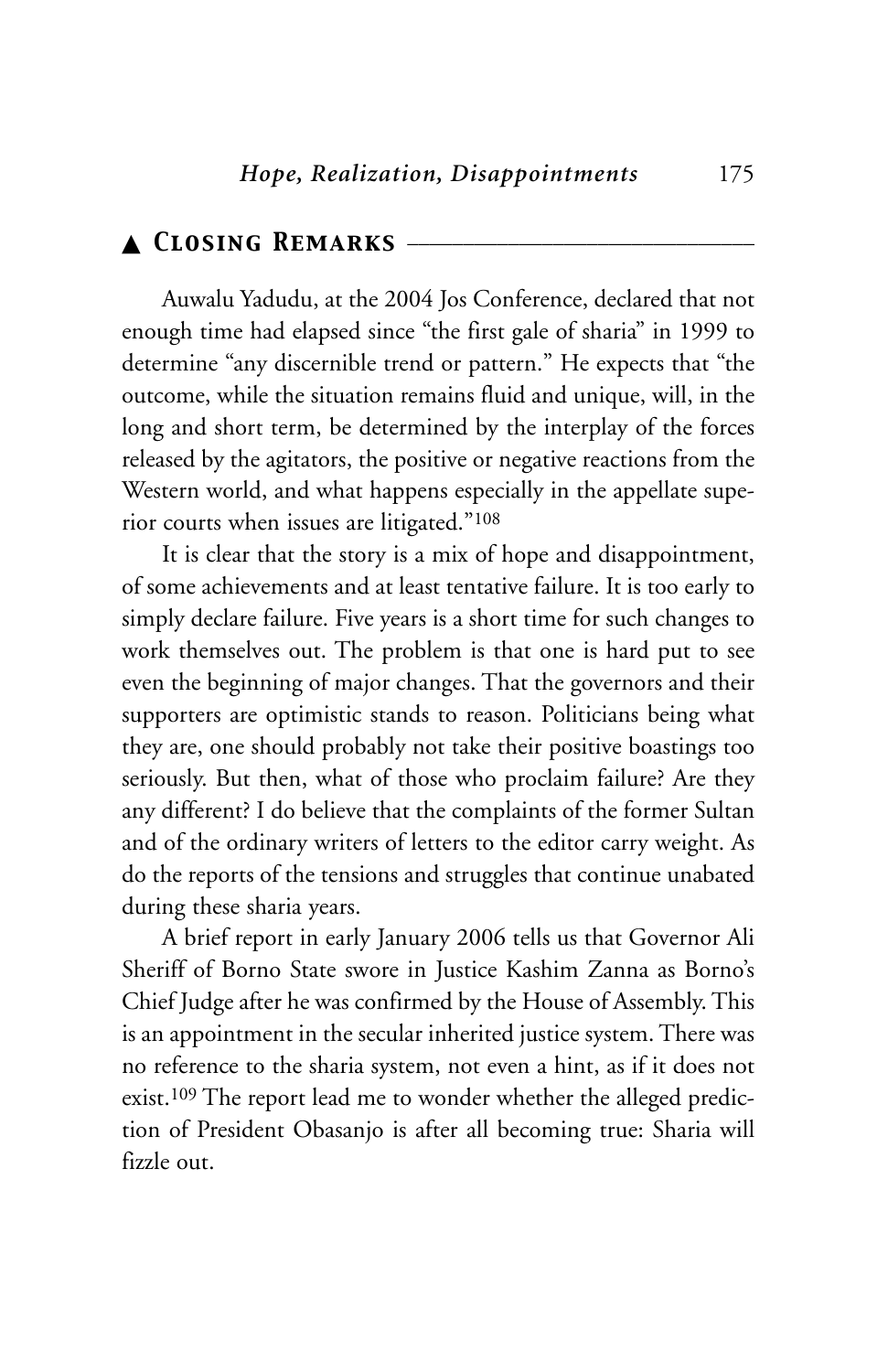▲ *Notes* \_\_\_\_\_\_\_\_\_\_\_\_\_\_\_\_\_\_\_\_\_\_\_\_\_\_\_\_\_\_\_\_\_\_\_\_\_\_\_\_\_\_\_\_\_

1 A. Ahmad, 27 Jan/89.

*Hotline*, 10 June/2001, p. 23. \$U.S. 1 equals around Naira (N) 135.

3 Y. Mai Lemu, 20 Jan/89. Original Hausa: "*Babu abinda ya wajaba akan Musulmi sai mu tashi tsaye, mu ga an kawo shariar Musulunci. Amma idan muka zauna ko muka kwanta, to, zamu rika tafiya lahira, babu imani." "…daga hannun azzalumai, makiyan Allah, kuma munafukai."*

4 A. Sani, 2001, p. 21. Appendix 18.

A. Odo, 16 Feb/2000. Appendix 19.

S. Maina, 4 Nov/99.

A. Hassan-Tom, Apr/2003.

I. Sulaiman, 1986, p. 72.

I. Sulaiman, May/1986. J. Boer, vol. 4, Appendix 6.

M. Dadi, 15 Mar/2000. Appendix 17

K. Abubakar, 2004, p. 10.

Y. Ibrahim, 9 June/2004.

A. Misau, 3 Jan/2000.

*NN*, 3 Jan/2000, p. 19.

A. Alkali, 4 Jan/2000, p. 5.

B. Ejiga, 13 Nov/99.

D. Takko, 16 Feb/2000. Appendix 16.

I. Sule, 22 May/2004.

R. Akamo, 1 Feb/2000.

*NN*, "…Christians Told…," 22 Nov/99, p. 2.

 It is interesting that in the early 20th century Western Christian missionary literature similarly credited religion with having lifted both the West and its colonies out of their respective primitive stages, but it was the *Christian* religion. And it was the cultural power of Christianity that would also lift up Africa, while it was Islam that had cast it in darkness. And so we go! J. Boer, 1979, pp. 129-134; 1984, pp. 40-45.

 Abacha and Babangida were—up till the time of writing, at least—Nigeria's last two military dictators who are often accused of gross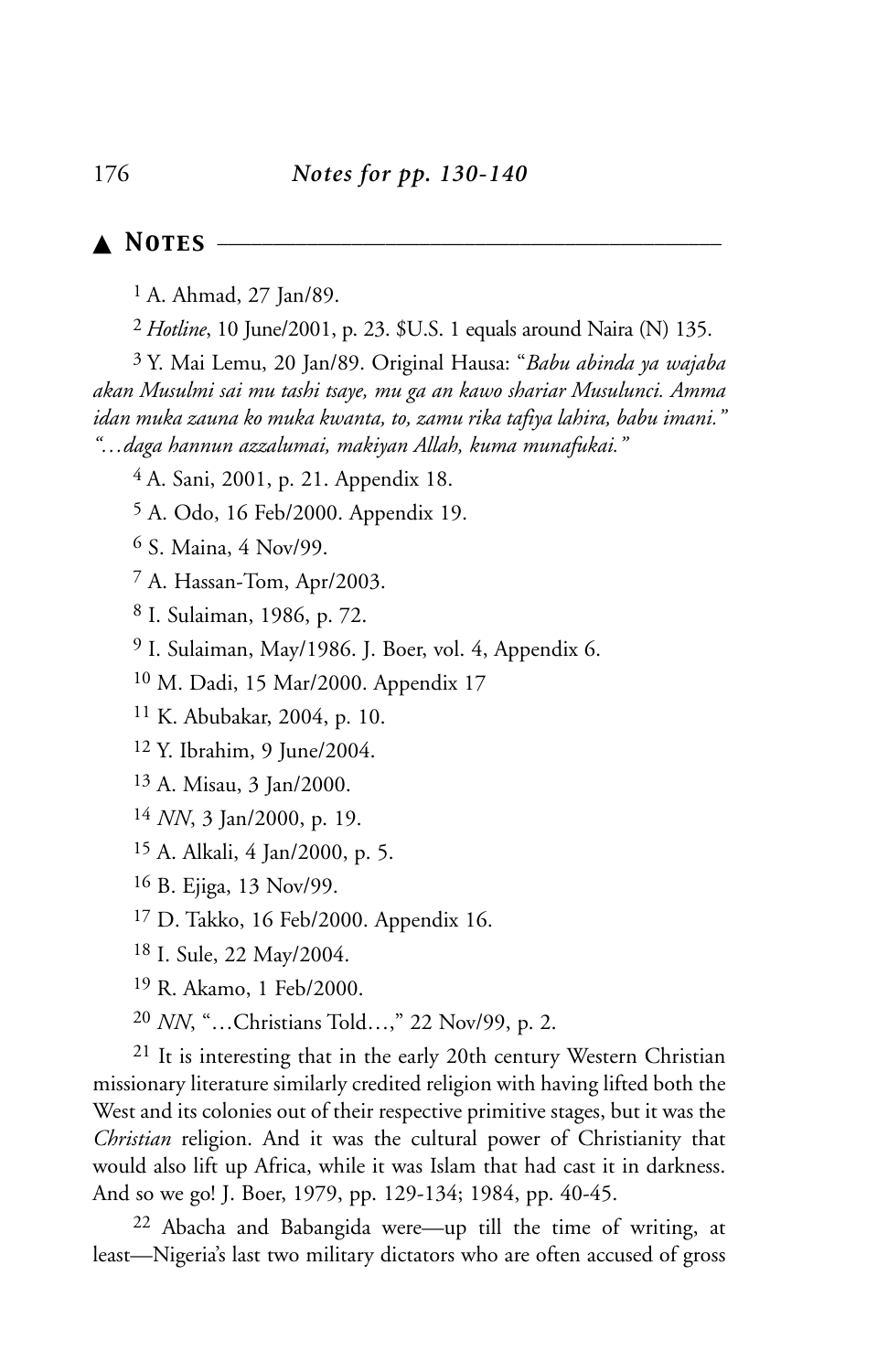corruption and large-scale theft of money. However, they also have their defenders. See, e.g., M. Gbanite, Feb/2005.

- S. Rabiu, "On Obasanjo…"
- D. Oladipo, 6 Mar/2000, p. 14.
- A. Odo, *AM*, 16 Feb/2000. Appendix 19.
- S. Obassa, 13 Feb/2000.
- A. Odo, *AM*, 16 Feb/2000. Appendix 19.
- S. Obassa, 13 Feb/2000.
- A. Alkali, 4 Jan/2000. Appendix 10.
- *NN*, 6 Feb/2000; "…Christians Told…," 22 Nov/99, pp. 1-2.
- O. Director, 15 Nov/99, p. 20.
- A. Mahmud, 6 Jul/2000, pp. 7-8. Appendix 14.
- R. Nweke, 1 May/2001, p. 8.
- *NN*, 5 July/2001.
- See for example *GTFK*, "Ya Bukaci A Koyar…" 11 July/2001, p. 7.
- *Vanguard*, 17 Aug/2002.
- G. Ifijeh, 14 May/2005.

 I. Ado-Kurawa, 2000, p. 337. Kurawa culled the story from *NN*, 2 Apr/2000.

- 39 R. Nweke, 1 May/2001, p. 10.
- S. Balogun, 3 Jul/2001. Appendix 20.
- I. Maijega, 24 Sep/2004.
- L. Abdullahi, 29 Jan/2000. Appendix 13.
- Sarkin Samarin Dansadau, 30 May/2001.
- B. Gusau, 9 July/2001.
- O. Director, 15 Nov/99, p. 15.
- I. Salisu, 16 Nov/2004.
- S. Mardun, 4 Jan/2006. I. Ibrahim, 4 Jan/2006.
- F. Yakasai, 20 May/2005.
- F. Yakasai, 2 June/2005.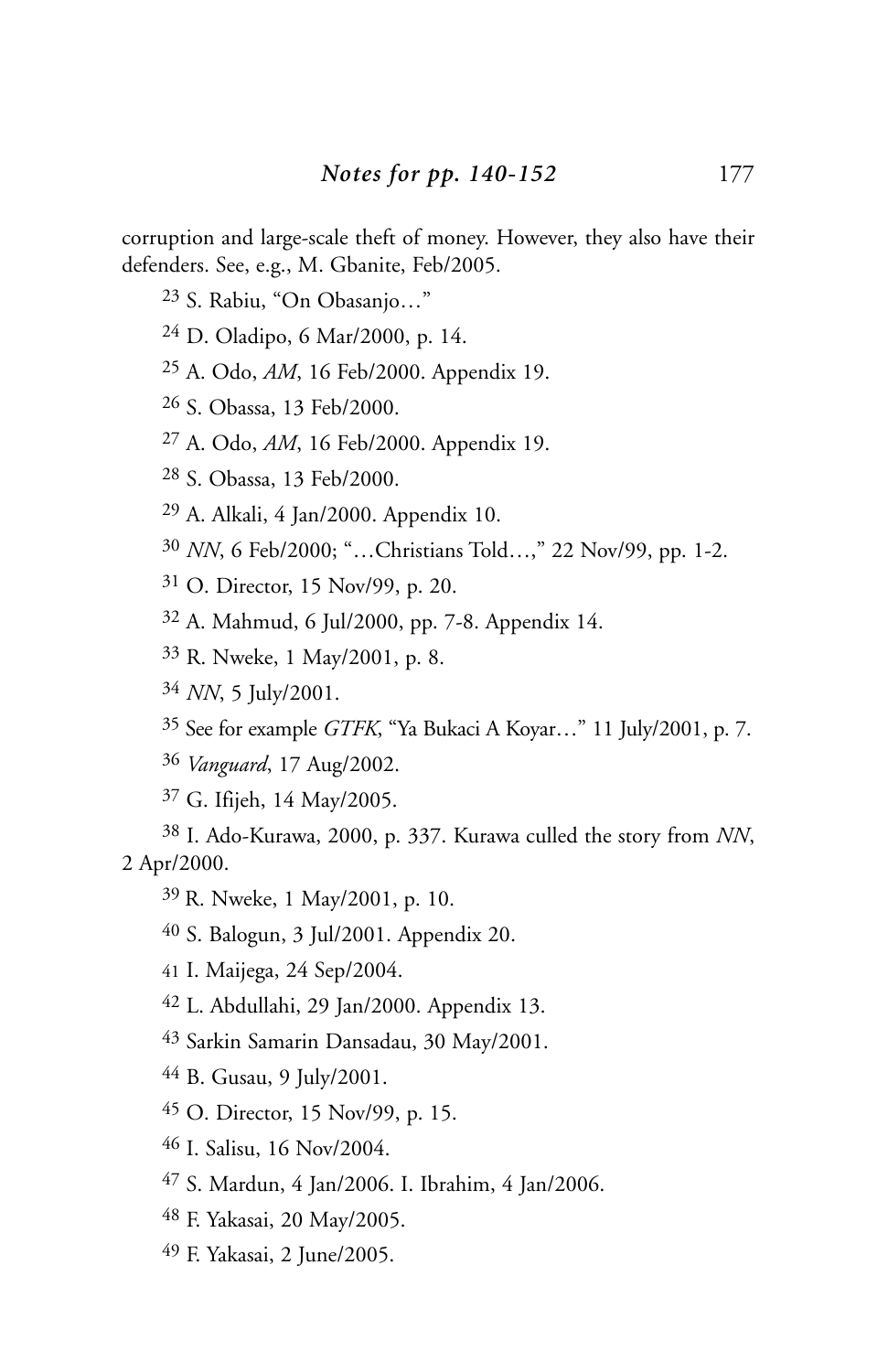50 S. Babadoko, 13 Feb/2006.

51 A. Shehu, 2 May/2005. Appendix 23. S. Darma, 2 Sep/2005.

52 A. Yusuf, 11 July/2001.

53 A. Ibrahim, 13 Aug/2001.

54*TD,* "Religious Upheaval…," 3 Sept/2002. A. Muhammad, "An Open Letter…"

55 M. Mujahid, 3 Jul/2001.

56A. Abdullahi, 22 May/2005.

57 *Daily Trust*, 9 June/2004.

58 M. Abdullahi, 23 June/2005.

59 S. Isah, Nov/2005.

60 N. Muhammad, Dec/2005. I suggest you check out the whole article on *Companion CD*.

61 G. Isa, 24 May/2005.

62 S. Sule, 24 May/2005. *Daily Triumph,* 2 June/2005.

63 O. Obonna, 17 June/2005.

64 M. Yakasai, June/2005.

65 U. Nuhu, Dec/2005.

66 A. Abuh, 16 Nov/2004.

67 H. Indabawa, 8 Sep/2005.

68 J. Lohor, 10 Feb/2006. BBC, 10 Feb/2006.

69 A. Abdullahi, 10 Feb/2006. BBC, 10 Feb/2006.

70M. Kazaure, 13 Feb/2006. Y. Musa, 14 Feb/2006. S. Y. Sule, Feb/2006.

 $71R$ . Eghaghe, 5 June/2004.

72 A. Reza, Jan/2004.

73 Y. Musa, 2 Mar/2004. A. Abuh, 3 Mar/2004.

74 *The Punch,* 26 May/2004. M. Kwaru, 26 May/2004. A. Machugba, 31 May/2004.

75 A. Kiru, 31 Dec/2004. Appendix 21.

76 J. Jaafar, Dec/2005.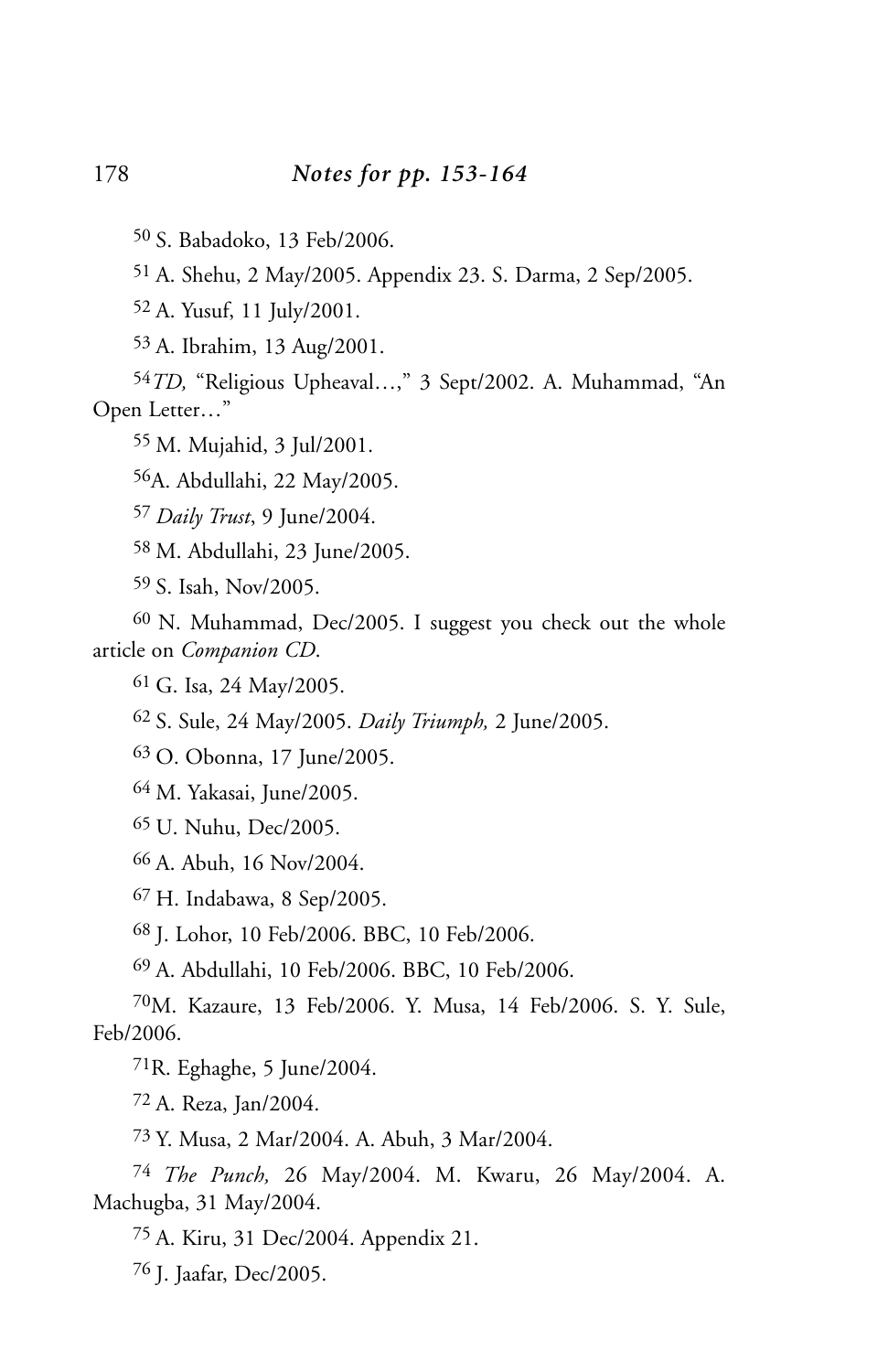A. Abubakar, 23 Dec/2005.

D. Takko, 16 Feb/2000. Appendix 16.

Translation: "He filled his pockets with the wealth of the poor."

A. Umaru, 30 May/2001.

M. A. Wase, 11 July/2001.

*Guardian*, 5 June/2003.

 S. Awofadeji, 6 June/2003. For an extensive list of sharia cases in various states, see M. Aluko, 22 Mar/2002.

Respectively about \$U.S.740 and \$U.S.96.

S. Kasala, 31 Dec/2004.

*DT*, 2 May/2005.

*DT*, 13 May/2005.

M. Chinade, 12 July/2001.

*Daily Triumph,* 20 June/2005.

M. Kwaru, 18 July/2001.

 Religious Liberty Prayer List, 26 Nov/2003. Compass Direct, "Muslim Mob…," 15 Dec/2003.

O. Minchakpu, 1 Dec/2003.

 A. Abuh, 8 Apr/2004. C. Obineche, 14 Apr/2004, Appendix 22; 4 May/2004.

 B. Nasir, 28 Apr/2004. H. Karofi, 29 Apr/2004. J. Alechenu, 29 Apr/2004. C. Obineche, 4 May/2004. S. Nwosu, 22 May/2004. See R. Abati, Appendix in Volume 7, for a Christian report on the case.

S. Nwosu, 22 May/2004.

I. Muhammad, 8 June/2005.

*DT,* 26 May/2005.

A. Dangida, 7 Dec/2005.

 For similar information about other states, turn to J. Boer, Appendix 64.

100 For identity of B. Usman, see J. Boer, vol. 2, pp. 114-117.

R. Ibrahim, 28 May/2001.

A. Mahmud, 1988, p. 61.